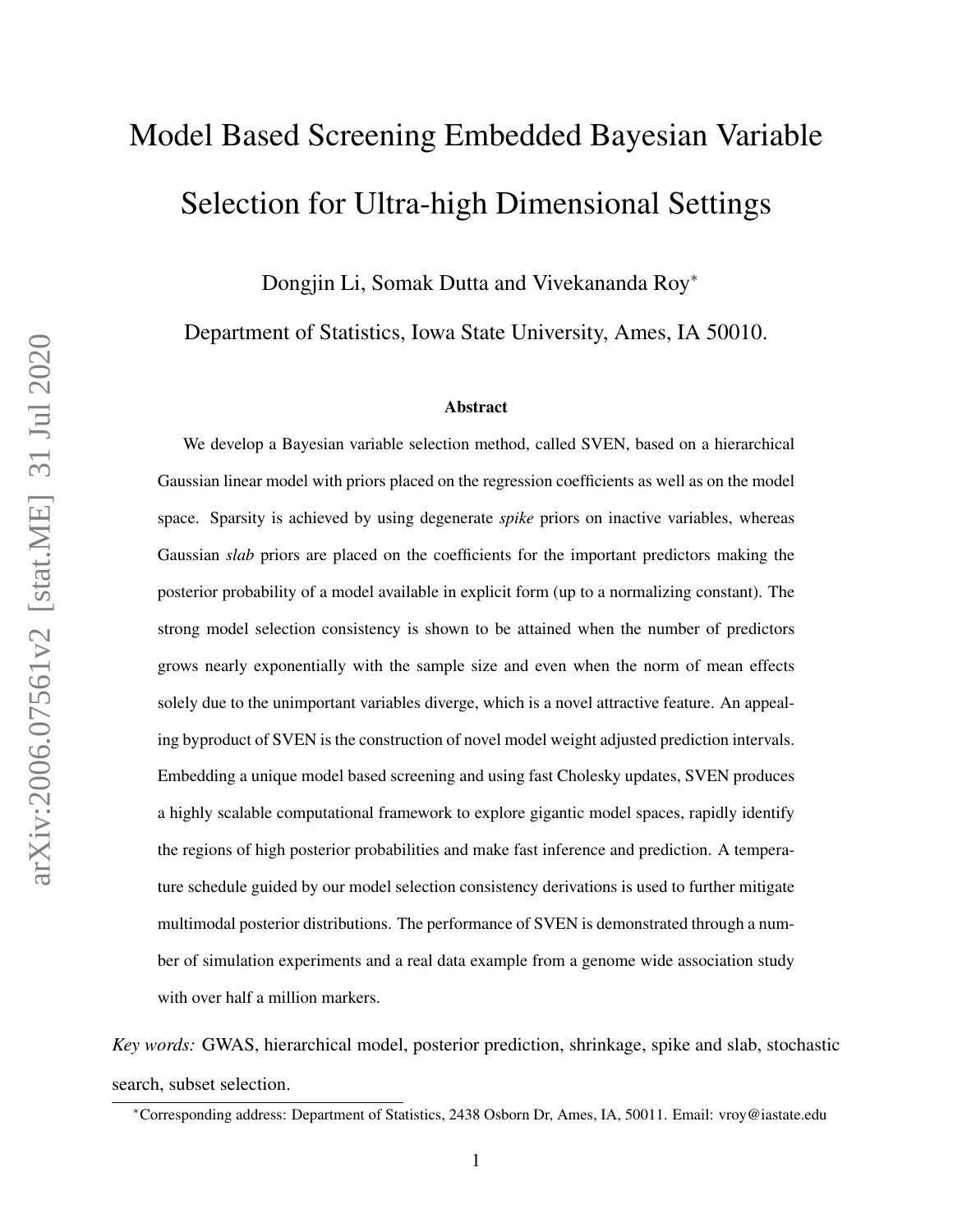# <span id="page-1-0"></span>1 Introduction

In almost every scientific discipline, rapid collection of sophisticated data has been booming due to recent advancements in technology. In biology, for example, automated sequencing tools have made whole genome sequencing possible in a cost effective manner, thus providing variations of millions of single nucleotides between individuals. On the other hand, because phenotypic data are typically collected via carefully conducted scientific experiments or other observational studies, number of observations remains on the smaller size, giving rise to regression problems where the number of variables  $p$  far exceeds the sample size  $n$ . Nevertheless, only a few of these variables are believed to be associated with the response. Thus, variable selection plays a crucial role in the modern scientific discoveries.

Classical approaches to deal with the variable selection problems are through regularization methods. A variety of methods using different penalization techniques have been proposed for variable selection in the linear models, such as the lasso [\(Tibshirani, 1996;](#page-33-0) [Datta and Zou, 2017\)](#page-32-0), SCAD [\(Fan and Li, 2001;](#page-32-1) [Kim et al., 2008\)](#page-32-2), elastic net [\(Zou and Hastie, 2005\)](#page-34-0), adaptive lasso [\(Zou, 2006\)](#page-34-1), the octagonal shrinkage and clustering algorithm for regression [\(Bondell and Reich,](#page-32-3) [2008\)](#page-32-3), L0-penalty for best subset regression [\(Bertsimas et al., 2016;](#page-32-4) [Huang et al., 2018\)](#page-32-5) and others. These methods achieve sparsity by either penalizing the effect sizes or the model sizes but rarely both. Several Bayesian variable selection methods exploit the connection between the penalized estimators and the modes of Bayesian posterior densities under suitably chosen prior distributions on the regression coefficients. Example includes the lasso-Laplace prior connection [\(Tibshirani,](#page-33-0) [1996\)](#page-33-0), the hierarchical Bayesian lasso [\(Park and Casella, 2008\)](#page-33-1) and other works by [Kyung et al.](#page-33-2) [\(2010\)](#page-33-2), [Xu and Ghosh](#page-34-2) [\(2015\)](#page-34-2) and [Roy and Chakraborty](#page-33-3) [\(2017\)](#page-33-3).

Another popular approach to Bayesian variable selection is integrating the penalties on the effect size and the model size via priors distributions. To that end, auxiliary indicator variables indicating the presence or absence of each variable are introduced to obtain a 'spike and slab' prior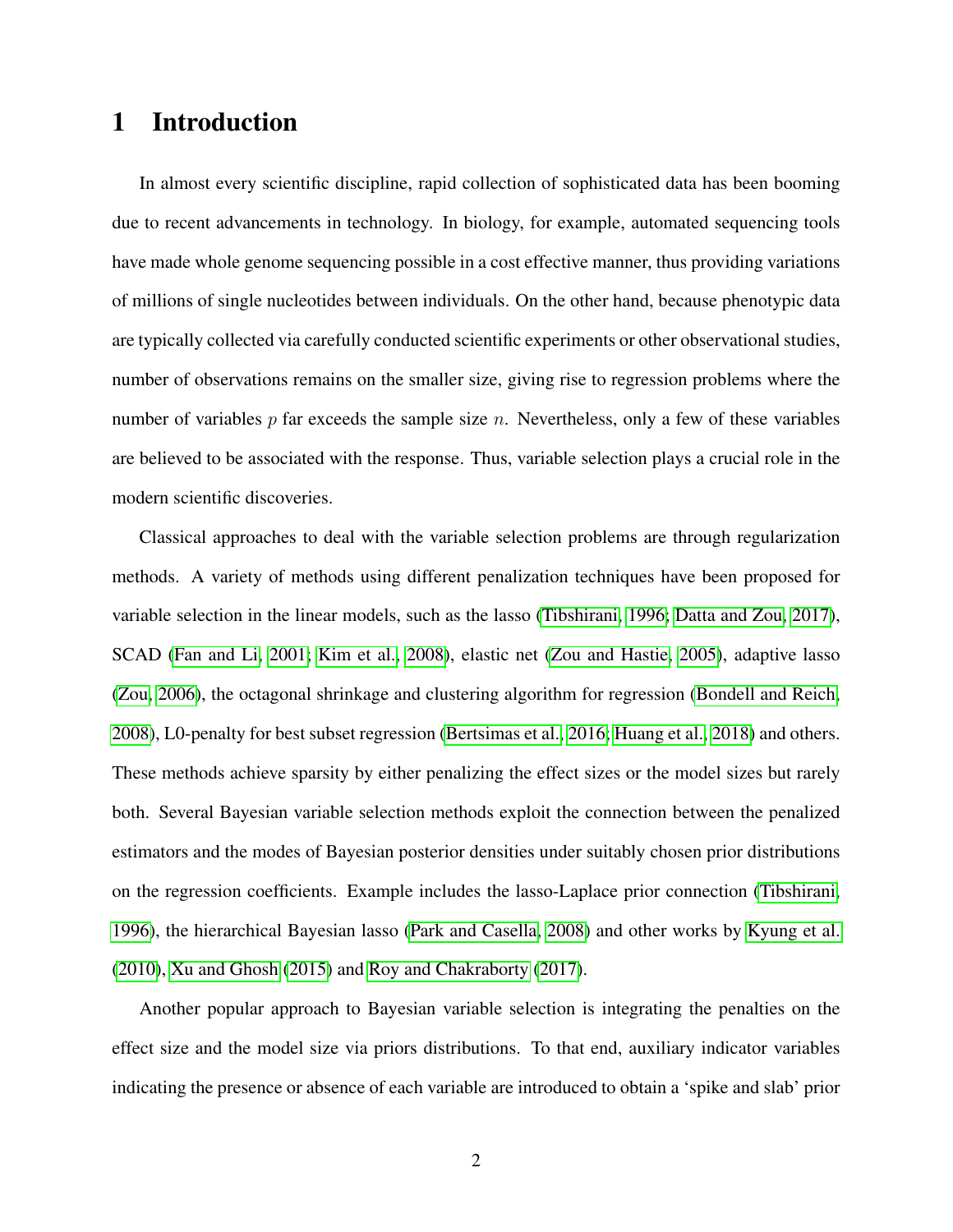on the regression coefficients. Here the 'spike' corresponds to the probability mass concentrated at zero or around zero for the variables vulnerable to deletion and the 'slab' specifies prior uncertainty for coefficients of other variables. Analysis using such models determines (selects) the most promising variables by summarizing the posterior density of the indicator variables and/or the regression coefficients. The seminal works of [Mitchell and Beauchamp](#page-33-4) [\(1988\)](#page-33-4); [George and](#page-32-6) [McCulloch](#page-32-6) [\(1993,](#page-32-6) [1997\)](#page-32-7) developed a hierarchy of priors over the regression coefficients and the latent indicators and used Gibbs sampler to identify promising models in low dimensional setup (see also [Yuan and Lin, 2005;](#page-34-3) [Ishwaran and Rao, 2005;](#page-32-8) [Liang et al., 2008;](#page-33-5) [Johnson and Rossell,](#page-32-9) [2012\)](#page-32-9). Several of these methods have been recently modified and extended to the ultra-high dimensional setup. [Narisetty and He](#page-33-6) [\(2014\)](#page-33-6) pioneered the theoretical study of Bayesian variable selection in the ultra-high dimensional setup, Ročková and George  $(2014)$  introduced the EM algorithm for fast exploration of high-posterior models, [Yang et al.](#page-34-4) [\(2016\)](#page-34-4) studied model selection consistency and computational complexity when  $g$ -prior is placed on the regression coefficients, [Shin et al.](#page-33-8) [\(2018\)](#page-33-8) extended the popular non-local priors to model selection and modified the stochastic shotgun model search algorithm [\(Hans et al., 2007\)](#page-32-10), while [Zhou and Guan](#page-34-5) [\(2019\)](#page-34-5) and [Zanella and](#page-34-6) [Roberts](#page-34-6) [\(2019\)](#page-34-6) implemented Metropolis Hastings algorithms with an iterative complex factorization and a tempered Gibbs sampler, respectively, for estimating posterior model probabilities.

From a practical standpoint, in the ultra-high dimensional set up, where the number of variables  $(p)$  is much larger than the sample size  $(n)$ , generally variable screening is performed to reduce the number of variables before applying any of the aforementioned variable selection methods for choosing important variables. The classical approaches as well as [Narisetty and He](#page-33-6) [\(2014\)](#page-33-6) resort to a two stage procedure where they first use frequentist screening algorithms [\(Fan and Lv, 2008;](#page-32-11) [Wang and Leng, 2016\)](#page-33-9) to reduce the dimension of the problem and then perform variable selection. [Shin et al.](#page-33-8) [\(2018\)](#page-33-8) as well as [Cao et al.](#page-32-12) [\(2020\)](#page-32-12) fuse the frequentist iterated sure independent screening in their stochastic search algorithm. However, these screening methods are frequentist procedures that are not guaranteed to be fidelitous to the Bayesian model in practice.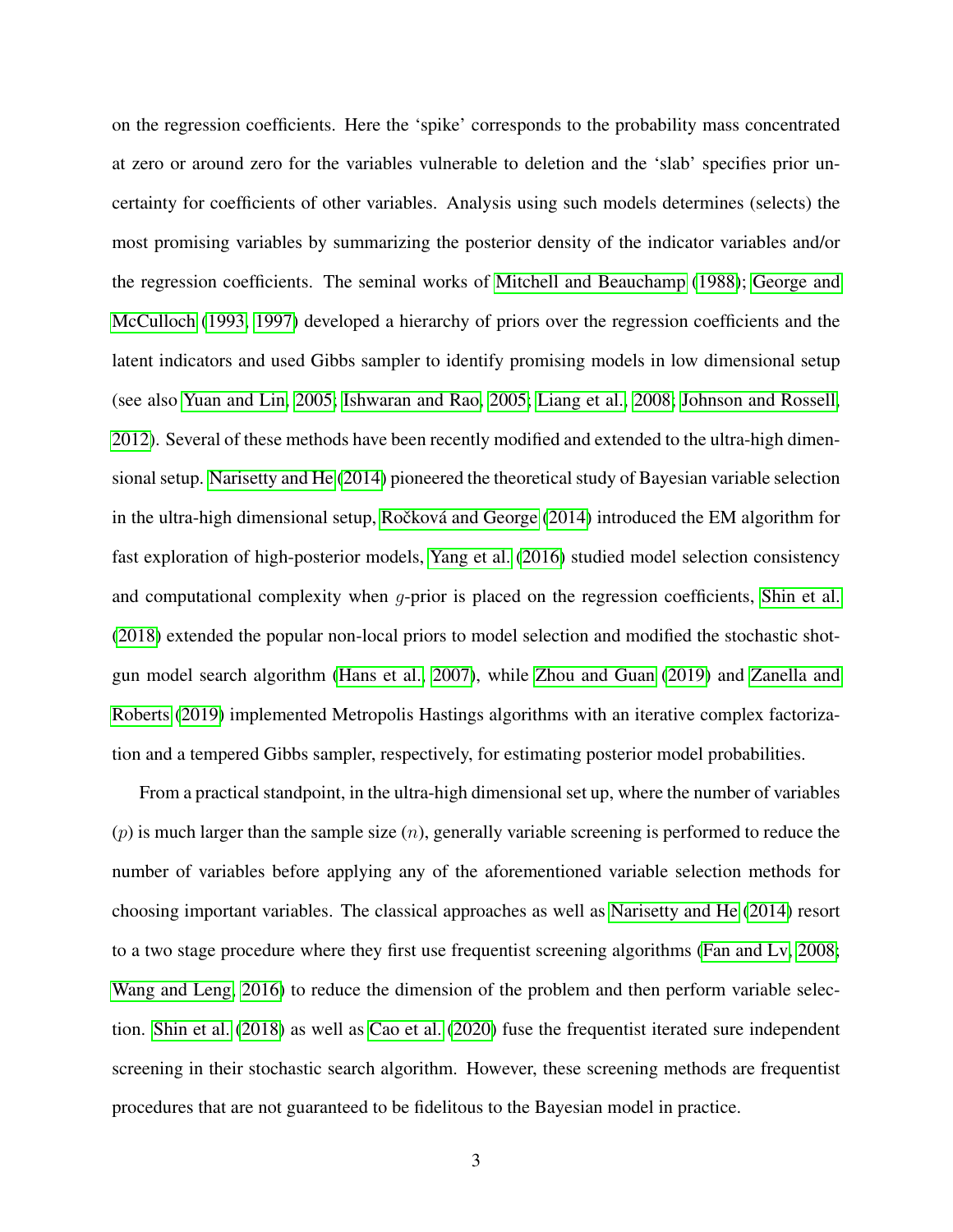In this work, we extend the classical variable selection model of [Mitchell and Beauchamp](#page-33-4) [\(1988\)](#page-33-4) to the ultra-high dimensional setting. Following the path laid by [Narisetty and He](#page-33-6) [\(2014\)](#page-33-6) we derive posterior consistency results. By considering zero (exact spike) inflated mixture priors for regression coefficients, we are able to introduce sparsity and relax some assumptions of [Narisetty and He](#page-33-6) [\(2014\)](#page-33-6). Furthermore, we develop a novel methodology for variable selection in the spirit of the stochastic shotgun search algorithm [\(Hans et al., 2007\)](#page-32-10) with embedded screening that is faithful to the hierarchical Bayesian model. We develop sophisticated computational framework that allows us to consider larger search neighborhoods and compute exact unnormalized posterior probabilities in contrast to [Shin et al.](#page-33-8) [\(2018\)](#page-33-8). Furthermore, in order to recover models with large posterior probabilities and mitigate posterior multimodality associated with variable selection models, we use a temperature schedule that is guided by our posterior model selection consistency asymptotics. We call this Bayesian method and the computational framework selection of variables with embedded screening (SVEN). Keeping prediction of future observations in mind, we develop novel methods for computing approximate posterior predictive distribution and prediction intervals. In particular, using SVEN we construct two prediction intervals, called Z-prediction intervals and Monte Carlo prediction intervals.

The rest of the paper is laid out as follows. In Section [2](#page-4-0) we describe the hierarchical Bayesian variable selection model and prove strong model selection consistency results (Section [2.1\)](#page-4-1); develop the SVEN framework (Section [2.2\)](#page-11-0) and prediction methods (Section [3\)](#page-16-0). We perform detailed simulation studies in Section [4](#page-19-0) and compare our methods to several other popular Bayesian and frequentist methods. In Section [5](#page-26-0) we analyze a massive dataset from an agricultural experiment with  $n = 3,951$  and  $p = 546,034$  where among the Bayesian methods used for comparison only our method is able to perform variable selection on the whole data. We also show the practical usefulness of our method in obtaining posterior predictive distribution and prediction intervals for the yield of novel crop varieties. We conclude in Section [6](#page-30-0) with some discussion and future research directions. A supplement document containing the proofs of the theoretical results and some com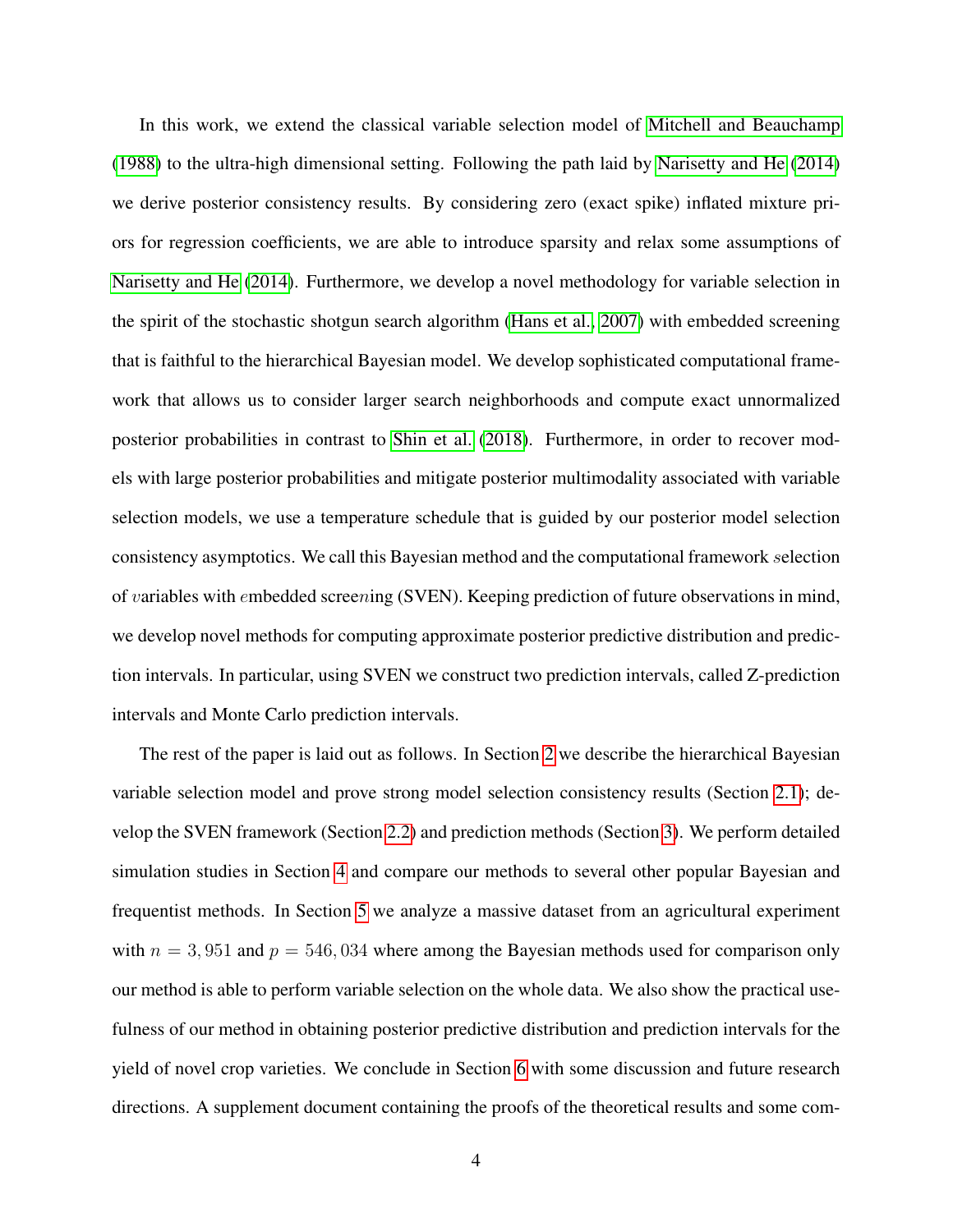putational details is available with sections referenced here with the prefix 'S'. The methodology proposed here is implemented in an accompanying R package 'bravo' for Bayesian screening and variable selection.

# <span id="page-4-0"></span>2 Bayesian variable selection with screening

#### <span id="page-4-1"></span>2.1 Hierarchical mixture models

#### <span id="page-4-3"></span>2.1.1 Model description

Let  $y = (y_1, \ldots, y_n)$  denote a  $n \times 1$  vector of response values,  $Z = (Z_1, \ldots, Z_p)$  an  $n \times p$  design matrix of p potential predictors, with vector of partial regression coefficients  $\mu \equiv (\mu_1, \dots, \mu_p)$ . We assume latent indicator vector  $\gamma = (\gamma_1, \dots, \gamma_p) \in \{0,1\}^p$  to denote a model such that the jth predictor is included in the regression model if and and only if  $\gamma_j = 1$ . Corresponding to the binary vector, the size of a model  $\gamma$  is denoted as  $|\gamma|$ , where  $|\gamma| = \sum_{j=1}^{p} \gamma_j$ . Also, with model  $\gamma$ , let  $Z_{\gamma}$  be the  $n \times |\gamma|$  sub-matrix of Z that consists of columns of Z corresponding to model  $\gamma$ and  $\mu_{\gamma}$  be the vector that contains the regression coefficients for model  $\gamma$ . In the first hierarchy of the Bayesian hierarchical mixture model we assume that the conditional distribution of  $y$  given  $Z, \gamma, \mu_0, \mu$  and  $\sigma^2$  is *n*-dimensional Gaussian and is given by

<span id="page-4-2"></span>
$$
y|Z, \gamma, \mu_0, \mu, \sigma^2 \sim \mathcal{N}_n(\mu_0 1_n + Z_\gamma \mu_\gamma, \sigma^2 I_n), \tag{1}
$$

where  $\mu_0$  is the intercept term and  $\sigma^2 > 0$  is the conditional variance. Thus [\(1\)](#page-4-2) indicates that each  $\gamma$  corresponds to a Gaussian linear regression model  $y = \mu_0 1 + Z_\gamma \mu_\gamma + \epsilon$  where the residual vector  $\epsilon \sim \mathcal{N}_n(0, \sigma^2 I_n)$ . However, because the original covariates could have unbalanced scales, a common approach is to reparameterize the above model using a scaled covariate matrix. To that end, suppose  $\overline{Z}$  is the vector of column means of Z and D is the  $p \times p$  diagonal matrix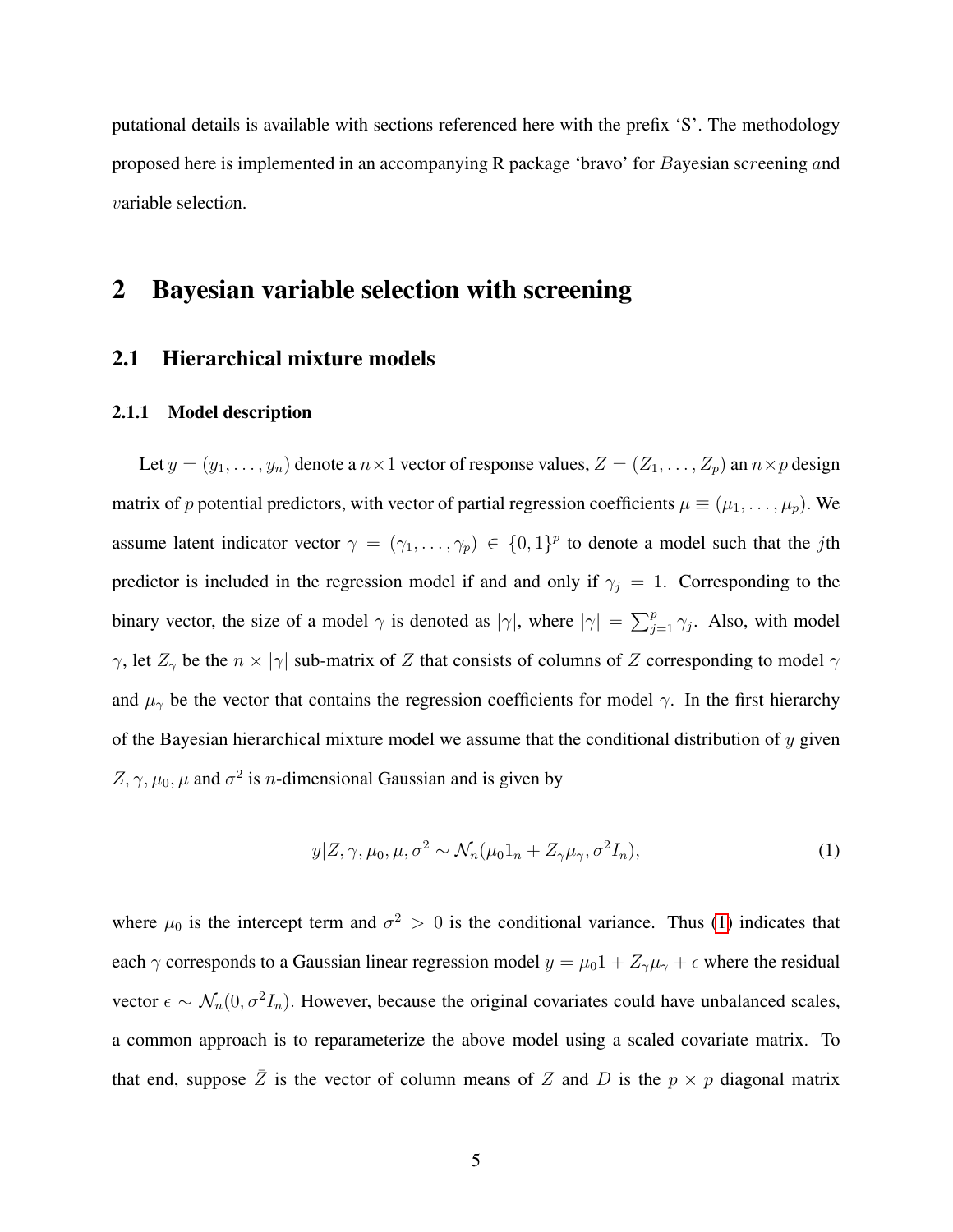whose ith diagonal entry is the sample standard deviation of  $Z_i$  (the ith column of  $Z_i$ ) and let  $X = (Z - 1<sub>n</sub>Z<sup>T</sup>)D<sup>-1</sup>$  denote the scaled covariate matrix. Also we assume that  $\beta = D\mu$  and  $\beta_0 = \mu_0 + \bar{Z}^\top \mu$ . The Bayesian hierarchical regression model after reparameterization is given by

$$
y|\beta, \beta_0, \sigma^2, \gamma \sim \mathcal{N}_n \left(1_n \beta_0 + X_\gamma \beta_\gamma, \sigma^2 I\right), \qquad (2a)
$$

$$
\beta_j|\beta_0, \sigma^2, \gamma \stackrel{\text{ind}}{\sim} \mathcal{N}\left(0, \frac{\gamma_j}{\lambda}\sigma^2\right) \text{ for } j = 1, \dots, p,
$$
 (2b)

$$
(\beta_0, \sigma^2) | \gamma \sim f\left(\beta_0, \sigma^2\right) \propto 1/\sigma^2, \tag{2c}
$$

<span id="page-5-3"></span><span id="page-5-2"></span><span id="page-5-1"></span><span id="page-5-0"></span>
$$
\gamma|w \sim f(\gamma|w) = w^{|\gamma|}(1-w)^{p-|\gamma|}.
$$
 (2d)

In this hierarchical setup a popular non-informative prior is set for  $(\beta_0, \sigma^2)$  in [\(2c\)](#page-5-0) and a conjugate independent normal prior is used on  $\beta$  given  $\gamma$  in [\(2b\)](#page-5-1) with  $\lambda > 0$  controlling the precision of the prior independently from the scales of measurements. Note that under this prior, if a covariate is not included in the model, the prior on the corresponding regression coefficient *degenerates at zero.* In [\(2d\)](#page-5-2) an independent Bernoulli prior is set for  $\gamma$ , where  $w \in (0,1)$  reflects the prior inclusion probability of each predictor. We assume  $\lambda$  and w are known non-random functions of n and p.

The hierarchical model [\(2\)](#page-5-3) with centered X allows us to obtain the distribution of y given  $\gamma$  in a closed form by integrating out  $\beta_0$ ,  $\beta_{\gamma}$  and  $\sigma^2$  [\(Roy et al., 2018,](#page-33-10) section S6). Consequently, the marginal likelihood function of  $\gamma$  is given by

<span id="page-5-4"></span>
$$
L(\gamma|y) = \int_{\mathbb{R}_+} \int_{\mathbb{R}^\gamma} \int_{\mathbb{R}} f\left(y|\gamma, \sigma^2, \beta_0, \beta_\gamma\right) f\left(\beta_\gamma|\gamma, \sigma^2, \beta_0\right) f\left(\sigma^2, \beta_0\right) d\beta_0 d\beta_\gamma d\sigma^2
$$
  
=  $c_{n,p} \lambda^{|\gamma|/2} |A_\gamma|^{-1/2} R_\gamma^{-(n-1)/2},$  (3)

where  $A_{\gamma} = X_{\gamma}^{\top} X_{\gamma} + \lambda I$ ,  $|A_{\gamma}|$  is the determinant of  $A_{\gamma}$ ,

<span id="page-5-5"></span>
$$
R_{\gamma} = \tilde{y}^{\top} \tilde{y} - \tilde{y}^{\top} X_{\gamma} A_{\gamma}^{-1} X_{\gamma}^{\top} \tilde{y} = \tilde{y}^{\top} \tilde{y} - \tilde{\beta}_{\gamma}^{\top} A_{\gamma} \tilde{\beta}_{\gamma} = \tilde{y} \left( I + \lambda^{-1} X_{\gamma} X_{\gamma}^{\top} \right)^{-1} \tilde{y}
$$
(4)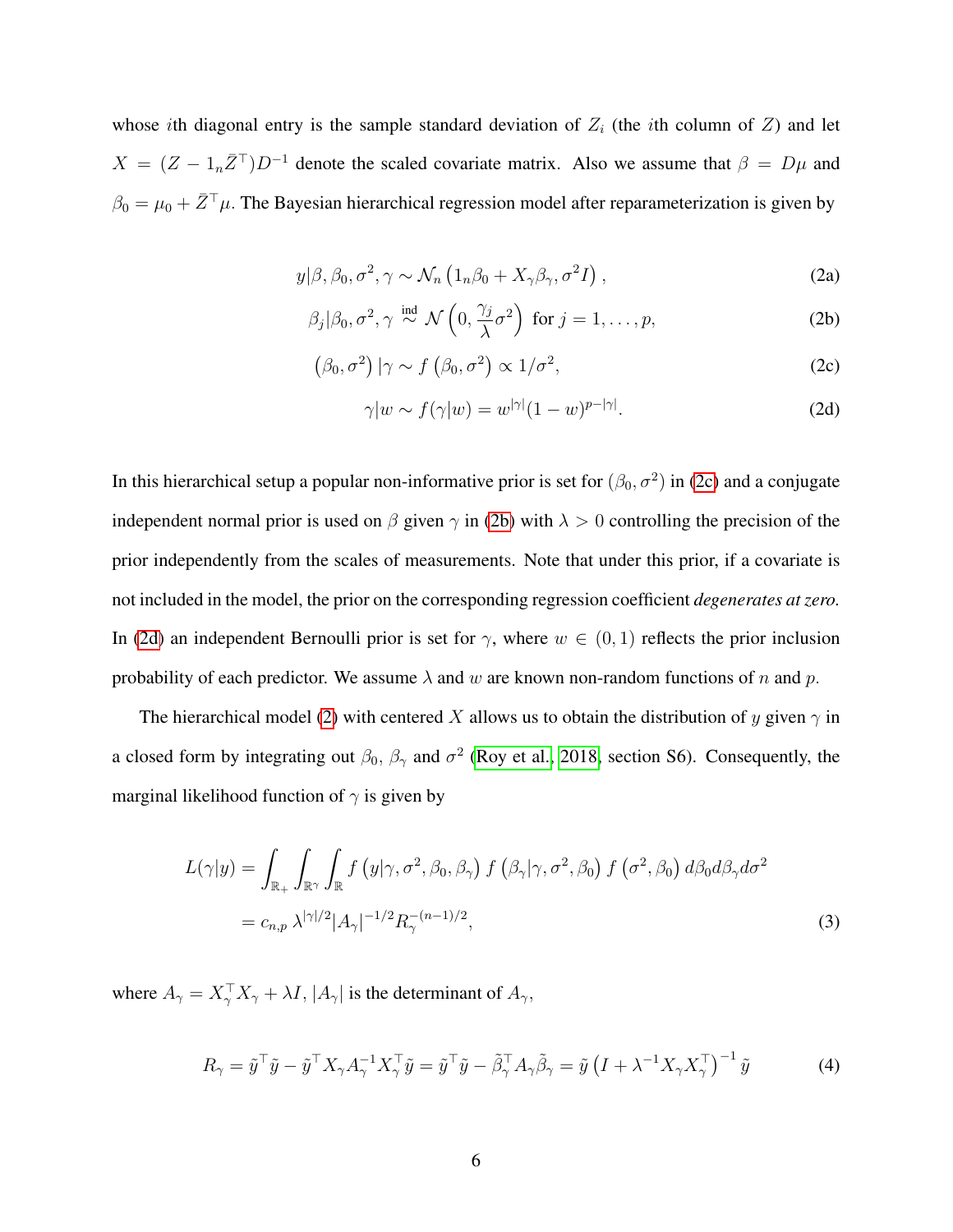is the ridge residual sum of squares,  $\tilde{y} = y - \bar{y}1_n$ ,  $\bar{y} = \sum_{i=1}^n y_i/n$ ,  $\tilde{\beta}_{\gamma} = A_{\gamma}^{-1}X_{\gamma}^{\top}\tilde{y}$  and  $c_n =$  $\Gamma((n-1)/2)/\pi^{(n-1)/2}$  is the normalizing constant.

In order to identify the important variables, we use the (marginal) posterior distribution of  $\gamma$ . Thanks to the explicit form of the marginal likelihood [\(3\)](#page-5-4), this posterior density is given by

$$
f(\gamma|y) \propto f(y|\gamma) f(\gamma) \propto \lambda^{|\gamma|/2} |A_{\gamma}|^{-1/2} R_{\gamma}^{-(n-1)/2} w^{|\gamma|} (1-w)^{p-|\gamma|}.
$$

It's often convenient to work with log of the posterior density which is given by

<span id="page-6-0"></span>
$$
\log f(\gamma|y) = const + \frac{1}{2} |\gamma| \log \lambda - \frac{1}{2} \log |A_{\gamma}| - \frac{1}{2}(n-1) \log R_{\gamma} + |\gamma| \log (w/(1-w)).
$$
 (5)

*Remark* 1. It is important to note that the regression model [\(1\)](#page-4-2) on the original covariate scale should be used for prediction, instead of [\(2\)](#page-5-3) because the hierarchical prior [\(2b\)](#page-5-1) is defined under the assumption that  $1_n^{\top} X = 0$  and  $X_j^{\top} X_j = n$  for all j.

*Remark* 2*.* In this work we assume w is fixed. However, a popular alternative is to assign a Beta prior on w, i.e., let  $w \sim f(w) \propto w^{a-1}(1-w)^{b-1}$  for some  $a, b > 0$ . Then it is possible to integrate out w from [\(2d\)](#page-5-2) to obtain the marginal prior distribution of  $\gamma$  given by  $f(\gamma) = B(|\gamma| + a, p - |\gamma| + a)$  $b)/B(a, b)$ , where  $B(\cdot, \cdot)$  is the beta function. This will replace the last term in [\(5\)](#page-6-0) by  $\log f(\gamma)$ .

*Remark* 3*.* As an alternative to the independent normal prior [\(2b\)](#page-5-1), it is also possible to consider Zellner's g-prior [\(Zellner, 1986\)](#page-34-7) on  $\beta_{\gamma}$  given by  $\beta_{\gamma}|\gamma,\sigma^2 \sim \mathcal{N}_{|\gamma|}\left(0, g\sigma^2 (X_{\gamma}^{\top} X_{\gamma})^{-1}\right)$  provided that for every  $k \leq n - 1$ , all  $n \times k$  submatrices of X have full column rank and we restrict the support of the prior distribution on  $\gamma$  to models of size at most  $n - 1$ . Assuming that g is a non-random function of n and p, the marginal posterior of  $\gamma$  is then given by

$$
f_g(\gamma|y) \propto \left[ \tilde{y}^\top \tilde{y} - \frac{g}{g+1} \tilde{y}^\top X_\gamma (X_\gamma^\top X_\gamma)^{-1} X_\gamma^\top \tilde{y} \right]^{-(n-1)/2} \frac{w^{|\gamma|} (1-w)^{p-|\gamma|}}{(1+g)^{|\gamma|/2}} \mathbb{I}(|\gamma| < n),
$$

where the priors on  $\beta_0$  and  $\sigma^2$  have been assumed to be the same as [\(2c\)](#page-5-0).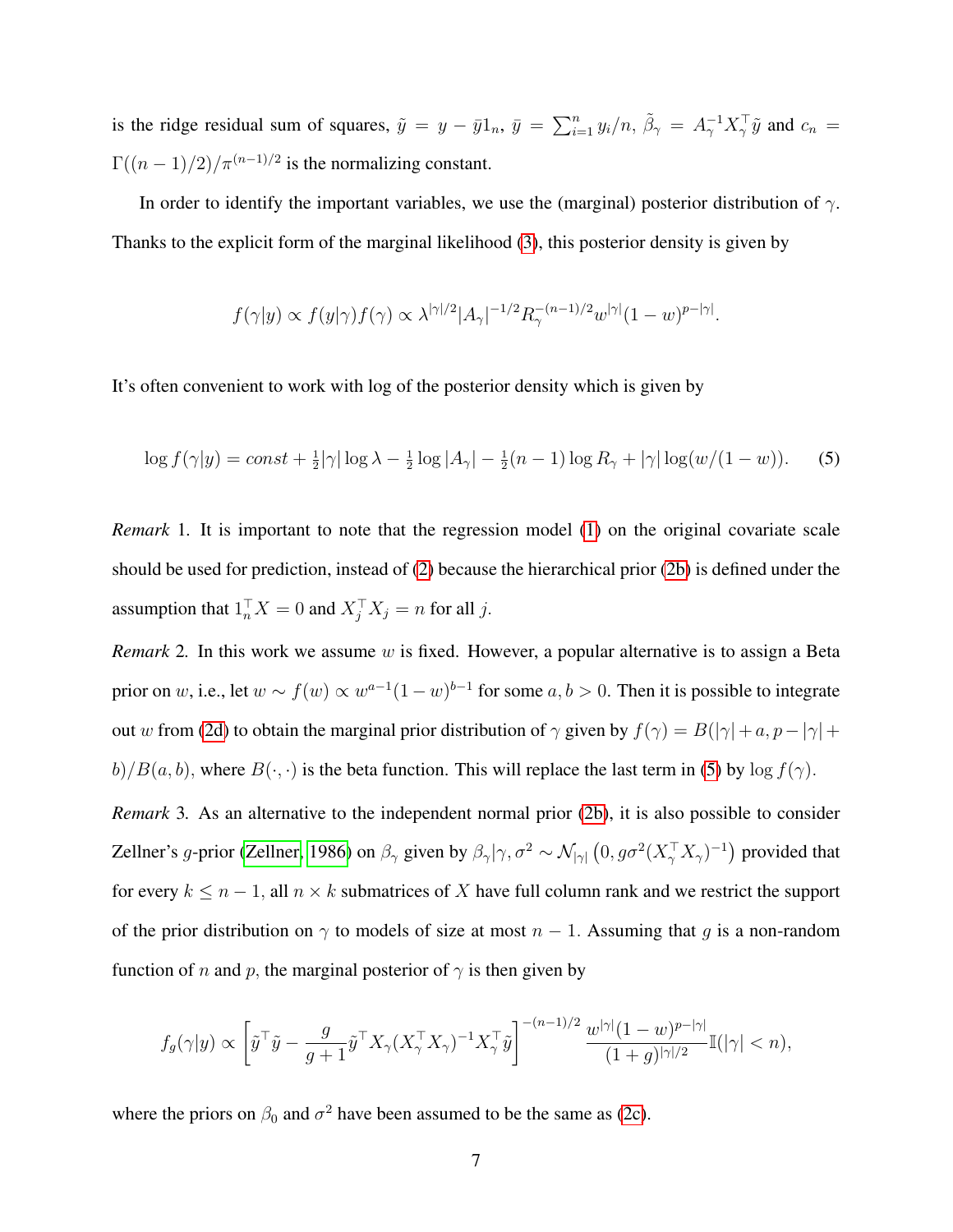Ideally, as the sample size increases we would like the posterior of  $\gamma$  to concentrate more and more on the important variables. Several works have alluded to asymptotic guarantees for strong model selection consistency in the ultra-high dimensional regression where  $p$  is allowed to vary subexponentially with n, i.e.  $\min\{n, p\} \to \infty$  and  $(\log p)/n \to 0$ . Here, the strong model selection consistency implies that the posterior probability of the *true set* of variables converge to 1 as n tends to infinity. Under shrinking and diffusing priors, [Narisetty and He](#page-33-6) [\(2014\)](#page-33-6) developed explicit scaling laws for hyper-parameters that are sufficient for strong model selection consistency. On the other hand, [Shin et al.](#page-33-8) [\(2018\)](#page-33-8), and more recently, [Cao et al.](#page-32-12) [\(2020\)](#page-32-12) established sufficient conditions for strong model selection consistency under non-local type priors [\(Johnson and Rossell, 2012\)](#page-32-9). The Bayesian hierarchical model [\(2\)](#page-5-3) is similar to [Narisetty and He'](#page-33-6)s [\(2014\)](#page-33-6) model with the crucial distinction that the spike prior is degenerate:  $P(\beta_i = 0 | \gamma_i = 0) = 1$ . Consequently, although most assumptions used here for selection consistency are similar to those made by [Narisetty and He](#page-33-6) [\(2014\)](#page-33-6), we are able to relax some of the conditions to allow for more noisy unimportant variables. In the next section we describe strong model selection consistency results for [\(2\)](#page-5-3).

#### 2.1.2 Model selection consistency

We consider the ultra-high dimensional setting where the number of variables  $p$  is allowed to vary subexponentially with the sample size. As established by [Narisetty and He](#page-33-6) [\(2014\)](#page-33-6) the slab precision  $\lambda$  also needs to vary with n for strong model selection consistency. In order to state the assumptions and the main results, we use the following notations. Abusing notation, we interchangeably use a model  $\gamma$  either as a p-dimensional binary vector or as a set of indices of non-zero entries of the binary vector. For models  $\gamma$  and s,  $\gamma^c$  denotes the complement of the model  $\gamma$ , and  $\gamma \vee s$  and  $\gamma \wedge s$  denote the union and intersection of  $\gamma$  and s, respectively. For two real sequences  $(a_n)$  and  $(b_n)$ ,  $a_n \sim b_n$  means  $a_n/b_n \to c$  for some constant  $c > 0$ ;  $a_n \succeq b_n$  (or  $b_n \preceq a_n$ ) means  $b_n = O(a_n)$ ;  $a_n \succ b_n$  (or  $b_n \prec a_n$ ) means  $b_n = O(a_n)$ . Also for any matrix A, let  $\alpha_{min}(A)$  and  $\alpha_{max}(A)$  denote its minimum and maximum eigenvalues, respectively, and let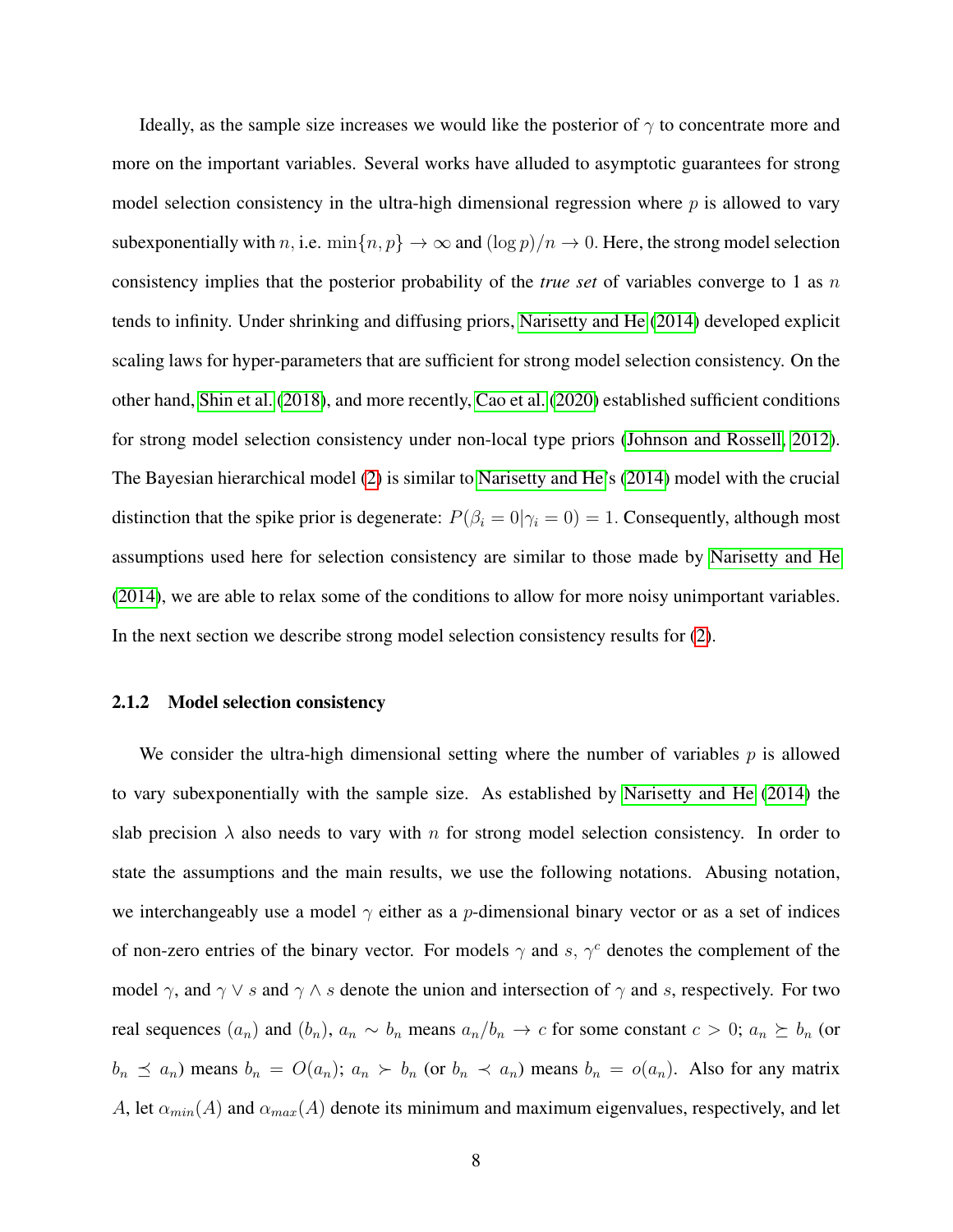$\alpha^*_{min}(A)$  be its minimum nonzero eigenvalue. Again, abusing notations, for two real numbers a and b,  $a \vee b$  and  $a \wedge b$  denote  $max(a, b)$  and  $min(a, b)$ , respectively. Define  $r_{\gamma} = rank(X_{\gamma})$  and for  $\nu > 0$ ,  $r^*_{\gamma} = r_{\gamma} \wedge u_n(\nu)$  where

$$
u_n(\nu) = p \wedge \frac{n}{(2+\nu)\log p}
$$
 and  $\eta_m^n(\nu) = \inf_{|\gamma| \le u_n(\nu)} \alpha_{\min}^*(X_\gamma^\top X_\gamma/n).$ 

Finally for any fixed positive integer  $J$ , define

$$
\Delta_n(J) = \inf_{\{\gamma: |\gamma| < J|t|, \gamma \neq t\}} \|(I - P_\gamma) X_t \beta_t\|^2,
$$

where  $P_{\gamma} = X_{\gamma} (X_{\gamma}^{\top} X_{\gamma})^{-} X_{\gamma}^{\top}$  is the orthogonal projection matrix onto the column space of  $X_{\gamma}$ and  $\|\cdot\|$  denotes the  $L_2$  norm. Here,  $A^-$  denotes the Moore-Penrose inverse of A. We assume the following set of conditions.

<span id="page-8-1"></span><span id="page-8-0"></span>\n- **C1.** 
$$
p = e^{nd_n}
$$
 for some  $d_n \to 0$  as  $n \to \infty$ , that is,  $log p = o(n)$ .
\n- **C2.**  $n/\lambda \sim (n \vee p^{2+3\delta})$  for some  $\delta > 0$ , and  $w \sim p^{-1}$ .
\n- **C3.**  $y = \beta_0 1_n + X_t \beta_t + X_{t^c} \beta_{t^c} + \epsilon$  where  $\epsilon \sim \mathcal{N}(0, \sigma^2 I_n)$ , the true model  $t$  is fixed and  $||X_{t^c} \beta_{t^c}|| \preceq \sqrt{\log p}$ .
\n

<span id="page-8-2"></span>**C4.** For  $\delta$  given in [C2,](#page-8-0) there exists  $J > 1 + 8/\delta$  such that  $\Delta_n(J) > \log(\sqrt{n} \vee p)$ , and for some  $\nu < \delta$ ,  $\kappa < (J - 1)\delta/2$ ,

$$
\eta_m^n(\nu) \succeq \left(\frac{n \vee p^{2+2\delta}}{n/\lambda} \vee p^{-\kappa}\right).
$$

<span id="page-8-3"></span>**C5.** For some positive constants  $a_0$  and  $b_0$ ,  $a_0 < \alpha_{min} \left( \frac{X_t^T X_t}{n} \right)$  $\left(\frac{X_t}{n}\right) < \alpha_{max} \left(\frac{X_t^\top X_t}{n}\right)$  $\left(\frac{f(X_t)}{n}\right) < b_0 \,\forall n.$ 

The condition [C2](#page-8-0) states that the conditional distribution of  $\beta_i$  given  $\gamma_i = 1$  is diffused in the sense that it's conditional prior variance goes to infinity at a particular rate. The condition [C3](#page-8-1) greatly relaxes the boundedness assumption on  $||X_{t}e\beta_{t}e||$  in [Narisetty and He](#page-33-6) [\(2014\)](#page-33-6), by slightly strengthening the identifiability condition [C4.](#page-8-2) [Yang et al.](#page-34-4) [\(2016\)](#page-34-4) obtained similar results under g-priors on  $\beta$  but as mentioned by them our independence prior is 'a more realistic choice'. More-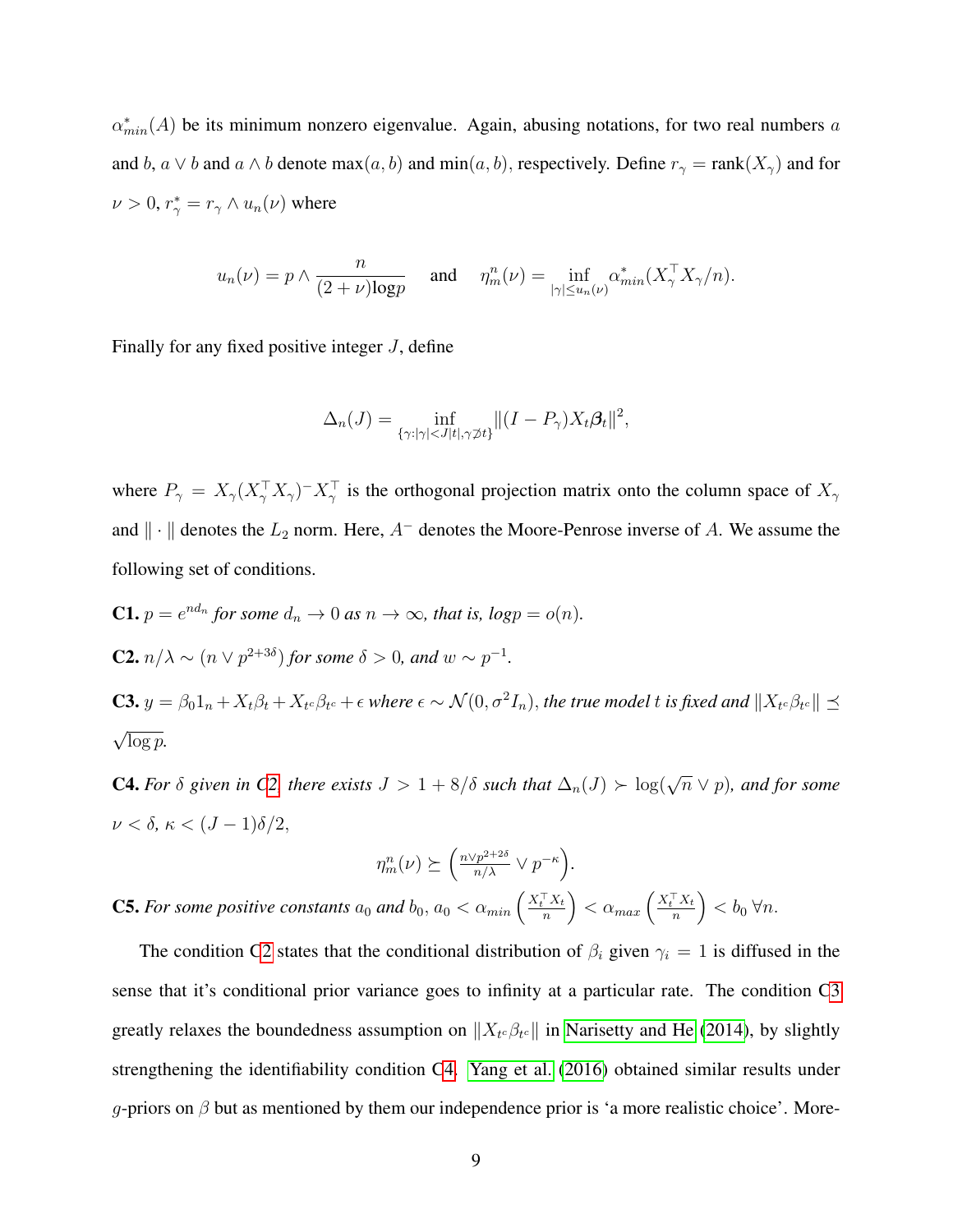over, [Yang et al.](#page-34-4) [\(2016\)](#page-34-4) assumed that  $\alpha_{min}(X^{\top}_{\gamma}X_{\gamma}/n)$  is bounded away from zero for all models  $\gamma$ of size at most  $O(n/\log p)$ , which is unrealistic because, for example, even when entries of X are iid N(0,1),  $\inf_{1 \le i \le p} X_i^\top X_i/n$  converges to zero in probability. Because of the degenerated form of the spike priors, the regularity assumptions on the submatrices of the design matrix  $X$  in [C4](#page-8-2) relax the assumptions on the bound on their largest eigenvalues. [Narisetty and He](#page-33-6) [\(2014\)](#page-33-6) showed that if the rows of  $X$  are independent isotropic sub-Gaussian random vectors then [C4](#page-8-2) holds with overwhelmingly large probability (see also [Chen and Chen, 2008;](#page-32-13) [Kim et al., 2012;](#page-33-11) [Shin et al., 2018\)](#page-33-8). The regularity assumption for the true model [C5](#page-8-3) is standard and has been used in both [Narisetty](#page-33-6) [and He](#page-33-6) [\(2014\)](#page-33-6) and [Cao et al.](#page-32-12) [\(2020\)](#page-32-12) without being explicitly stated.

Note that the condition [C3](#page-8-1) does not explicitly specify the true model  $t$  and the relaxation to allow higher noise  $||X_t \beta_{t^c}||$  warrants a validation of the identifiability of t. To that end, suppose on the contrary that it is possible to include some variables, say  $s$  from  $t<sup>c</sup>$  into the true model and still maintain the conditions C1-C5 for both t and  $t \vee s$  as true models for every n. Then condition [C4](#page-8-2) with  $\gamma = t$  (now excluding the apparently true variable s) would imply  $\|(I - P_t)X_s\beta_s\|^2 =$  $||(I - P_t)(X_t\beta_t + X_s\beta_s)||^2 = ||(I - P_t)X_{t\vee s}\beta_{t\vee s}||^2 > \log(p\vee\sqrt{\beta_t\beta_{t\vee s}})$  $\overline{n}$ ). Here, the first equality follows from the fact that  $P_t X_t = X_t$ . But because  $I - P_t$  is symmetric and idempotent,

<span id="page-9-0"></span>
$$
||X_s \beta_s|| \ge ||(I - P_t)X_s \beta_s|| \succ \sqrt{\log(p \vee \sqrt{n})} \ge \sqrt{\log p}.
$$
 (6)

However, condition [C3](#page-8-1) for  $t \vee s$  implies  $||X_{t^c \wedge s^c} \beta_{t^c \wedge s^c}|| \preceq \sqrt{\log p}$ . This with [\(6\)](#page-9-0) implies that

$$
||X_{t^c}\beta_{t^c}|| = ||X_s\beta_s + X_{t^c\wedge s^c}\beta_{t^c\wedge s^c}|| \ge ||X_s\beta_s|| - ||X_{t^c\wedge s^c}\beta_{t^c\wedge s^c}|| \succ \sqrt{\log p},
$$

which contradicts condition [C3.](#page-8-1) We now present the strong model selection consistency results.

<span id="page-9-1"></span>**Theorem 1.** Assume conditions C1–C5 hold and that  $\sigma^2$  is known. Then the posterior probability *of the true model,*  $f(t|y, \sigma^2) \rightarrow 1$  *in probability as the sample size* n *approaches*  $\infty$ *.*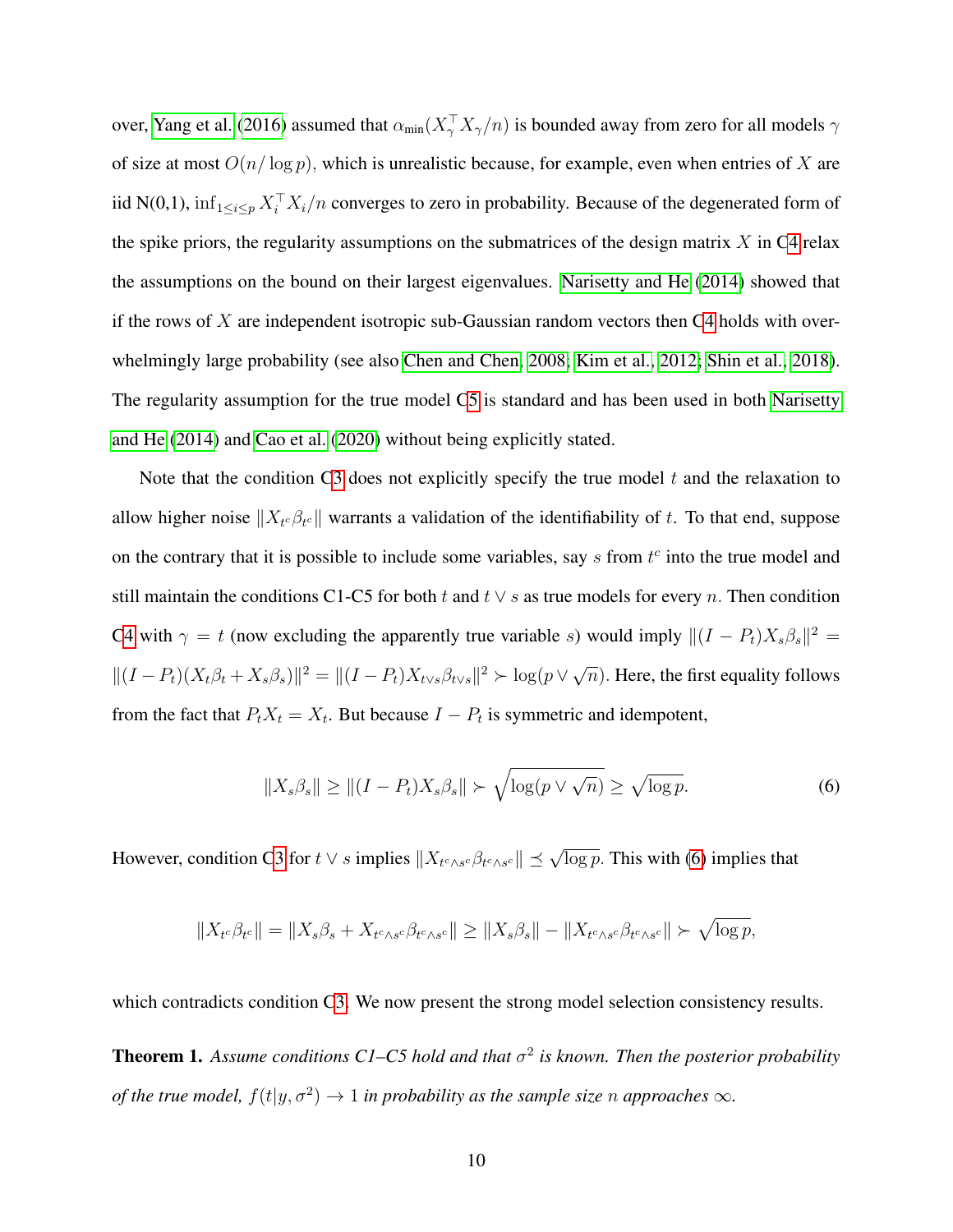*Proof.* The proof is given in Section [S4](#page-19-0) of the supplementary materials.

Note that the statement of Theorem [1](#page-9-1) is equivalent to  $(1 - f(t|y, \sigma^2))/f(t|y, \sigma^2) \rightarrow 0$  in probability as  $n \to \infty$ . The proof of Theorem [1](#page-9-1) also provides the rate of convergence given by,

$$
\frac{1 - f(t|y, \sigma^2)}{f(t|y, \sigma^2)} \le \exp\{-vn\} + \rho_n + \rho_n^{(J-1)|t|/2} + \exp\{-v'\left(\Delta_n(J) - v''\log(\sqrt{n}\vee p)\right)\}
$$

with probability greater than  $1 - \left[2 \exp\{-cn\} + 2 \exp\{-c' \log p\} + \exp\{-c'' \Delta_n(J)\}\right]$  for some positive constants v, v', v'', c, c' and c'', where  $\rho_n = p^{-\delta/2} \wedge (p^{1+\delta/2}/\sqrt{\sqrt{\frac{p_1^2}{\delta}}})$  $\overline{n}$ ). It is encouraging that despite relaxing the boundedness condition on  $||X_{t^c}\beta_{t^c}||$ , the rate of convergence remains the same as in [Narisetty and He](#page-33-6) [\(2014\)](#page-33-6).

However, in practice  $\sigma^2$  is typically never known. In this case, we need a further assumption that assigns a prior probability of zero on  $\overline{M} = \{ \gamma : r_{\gamma} > r_t + n/[(2 + \nu') \log p] \}$  for some  $\nu' > \nu \vee (2/\delta).$ 

**C6.** For some  $\nu > 0$  and  $\nu' > \nu \vee (2/\delta)$ ,  $P(\gamma \in \widetilde{M}) = 0$ .

This condition is same as in [Narisetty and He](#page-33-6) [\(2014\)](#page-33-6) and also equivalent to the assumptions on the prior model sizes in [Shin et al.](#page-33-8) [\(2018\)](#page-33-8) and [Cao et al.](#page-32-12) [\(2020\)](#page-32-12).

<span id="page-10-0"></span>Theorem 2. *Assume conditions C1–C6 hold. Then the posterior probability of the true model,*  $f(t|y) \rightarrow 1$  *in probability as the sample size n approaches*  $\infty$ *.* 

*Proof.* The proof is given in Section [S5](#page-26-0) of the supplementary materials.  $\Box$ 

Note that strong consistency results also imply that with probability tending to one, the true model is the posterior mode, that is,  $P(t = \arg \max_{\gamma} f(\gamma|y)) \rightarrow 1$  as  $n \rightarrow \infty$ . However, in finite sample this need not be true. Furthermore, when the regularity conditions do not hold, there may be multiple models with large posterior probabilities even for large  $n$ . Thus, we would like to discover models with practically large posterior probability values. However, in ultra-high dimensional problems, traditional computational methods based on Markov chain Monte Carlo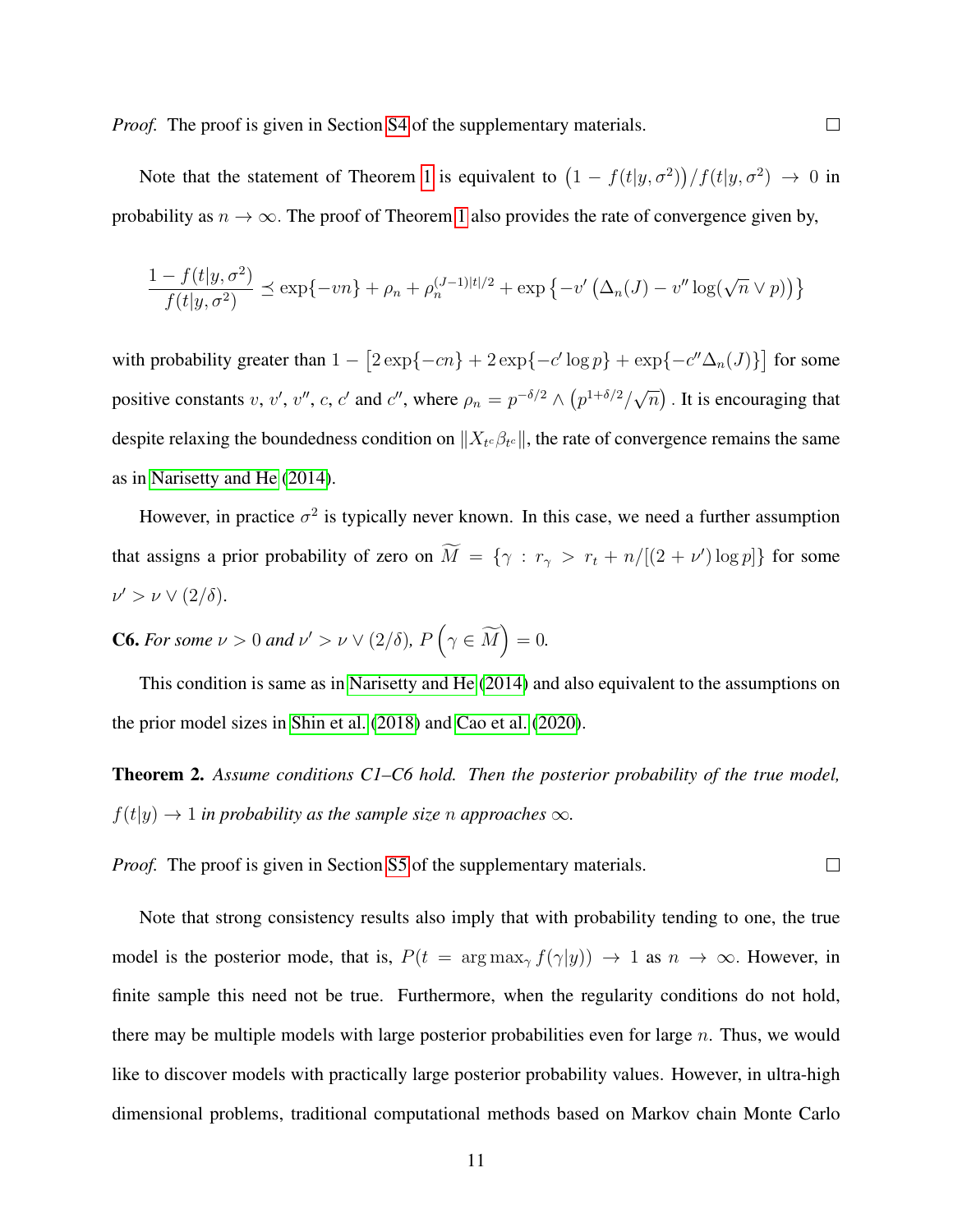(MCMC) algorithms have poor performance. Thus next we describe SVEN to explore the posterior distribution  $f(\gamma|y)$ . In particular, SVEN will be used to discover high probability regions and find the maximum a posteriori (MAP) model arg max<sub>γ</sub>  $f(\gamma|y)$ .

#### <span id="page-11-0"></span>2.2 Searching for high posterior probability models

#### 2.2.1 Stochastic shotgun search algorithms

[Hans et al.](#page-32-10) [\(2007\)](#page-32-10) proposed the stochastic shotgun search (SSS) algorithm for recovering models with large posterior probabilities. To that end, for a given model  $\gamma$  let nbd $(\gamma) = \gamma^+ \cup \gamma^{\circ} \cup \gamma^$ denote a neighborhood of  $\gamma$ , where  $\gamma^+$  is an "added" set containing all the models with one of the  $p - |\gamma|$  remaining covariates added to the current model  $\gamma$ ,  $\gamma$ <sup>-</sup> is a "deleted" set obtained by removing one variable from  $\gamma$ ; and  $\gamma^{\circ}$  is a "swapped" set containing the models with one of the variables from  $\gamma$  replaced by one variable from  $\gamma^c$ . The SSS algorithm then starts with an initial model  $g^{(0)}$ , and for  $k = 1, 2, \ldots$ 

- (SSS1) Compute  $f(\gamma|y)$  for all  $\gamma \in \text{nbd}(g^{(k-1)})$ .
- (SSS2) Separately sample  $s^+$  from  $g^{(k-1)+}$ ,  $s^{\circ}$  from  $g^{(k-1)\circ}$  and  $s^-$  from  $g^{(k-1)-}$  with probabilities proportional to  $f(\cdot|y)$ .
- (SSS3) Sample  $g^{(k)}$  from  $s^+, s^{\circ}$  and  $s^-$  with probability proportional to  $f(s^+|y), f(s^{\circ}|y)$ and  $f(s^-|y)$  respectively.

After running for some prespecified large number of iterations, the algorithm then declares the model discovered with the largest (unnormalized) posterior probability as the MAP model. [Hans](#page-32-10) [et al.](#page-32-10) [\(2007\)](#page-32-10) notes that the sampling probabilities in (SSS1) and (SSS2) can be replaced by the Bayesian information criteria (BIC) and the sampling weights can be computed in parallel.

Following the success of SSS, [Shin et al.](#page-33-8) [\(2018\)](#page-33-8) propose further improvement. Note that, [Shin](#page-33-8) [et al.](#page-33-8) [\(2018\)](#page-33-8) use non-local priors, and so the posterior probabilities  $f(\gamma|y)$  are not available an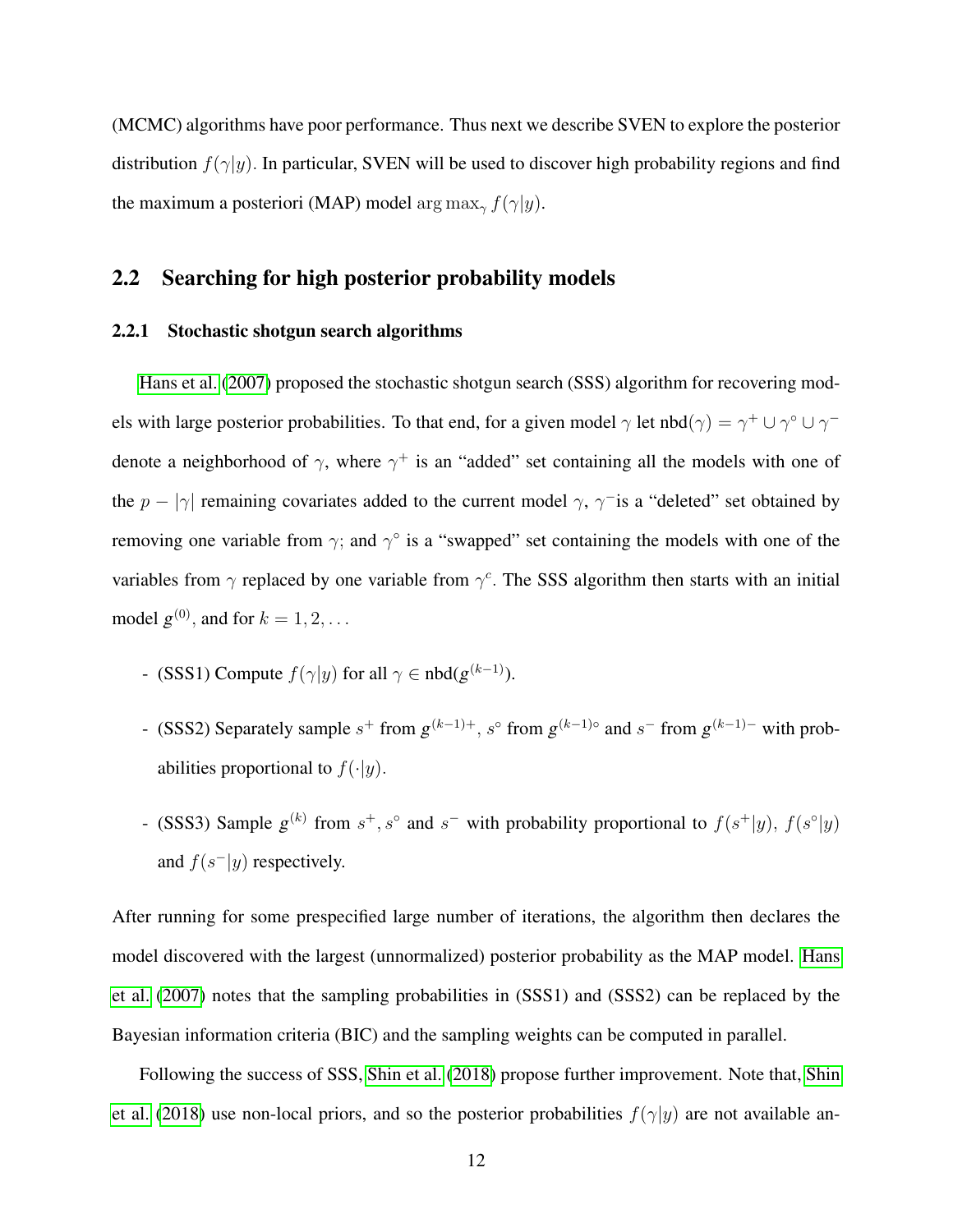alytically. In fact, they resort to using computationally expensive Laplace approximation which suggests exact numerical computations of these quantities are also not straightforward (see also [Cao et al., 2020\)](#page-32-12). Also in ultra-high dimensional problems, SSS may not be scalable due to its implementation. Thus [Shin et al.](#page-33-8) [\(2018\)](#page-33-8) propose a simplified stochastic shotgun search with screening (S5) by dropping the "swapped" set from consideration and moreover, by screening out variables from the "added" set. (Note that, in high dimension, the number of "swapped" models is much larger than the numbers of "added" and "deleted" models.) For screening, borrowing ideas from frequentist correlation screening of [Fan and Lv](#page-32-11) [\(2008\)](#page-32-11), they propose computing the least squares residuals from a regression of y on  $X_{\gamma}$  and compute the absolute correlations between each column of  $X_{\gamma^c}$  and the residuals. They then propose keeping models in the "added" set corresponding to the largest few of the absolute correlations. This greatly reduces the burden of computing  $f(\gamma|y)$ for all  $\gamma$  in the "added" set. However, in their R package Bayes S5, the authors have used ridge residuals with unit ridge penalty instead of the least squares residuals. Nevertheless, the S5 algorithm has been useful for exploring the posterior distribution of  $\gamma$  [\(Cao et al., 2020\)](#page-32-12).

In the variable selection model [\(2\)](#page-5-3), the Gaussian conjugacy provides analytically tractable forms for  $f(\gamma|y)$  up to a normalizing constant. We also show that  $f(\gamma|y)$  can be rapidly computed for the swapped models, thereby allowing us to include the swapped models in the neighborhood. We thus develop a stochastic shotgun algorithm with (posetrior) model based screening and develop scalable statistical computations for drawing fast Bayesian inference and prediction.

#### <span id="page-12-0"></span>2.2.2 Selection of variables with embedded screening

In order to describe the SVEN algorithm, we first describe how to compute the unnormalized posterior probabilities in the (SSS1) step. To that end, compute  $\zeta = X^\top \tilde{y}$  as  $D^{-1}Z^\top \tilde{y}$  once and for all. Next, suppose we have a current model  $\gamma$  and we want to compute the posterior probabilities of each model in  $\gamma^+$ . Suppose  $U_{\gamma}$  is the upper triangular Cholesky factor of  $X_{\gamma}^{\top}X_{\gamma} + \lambda I$  and  $v_{\gamma} = U_{\gamma}^{-\top} X_{\gamma}^{\top} \tilde{y}$ . In the algorithm below, scalar addition to vector, division between two vectors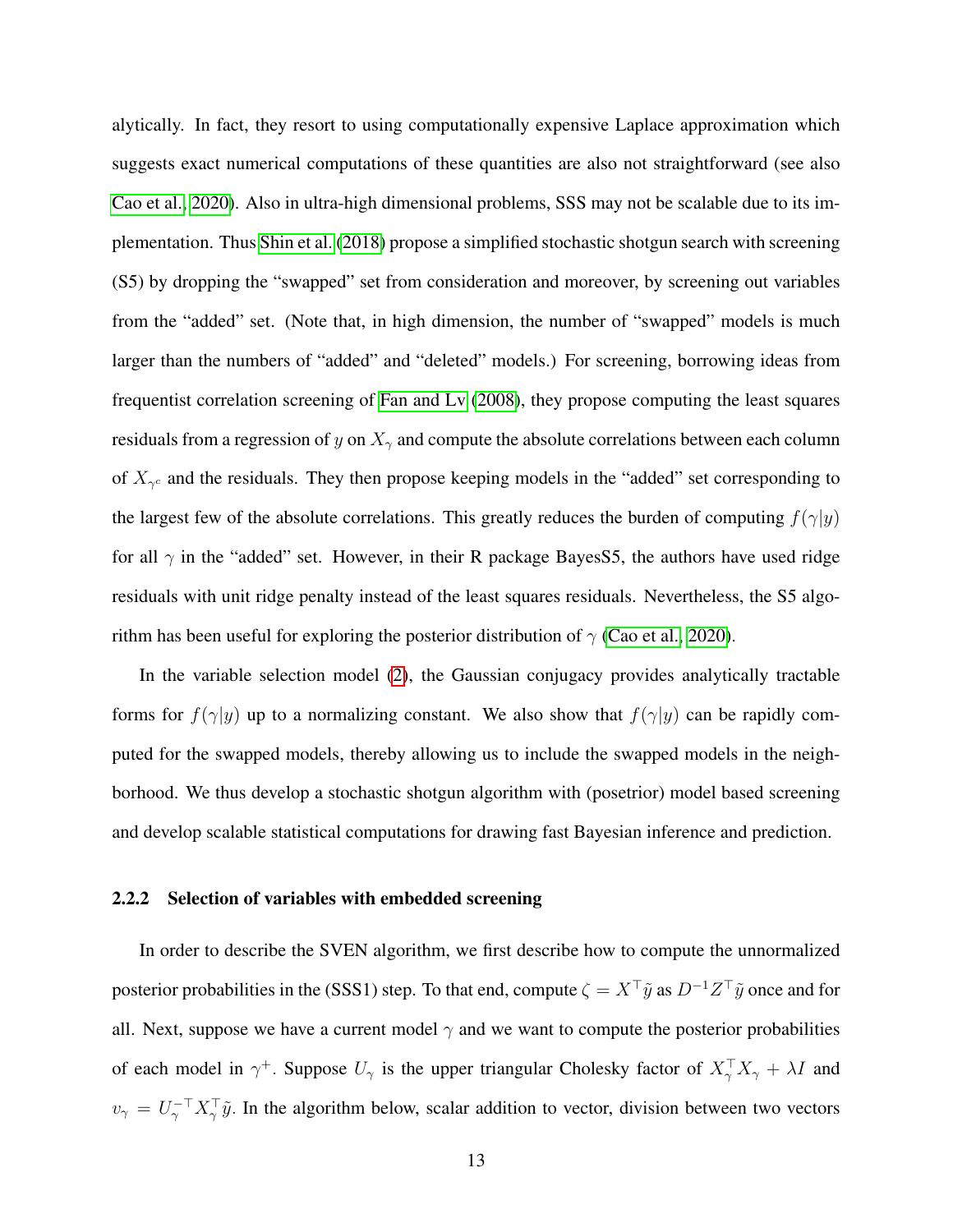and other arithmetical and algebraic operation on vectors are interpreted as entry-wise operations, as implemented in most statistical software (e.g. in R). Then

- 1. Compute  $S_1 \leftarrow U_\gamma^{-\top} X_\gamma^{\top}$  by using forward substitution.
- 2. Update  $S_2 \leftarrow S_1 Z D^{-1}$ . [No need to center Z because  $S_1 1 = 0$ .]
- 3. Compute  $S_3$  as the sum of squares of each column of  $S_2$ . Note that  $S_2$  is a  $|\gamma| \times p$  matrix and so these sums of squares should be computed without storing another  $|\gamma| \times p$  matrix.
- 4. Set  $S_4 \leftarrow$ √  $n + \lambda - S_3$  where the arithmatical operations are performed entrywise on the vector. Also in this operation, the entries corresponding to the variables in  $\gamma$  are ignored.
- 5. Compute  $S_5 \leftarrow (\zeta S_2^{\top} v_{\gamma})/S_4$ .
- 6. Compute  $S_6 \leftarrow \log \det U_\gamma + \log S_4$
- 7. Compute  $S_7 \leftarrow ||\tilde{y}||^2 ||v_\gamma||^2 S_5^2$
- 8. Compute  $S_8 \leftarrow 0.5(|\gamma|+1) \log \lambda S_6 0.5(n-1) \log S_7 + (|\gamma + 1|) \log (w/(1-w)).$

Then for all  $i \notin \gamma$ , the *i*th entry of  $S_8$  above contains the unnormalized posterior probability of the model obtained by including i in  $\gamma$ . The other entries are ignored. For each model in  $\gamma$ <sup>-</sup>, its posterior probability can be computed easily because typically  $|\gamma|$  is small. Furthermore, for each  $\gamma' \in \gamma^-$  we can use the above algorithm to compute the unnormalized posterior probabilities of  $\gamma''$ in  $\gamma^+$ . Thus we can compute the (unnormalized) posterior probabilities of each model in nbd( $\gamma$ ).

Given the current model  $\gamma$ , the complexity for computing (unnormalized)  $f(\gamma|y)$  for all  $\gamma \in$ nbd( $\gamma$ ) by the above algorithm is  $\mathcal{O}(|\gamma|^3 n + |\gamma|^4 + |\gamma|^2 ||Z||_0 + |\gamma|^2 p + p)$ , where  $||Z||_0$  denotes the number of non-zero elements in Z. Since  $|\gamma|$  is practically finite, the computational complexity is simply  $\mathcal{O}(n \vee p + ||Z||_0)$ . If in addition, Z is sparse, as in the genome-wide association study example in section [5,](#page-26-0) the complexity for computing all posterior probabilities in  $nbd(\gamma)$  is linear in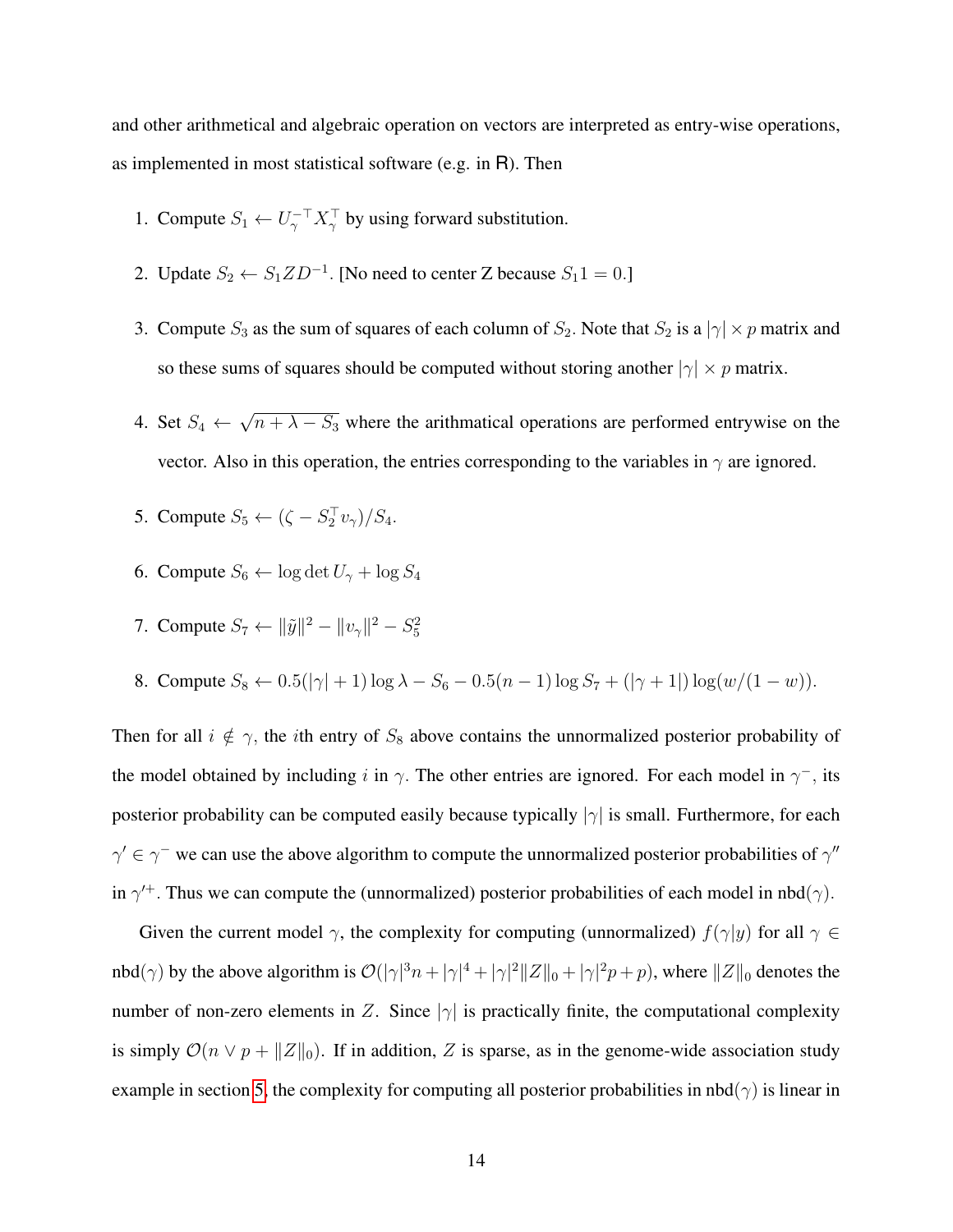both  $n$  and  $p$ . Finally, note that, the additional memory requirement for the above algorithm except storing the Z matrix is practically  $\mathcal{O}(n \vee p)$ . Also, different steps including step 2 of the above algorithm can be performed in parallel using distributed computing architecture.

Using the above algorithm as the foundation, we now discuss the SVEN algorithm. Suppose  $1 = T_1 < T_2 < \cdots < T_m$  is a given temperature schedule. Let  $g^{(0)}$  denote the empty model (i.e. the model without any predictor included). Then, for  $i = 1, 2, \ldots, m$ 

- Set  $g^{(i,0)}$  to be the empty model. Then for  $k = 1, \ldots, N$
- (SVEN1) [Same as (SSS1)] Compute  $f(g'|y)$  for all  $g' \in \text{nbd}(g^{(i,k-1)})$ .
- (SVEN2) [Screening step] Consider *at most* 20 highest probability neighboring models. That is, construct the set  $\mathcal{M}_k \subseteq \text{nbd}(g^{(i,k-1)})$  with  $|\mathcal{M}_k| \leq 20$  such that  $g' \in \mathcal{M}_k$  only if

$$
f(g'|y) > \varrho \max_{g'' \in \text{nbd}(g^{(i,k-1)})} f(g''|y)
$$

and  $f(g'|y) \ge f(g''|y)$ ,  $\forall g'' \in \text{nbd}(g^{(i,k-1)}) \cap \mathcal{M}_k^c$ , where  $\varrho$  is some prespecified number (we use  $\rho = \exp(-6)$ ).

- (SVEN3) [Shotgun step] Assign the weight  $f(g'|y)^{1/T_i}$  to a model  $g' \in \mathcal{M}_k$ . Sample a model from  $\mathcal{M}_k$  using these weights and set it as  $g^{(i,k)}$ .

Our ability to efficiently compute posterior probability of *all* neighboring models allows us to implement the screening (SVEN2) *directly* using the objective function  $f(\gamma|y)$ . This is a key difference between SVEN and S5 of [Shin et al.](#page-33-8) [\(2018\)](#page-33-8). Because models with large probabilities could be separated by models with very low probabilities, a temperature schedule has been used. Such tempering is quite common in simulated annealing [\(Kirkpatrick et al., 1983\)](#page-33-12) and has also been used in [Shin et al.](#page-33-8) [\(2018\)](#page-33-8). In order to choose a temperature schedule, we turn to our asymptotic results from Section [S4.](#page-19-0) In particular, the theory indicates that the log-posterior probabilities of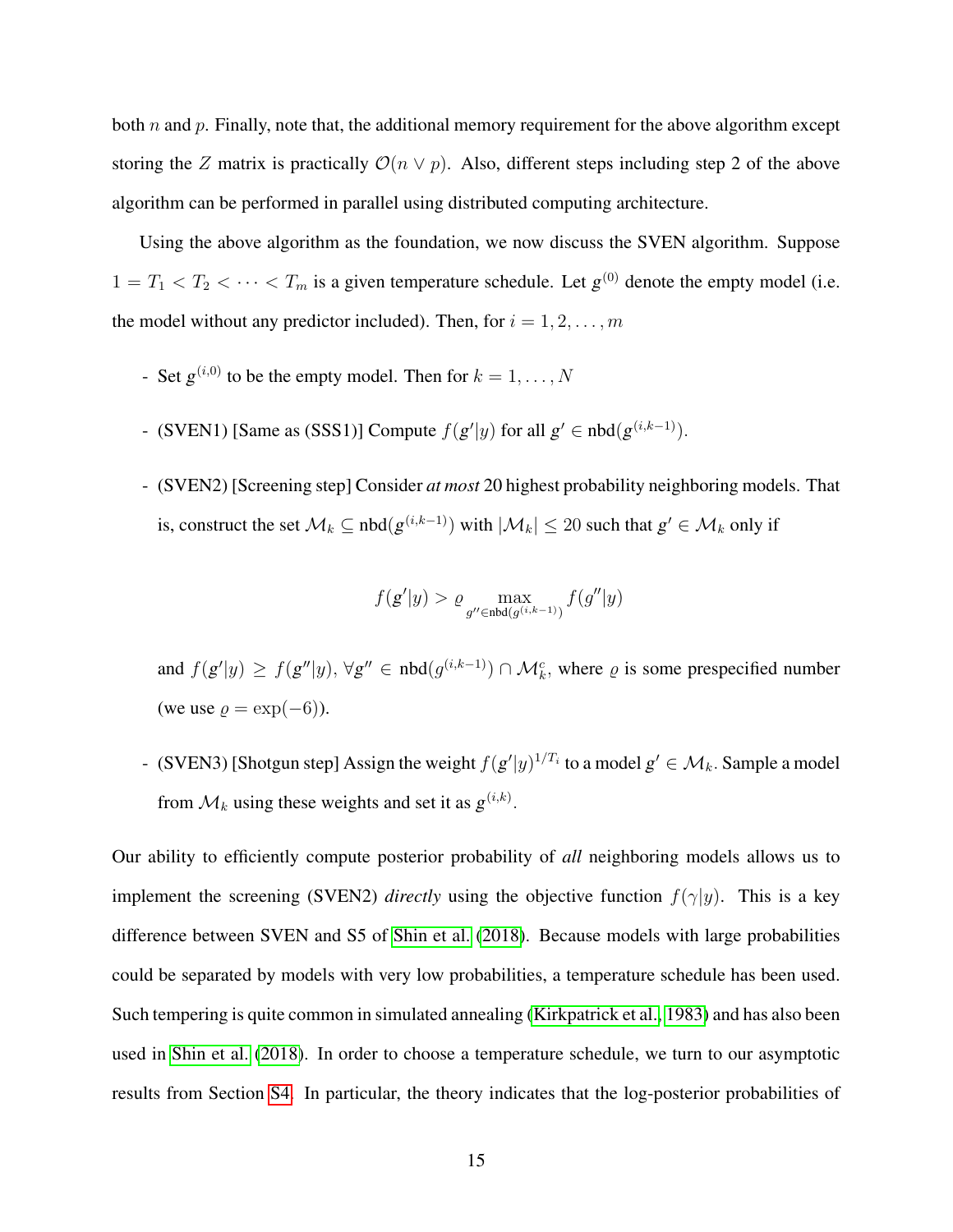good models with small model size are separated by roughly  $O(\log p)$ . Thus in order to facilitate jumps between these models we set  $T_m = \log p + \log \log p$  where the additional  $\log \log p$  is a heuristic adjustment common in numerical computations. Also the remaining temperatures are chosen to be equally spaced between 1 and  $T_m$ .

Note that at every temperature we start the SVEN algorithm at the empty model that are run separately. Because the stochastic shotgun might have a tendency to wander off to obscure valleys containing large number of variables especially under high temperature; running them separately avoids getting trapped in such a valley. Most good models have small size and so they could be explored relatively early when started multiple times from the empty model.

Note that our algorithm does not require explicitly storing the matrix  $X$ . Indeed, in many applications,  $Z$  could be sparse and efficiently stored in the memory. The matrix  $X$  on the other hand is always dense. Overall our method is extremely memory efficient, and we are able to directly perform variable selection with significantly larger  $p$  than the other methods may handle.

In addition to the MAP model, our method also provides the posterior probability of all the models explored by the algorithm and facilitate approximate Bayesian model averaging [\(Shin et al.,](#page-33-8) [2018\)](#page-33-8). To that end, we sort the models  $\{g^{(i,k)}, 1 \le i \le m, 1 \le k \le N\}$  according to decreasing posterior probabilities and retain the best (highest probability) K models  $\gamma^{(1)},\gamma^{(2)},\ldots,\gamma^{(K)}$  where K is chosen so that  $f(\gamma^{(K)}|y)/f(\gamma^{(1)}|y) > \varepsilon$  where  $\varepsilon$  is a prespecified tolerance (we use  $\log \varepsilon =$  $-16$ ). Then we assign the weights

<span id="page-15-0"></span>
$$
w_i = f(\gamma^{(i)}|y) / \sum_{k=1}^{K} f(\gamma^{(k)}|y)
$$
\n(7)

to the model  $\gamma^{(i)}$ . We define the approximate marginal inclusion probabilities for the jth variable as  $\hat{\pi}_j = \sum_{k=1}^K w_k \mathbb{I}(\gamma_j^{(k)} = 1)$  and define the weighted average model (WAM) as the model containing variables j with  $\hat{\pi}_j > 0.5$ . Note that if SVEN is allowed to run indefinitely to explore all  $2^p$  models and  $\varepsilon$  is set as zero, then the WAM would be theoretically identical to the median probability model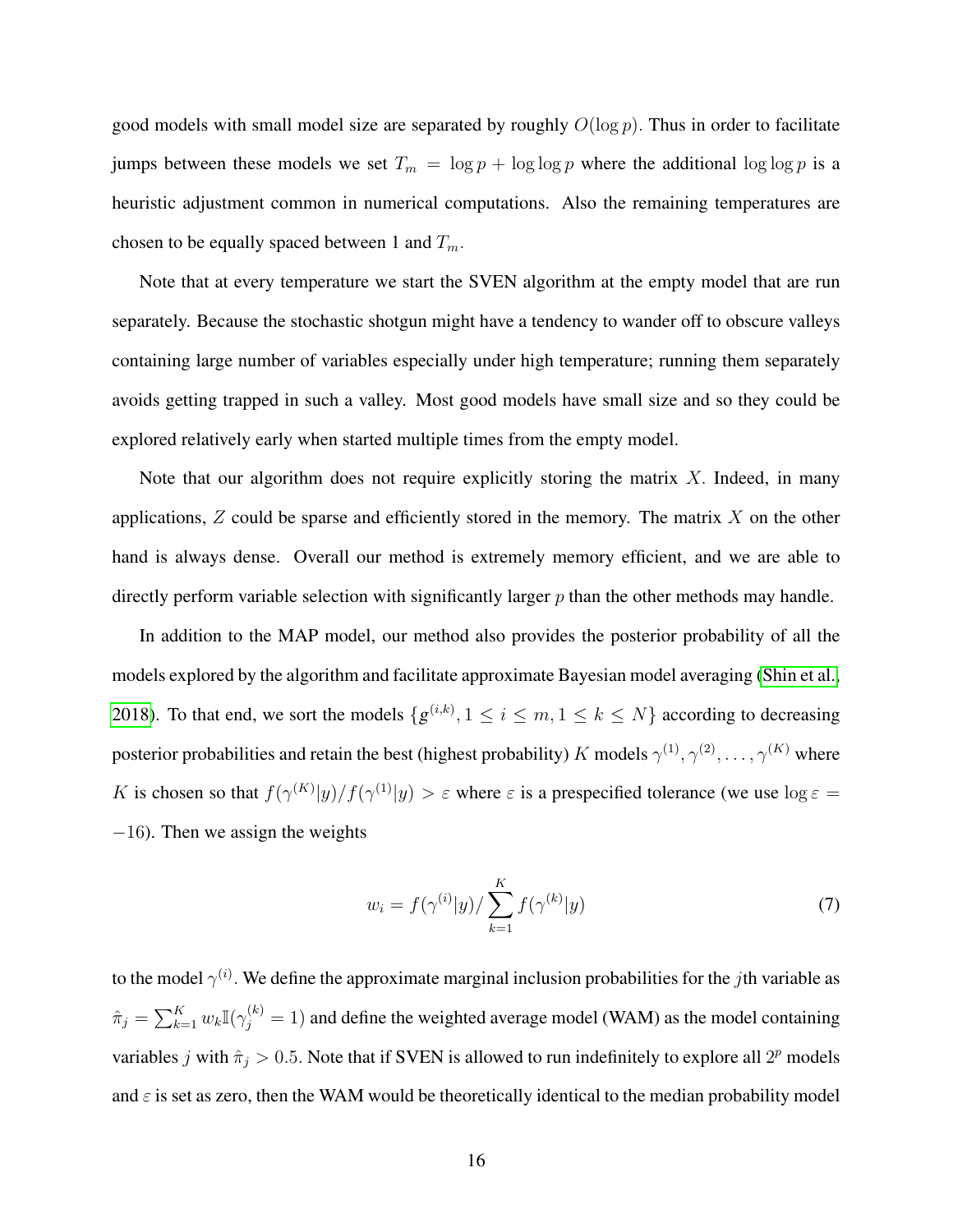[\(Barbieri and Berger, 2004\)](#page-31-0). However, computing the median probability model is infeasible when  $p \gg$  n because enumerating all the posterior probabilities of  $\gamma$  is practically impossible.

In the literature, mostly the MAP (more precisely the *discovered* MAP model) model is used for prediction. In the next section we develop methods for point and interval predictions using the top models  $\gamma^{(k)}$ 's with associated weights  $w_k$ 's.

# <span id="page-16-0"></span>3 Posterior predictive distribution and intervals

The posterior predictive distribution of the response  $y^*$  at a new covariate vector  $z^* \in \mathbb{R}^p$ , conditional on the observed covariate matrix Z and hyper-parameters  $\lambda$  and w is given by,

<span id="page-16-1"></span>
$$
f(y^*|y) = \sum_{\gamma} \int_{\mathcal{S}_{\gamma}} f(y^*|z^*, \gamma, \mu_0, \mu_\gamma, \sigma^2) f(\gamma, \mu_0, \mu_\gamma, \sigma^2 | y, Z) d\mu_0 d\mu_\gamma d\sigma^2, \tag{8}
$$

where  $f(y^*|z^*, \mu_0, \mu_\gamma, \gamma, \sigma^2)$  is the density of  $\mathcal{N}(\mu_0 + \mu_\gamma^\top z^*_\gamma, \sigma^2)$  as given in [\(1\)](#page-4-2),  $f(\gamma, \mu_0, \mu_\gamma, \sigma^2)$  $|y, Z\rangle$  is the joint posterior density of  $(\gamma, \mu_0, \mu_\gamma, \sigma^2)$  given  $(y, Z)$  deduced from the hierarchical model [\(2\)](#page-5-3), and  $S_\gamma = (0,\infty) \times \mathbb{R}^{|\gamma|} \times \mathbb{R}$ . Note that, the distribution [\(8\)](#page-16-1) is not tractable. However, as shown later in this section, posterior predictive mean and variance of  $y^*$  can be expressed as (posterior) expectations of some analytically available functions of  $\gamma$ . Also, samples from an approximation of [\(8\)](#page-16-1) can be drawn using our SVEN algorithm. Using these approaches, we now propose two methods for computing approximate posterior prediction intervals for  $y^*$ .

#### 3.1 A Z-prediction interval

In this section we describe some approximations to  $E(y^*|y)$  and  $Var(y^*|y)$  and use those to construct an interval for y<sup>\*</sup>. To that end, from [\(2\)](#page-5-3) we observe that  $\beta_0$  and  $\beta_\gamma$  are conditionally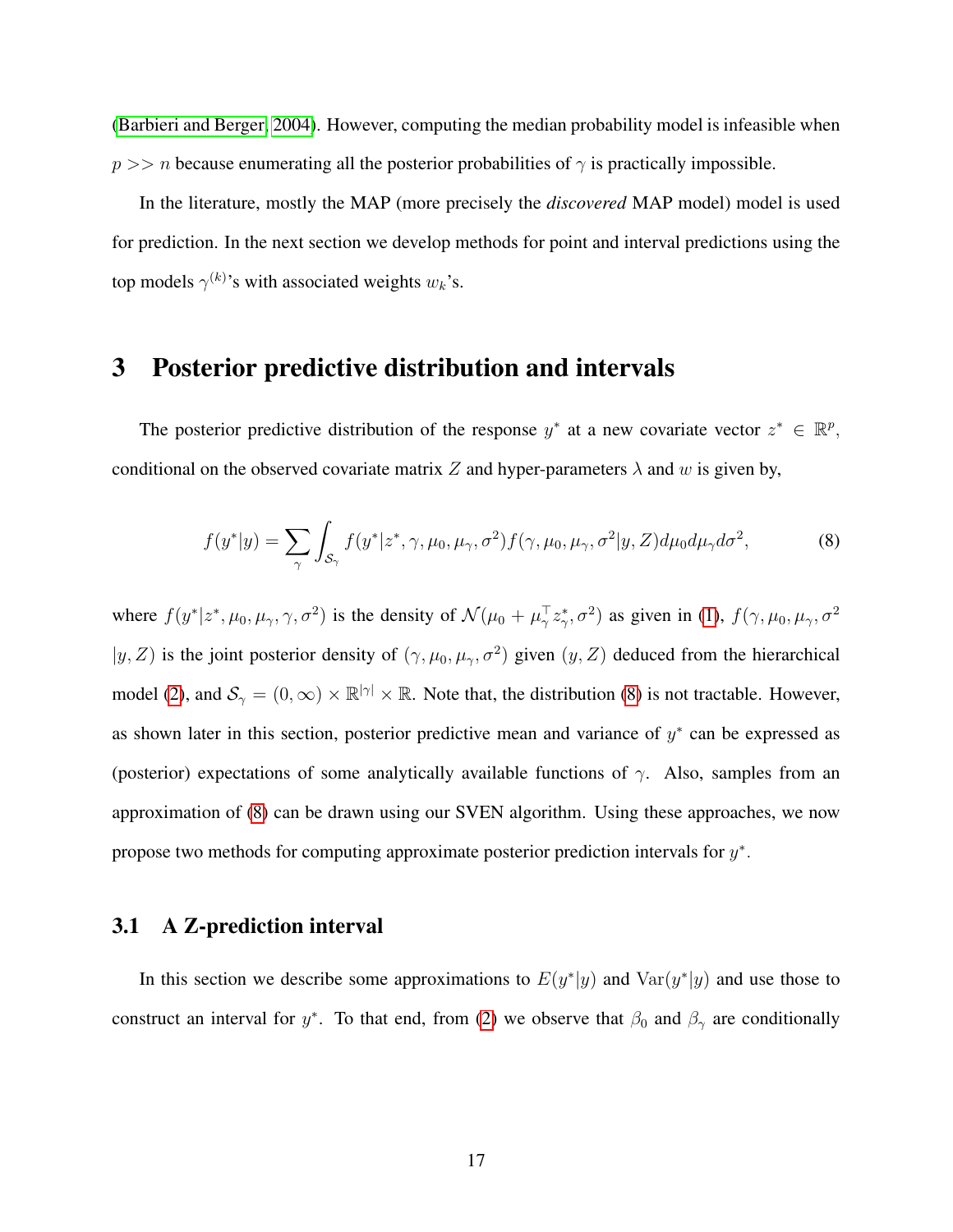independent given  $y, \gamma, \sigma^2$ , and Z with

<span id="page-17-3"></span>
$$
\beta_0|y, Z, \gamma, \sigma^2 \sim \mathcal{N}(\bar{y}, \sigma^2/n)
$$
, and  $\beta_{\gamma}|y, Z, \gamma, \sigma^2 \sim \mathcal{N}\left(A_{\gamma}^{-1}X_{\gamma}^{\top}\tilde{y}, \sigma^2A_{\gamma}^{-1}\right)$ , (9)

where  $A_{\gamma} = X_{\gamma}^{\top} X_{\gamma} + \lambda I$  as defined in section [2.1.1.](#page-4-3) Consequently, the full conditional distribution of  $(\mu_0, \mu_\gamma)$  is a  $(|\gamma| + 1)$ -dimensional multivariate Gaussian distribution given by

<span id="page-17-4"></span>
$$
\begin{pmatrix} \mu_0 \\ \mu_\gamma \end{pmatrix} \left| \sigma^2, \gamma, y \sim \mathcal{N} \left( \begin{pmatrix} \bar{y} - \bar{Z}_{\gamma}^{\top} F_{\gamma} D_{\gamma} X_{\gamma}^{\top} \tilde{y} \\ F_{\gamma} D_{\gamma} X_{\gamma}^{\top} \tilde{y} \end{pmatrix}, \sigma^2 \begin{pmatrix} n^{-1} + \bar{Z}_{\gamma}^{\top} F_{\gamma} \bar{Z}_{\gamma} & -\bar{Z}_{\gamma}^{\top} F_{\gamma} \\ -F_{\gamma} \bar{Z}_{\gamma} & F_{\gamma} \end{pmatrix} \right), \quad (10)
$$

where  $\bar{Z}_{\gamma}$  and  $D_{\gamma}$  are sub-vector of  $\bar{Z}$  and sub-matrix of D, respectively corresponding to the model  $\gamma$ , and  $F_{\gamma} = D_{\gamma}^{-1} A_{\gamma}^{-1} D_{\gamma}^{-1}$ . Also,

<span id="page-17-2"></span><span id="page-17-1"></span><span id="page-17-0"></span>
$$
\sigma^2|\gamma, y \sim \text{IG}((n-1)/2, R_\gamma/2),\tag{11}
$$

where IG(a, b) denotes a inverse gamma random variable with density  $f(\sigma^2) \propto (\sigma^2)^{-a-1} \exp(-b/\sigma^2)$ , and  $R_{\gamma}$  is defined in [\(4\)](#page-5-5). Next, let  $\tilde{z}_{\gamma} = z_{\gamma}^* - \bar{Z}_{\gamma}$  and note that  $E(\sigma^2|\gamma, y) = R_{\gamma}/(n-3)$ . Thus, using iterated expectation and variance formulas, we have

$$
E(y^*|y) = E [E \{y^*|\gamma, \sigma^2, \mu_0, \mu, y\} | y] = E [E \{\mu_0 + \mu_\gamma^\top z_\gamma^* |\sigma^2, \gamma, y\} | y]
$$
  
\n
$$
= \bar{y} + E [\{\tilde{z}_\gamma^\top F_\gamma D_\gamma X_\gamma^\top \tilde{y}\} | y] \text{ and,}
$$
\n
$$
Var(y^*|y) = E (Var \{y^*|\gamma, \sigma^2, \mu_0, \mu, y\} | y) + Var (E \{y^*|\gamma, \sigma^2, \mu_0, \mu, y\} | y)
$$
  
\n
$$
= E (\sigma^2|y) + Var (\mu_0 + \mu_\gamma^\top z_\gamma^* | y)
$$
  
\n
$$
= E [E(\sigma^2|\gamma, y)|y] + E [Var \{\mu_0 + \mu_\gamma^\top z_\gamma^* |\sigma^2, \gamma, y\} | y] + Var [E(\mu_0 + \mu_\gamma^\top z_\gamma^* |\sigma^2, \gamma, y)|y]
$$
  
\n
$$
= E \left[ \frac{R_\gamma}{n-3} \{ 1 + \frac{1}{n} + \tilde{z}_\gamma^\top F_\gamma \tilde{z}_\gamma \} | y] + Var \left[ \{\tilde{z}_\gamma^\top F_\gamma D_\gamma X_\gamma^\top \tilde{y}\} | y \right] \right]
$$
\n
$$
(12b)
$$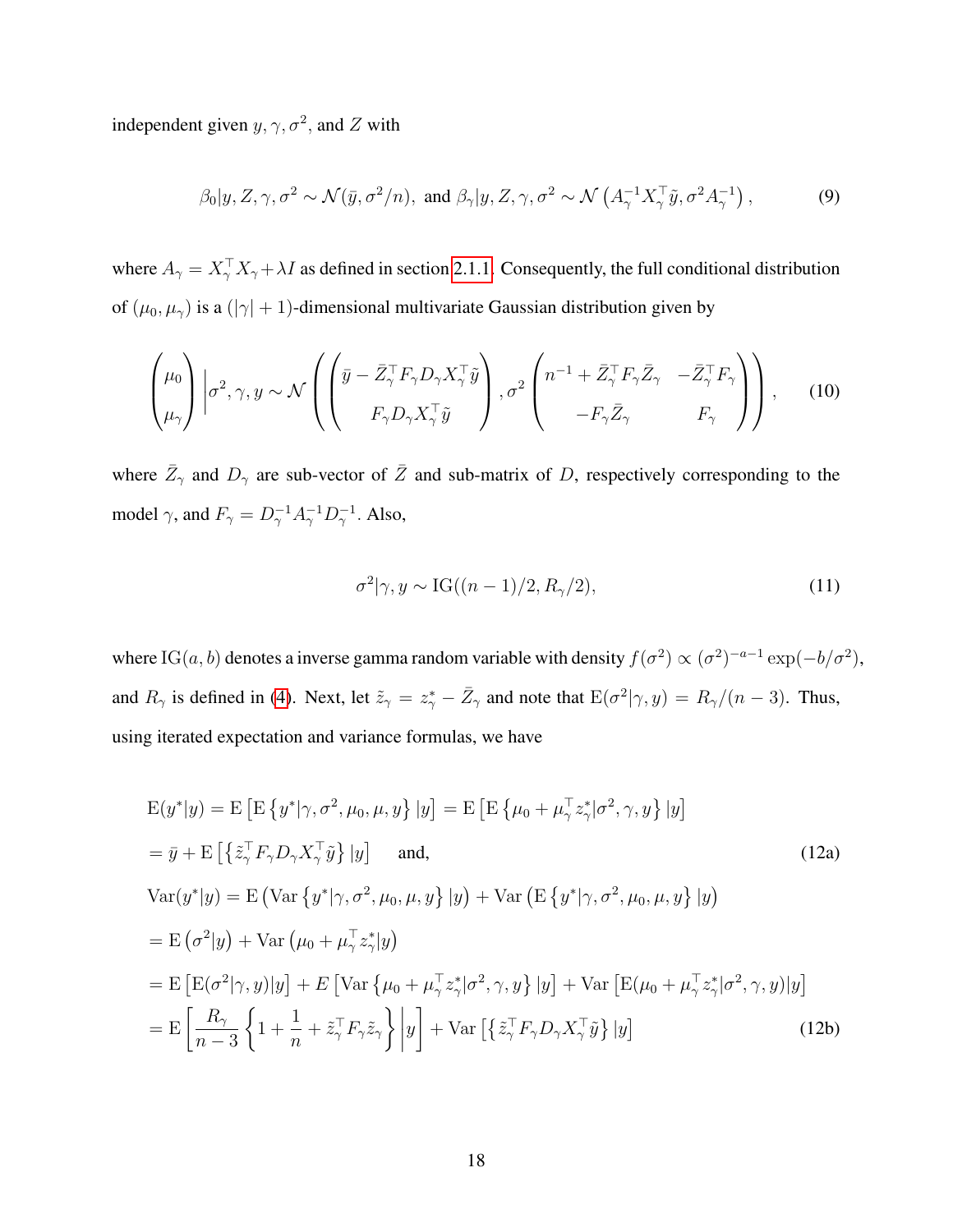From [\(12a\)](#page-17-0) and [\(12b\)](#page-17-1) we see that both  $E(y^*|y)$  and  $Var(y^*|y)$  can be expressed as posterior expectations of analytically available functions of  $\gamma$ . However, because the posterior of  $\gamma$  is not entirely available, we propose using the models  $\gamma^{(1)}, \ldots, \gamma^{(K)}$  obtained from SVEN as described in sec-tion [2.2.2](#page-12-0) with weights  $w_1, \ldots, w_K$  respectively, to approximate these expectations and variances. We can use these approximate posterior predictive mean and variance of  $y^*$  to obtain a  $(1 - \alpha)$ prediction interval for  $y^*$  as  $\hat{E}(y^*|y) \mp z_{\alpha/2} \overline{\text{Var}}(y^*|y)^{1/2}$ , where  $z_{\alpha/2}$  is the  $(1 - \alpha/2)$ th standard normal quantile. We call this interval Z-prediction interval (Z-PI). Also, the posterior predictive mean is used as a point estimate of  $y^*$ . In the next section, we describe an alternative method for computing a prediction interval for  $y^*$  using Monte Carlo simulation.

#### 3.2 A Monte Carlo prediction interval

A prediction interval for  $y^*$  can also be constructed using Monte Carlo (MC) samples generated from the posterior predictive distribution [\(8\)](#page-16-1). Specifically, a  $(1 - \alpha)$  prediction interval for  $y^*$  is given by  $\left[F_{u^*}^{-1}\right]$  $\int_{y^*|y}^{-1} (\alpha/2), F_{y^*|y}^{-1}(1-\alpha/2) \right]$ , where  $F_{y^*|y}^{-1}$  $y_{y^*|y}^{-1}(\alpha)$  denotes the  $\alpha$ -th quantile of the distribution [\(8\)](#page-16-1). Now, we describe a method for sampling from an approximation of [\(8\)](#page-16-1) using SVEN. To that end, we consider  $\tilde{f}(y^*|y)$  given by

<span id="page-18-0"></span>
$$
\tilde{f}(y^*|y) = \sum_{i=1}^K w_i \int_{\mathcal{S}_{\gamma^{(i)}}} f(y^*|z^*, \gamma^{(i)}, \mu_0, \mu_{\gamma^{(i)}}, \sigma^2) f(\mu_0, \mu_{\gamma^{(i)}}, \sigma^2 | \gamma^{(i)}, y, Z) d\mu_0 d\mu_{\gamma^{(i)}} d\sigma^2, \quad (13)
$$

where  $w_i$ 's are defined in [\(7\)](#page-15-0), and  $\gamma^{(1)}, \gamma^{(2)}, \ldots, \gamma^{(K)}$  are the K highest probability models ob-tained by SVEN as described in section [2.2.2.](#page-12-0) Thus,  $\tilde{f}(y^*|y)$  is the posterior predictive pdf  $f(y^*|y)$ given in [\(8\)](#page-16-1) except that the marginal posterior of  $\gamma$  is replaced by a mixture distribution of models chosen by SVEN. Samples from [\(13\)](#page-18-0) can be drawn as follows. First, we sample  $\gamma$  from the top K models with  $P(\gamma = \gamma^{(k)}) = w_k$ ,  $(1 \le k \le K)$ . Given  $\gamma$ , we then sample  $\sigma^2$  from [\(11\)](#page-17-2). Next given  $\gamma$  and  $\sigma^2$ , we sample  $\beta_0$  and  $\beta_\gamma$  from [\(9\)](#page-17-3). Then we compute  $\mu_\gamma = D_\gamma^{-1} \beta_\gamma$  and  $\mu_0 = \beta_0 - \bar{Z}_\gamma^\top \mu_\gamma$ , which are samples from [\(10\)](#page-17-4). Finally generate  $y^*$  from  $\mathcal{N}(\mu_0 + \mu_2^{\top} z^*, \sigma^2)$ . We repeat the above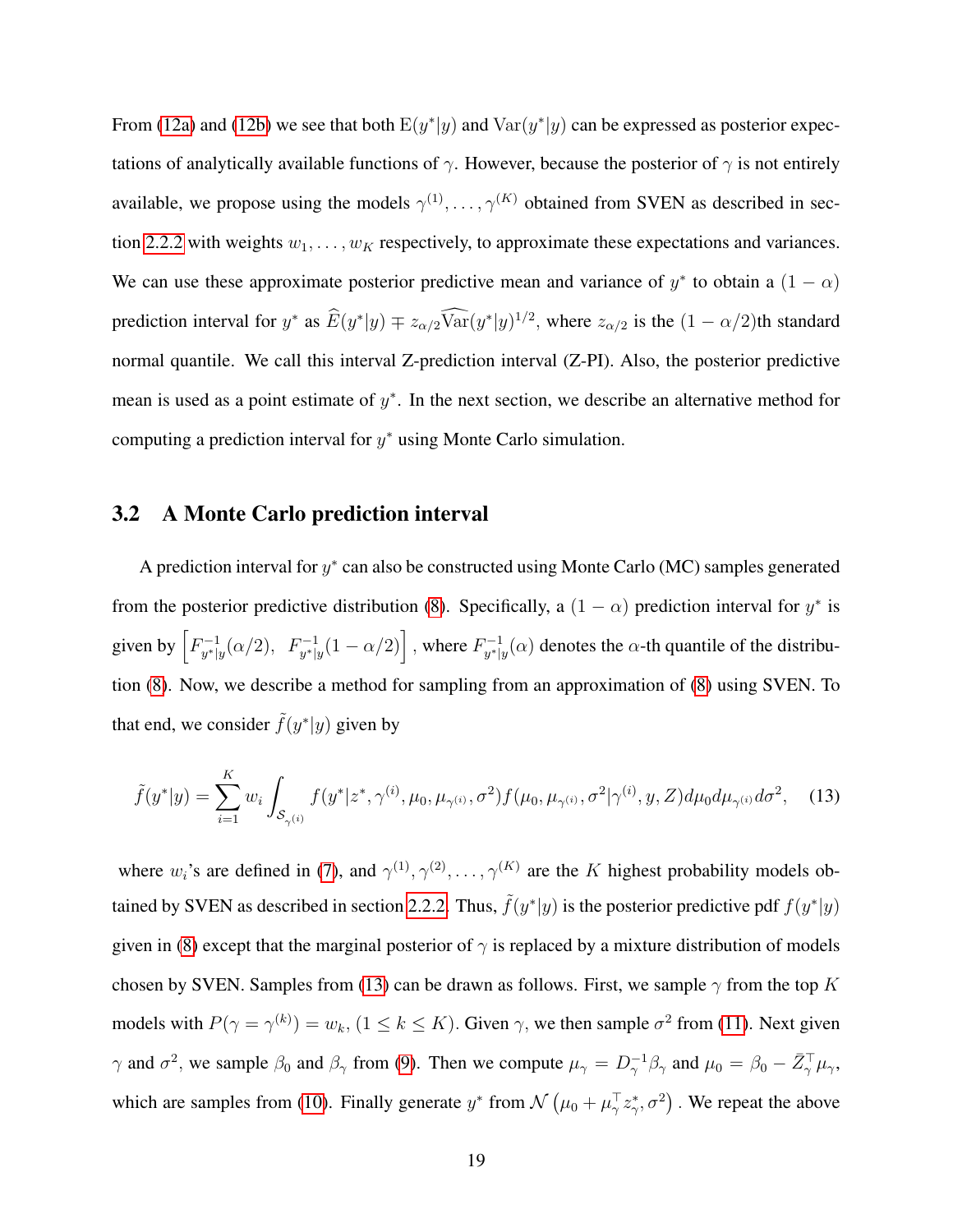process a large number of times and construct a  $(1 - \alpha)$  MC prediction interval (MC-PI) for  $y^*$  as  $\left[\tilde{F}^{-1}(\alpha/2), \ \tilde{F}^{-1}(1-\alpha/2)\right]$ , where  $\tilde{F}^{-1}(\cdot)$  denotes the empirical quantiles based on these samples. In practice, generally one wants prediction intervals at several new covariate vectors  $z^*$ 's. In section [S1](#page-1-0) of the supplementary materials, we describe a computationally efficient way of drawing multiple samples from [\(13\)](#page-18-0) using the above method and thus simultaneously computing prediction intervals at several new covariate vectors  $z^*$ 's.

# <span id="page-19-0"></span>4 Simulation studies

In this section, we study the performance of our SVEN method through several numerical experiments, and compare it with some other existing methods. The competing variable selection methods we consider are S5 (R package: BayesS5), EMVS (R package: EMVS), fastBVSR and three penalization methods, LASSO, Elastic Net with elastic mixing parameter  $\alpha = 0.5$  (R package: glmnet) and SCAD (R package: ncvreg). As also noted in [Shin et al.](#page-33-8) [\(2018\)](#page-33-8), we could not include BASAD [\(Narisetty and He, 2014\)](#page-33-6) for its high computational burden and our ultra-high dimensional examples. As used in Table 1 of Ročková and George [\(2014\)](#page-33-7) we run EMVS with  $v_1 = 1000$  and three choices for  $v_0$ , namely,  $v_0 = 0.2$  (EMVS<sup>1</sup>),  $v_0 = 0.6$  (EMVS<sup>2</sup>) and  $v_0 = 1$ (EMVS<sup>3</sup>). For fastBVSR, the results are obtained using 100,000 MCMC iterations after a burn-in of 10,000 steps. For S5 the hyperparameters are tuned using a function provided in BayesS5. Moreover, we denote by piMOM and peMOM, respectively, the product inverse-moment and the product exponential moment non-local priors used under S5. In addition, for piMOM and peMOM, we use MAP and LS to denote the MAP estimator and the least squares estimator from the MAP model, respectively. Under SVEN, both MAP and WAM models, as described in section [2.2](#page-11-0) are considered. For SVEN, we use  $N = 200$  and the temperature schedule described in Section [2.2.2](#page-12-0) with  $m = 9$ . Also, for SVEN, the ridge estimator  $\tilde{\beta}_{\gamma}$  is used to estimate the regression coefficients for the MAP and the WAM models.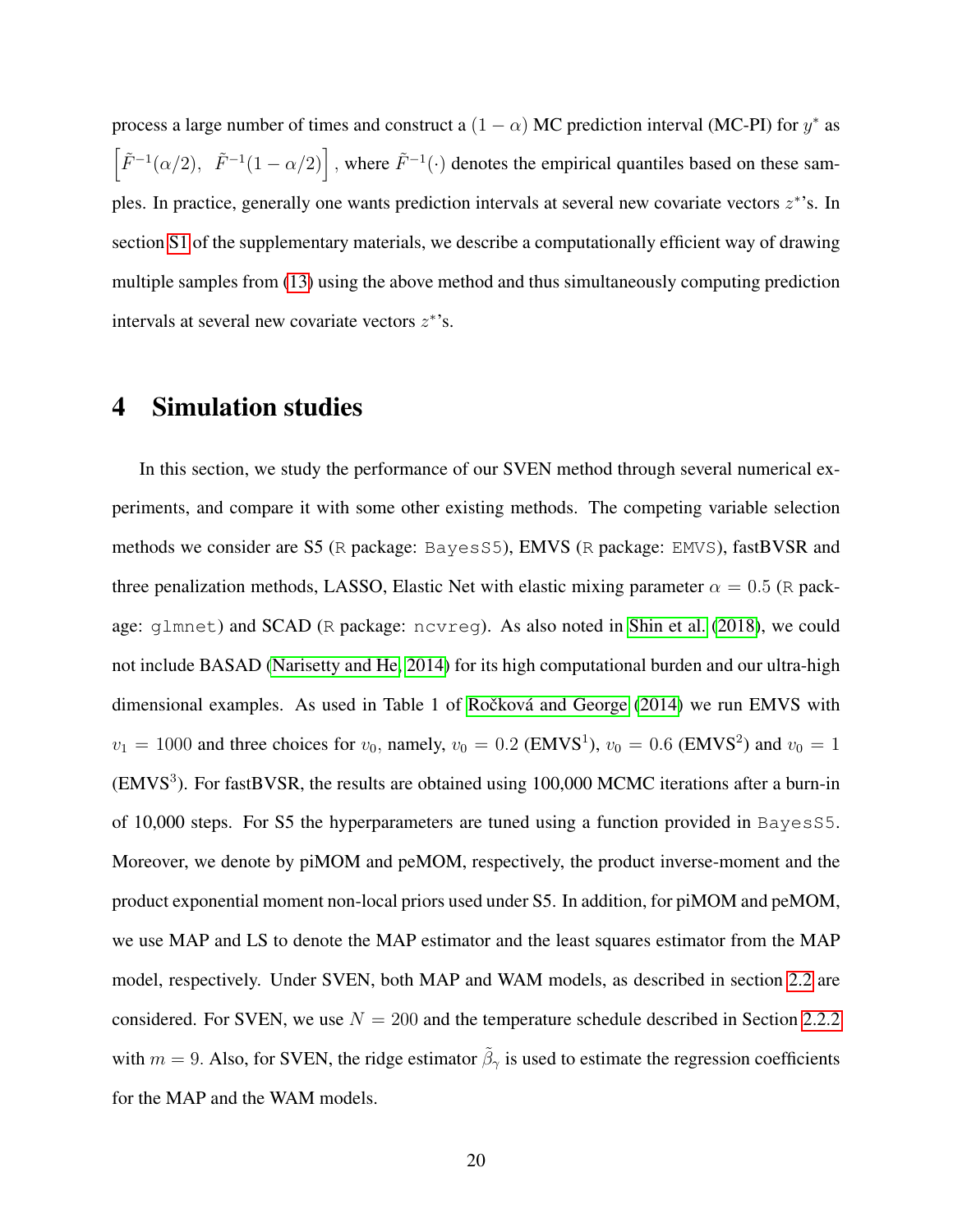<span id="page-20-2"></span>

| <b>Method</b>     |               |               | Coverage<br><b>MSPE</b> $MSE_{\beta}$ probability (%) | Average<br>model size FDR $(\% )$ |              | $FNR(\%)$ | <b>Jaccard</b><br>Index $(\% )$ |
|-------------------|---------------|---------------|-------------------------------------------------------|-----------------------------------|--------------|-----------|---------------------------------|
| SVEN(WAM)         | 0.6387        | 0.0083        | 100                                                   | 5                                 | $\Omega$     | $\theta$  | 100                             |
| SVEN(MAP)         | 0.6387        | 0.0083        | 100                                                   | 5                                 | $\theta$     | $\theta$  | 100                             |
| piMOM(MAP)        | 0.6384 0.0081 |               | 100                                                   | 5                                 | $\Omega$     | $\Omega$  | 100                             |
| peMOM(MAP)        |               | 0.6384 0.0080 | 100                                                   | 5                                 | $\mathbf{0}$ | 0         | 100                             |
| piMOM(LS)         | 0.6387        | 0.0083        | 100                                                   | 5                                 | $\Omega$     | $\Omega$  | 100                             |
| peMOM(LS)         | 0.6387        | 0.0083        | 100                                                   | 5                                 | $\theta$     | $\Omega$  | 100                             |
| fastBVSR          | 0.6478        | 0.0091        | 100                                                   | 5.09                              | 1.45         | $\Omega$  | 98.55                           |
| EMVS <sup>1</sup> | 1.0087        | 0.3777        | $\theta$                                              | 3.80                              | $\Omega$     | 24        | 76                              |
| EMVS <sup>2</sup> | 2.5203        | 1.8734        | $\Omega$                                              | 1.99                              | $\Omega$     | 60.2      | 39.8                            |
| EMVS <sup>3</sup> | 5.0909        | 4.3994        | $\theta$                                              | 0.53                              | $\theta$     | 89.4      | 10.6                            |
| LASSO             | 0.7489        | 0.1146        | 100                                                   | 56.5                              | 87.34        | $\Omega$  | 12.66                           |
| <b>SCAD</b>       |               | 0.6454 0.0152 | 100                                                   | 18.42                             | 47.50        | $\Omega$  | 52.50                           |
| Elastic Net       |               | 0.8266 0.1898 | 100                                                   | 91.15                             | 93.08        | $\Omega$  | 6.92                            |

Table 1: Independent predictors (Section [4.1.1\)](#page-20-0)

## 4.1 Setup of experiments

Our numerical studies are conducted in six different simulation settings described below.

#### <span id="page-20-0"></span>4.1.1 Independent predictors

In this example, entries of X are generated independently from  $\mathcal{N}(0, 1)$ . The coefficients are specified as  $\beta_1 = 0.5, \beta_2 = 0.75, \beta_3 = 1, \beta_4 = 1.25, \beta_5 = 1.5,$  and  $\beta_j = 0, \forall j > 5.$ 

#### <span id="page-20-1"></span>4.1.2 Compound symmetry

This example is taken from Example 3 in [Wang](#page-33-13) [\(2009\)](#page-33-13) and Example 2 in [Wang and Leng](#page-33-9) [\(2016\)](#page-33-9). The rows of X are generated independently from  $\mathcal{N}_p(0, (1 - \rho)I_p + \rho 1_p 1_p^{\top})$  where we take  $\rho = 0.6$ . The regression coefficients are set as  $\beta_j = 5$  for  $j = 1, ..., 5$  and  $\beta_j = 0$  otherwise.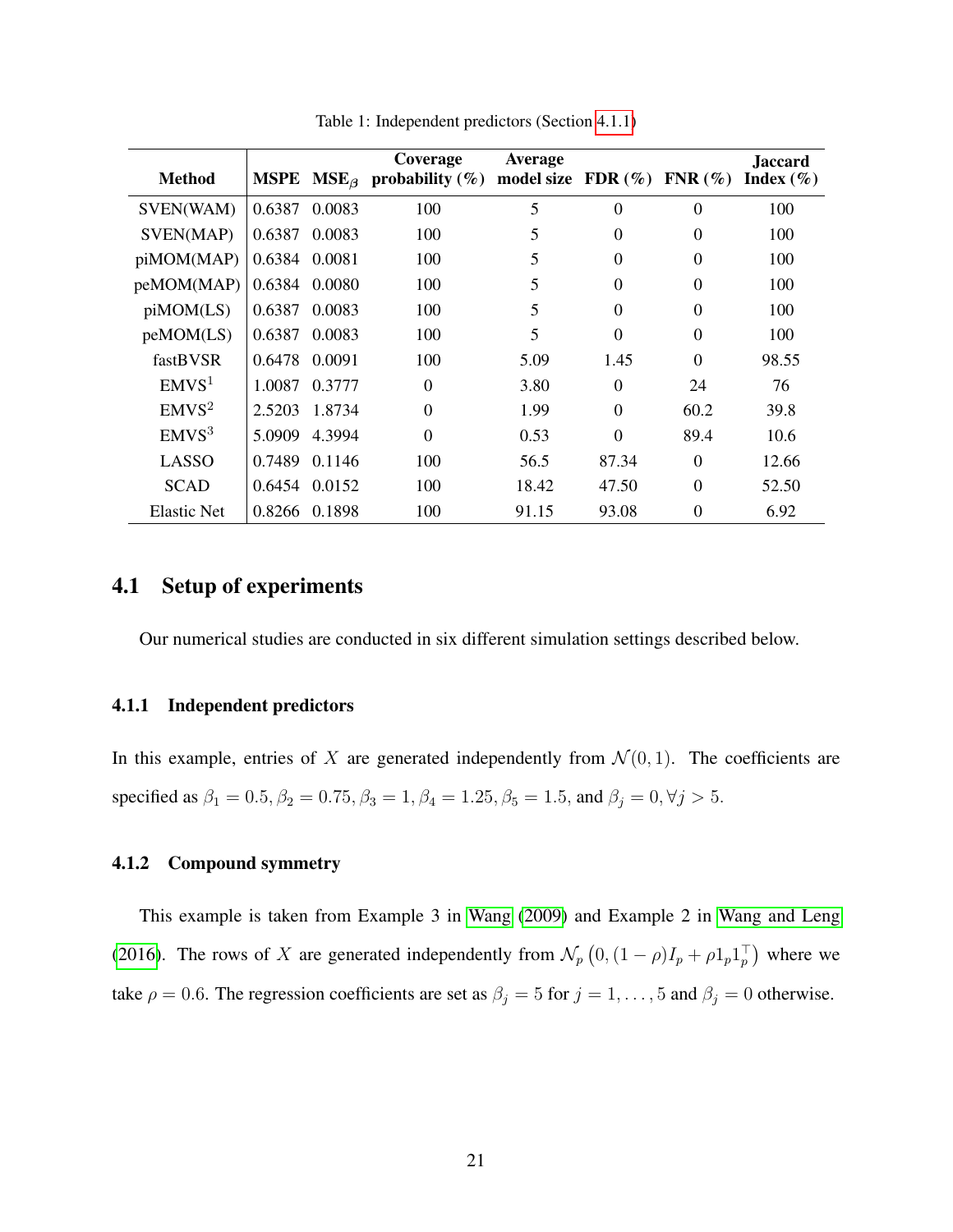| <b>Method</b>      | <b>MSPE</b> | $MSE_{\beta}$ | Coverage<br>probability $(\%)$ | <b>Average</b><br>model size FDR $(\% )$ |          | $FNR(\%)$      | <b>Jaccard</b><br>Index $(\% )$ |
|--------------------|-------------|---------------|--------------------------------|------------------------------------------|----------|----------------|---------------------------------|
| SVEN(WAM)          | 48.3069     | 1.1912        | 100                            | 5                                        | $\theta$ | $\overline{0}$ | 100                             |
| SVEN(MAP)          | 48.3069     | 1.1892        | 100                            | 5                                        | $\Omega$ | $\Omega$       | 100                             |
| piMOM(MAP)         | 48.2277     | 1.0018        | 100                            | 5                                        | $\Omega$ | $\theta$       | 100                             |
| peMOM(MAP)         | 50.1528     | 3.5669        | 94                             | 4.96                                     | 0.37     | 1.2            | 98.5                            |
| piMOM(LS)          | 48.3069     | 1.1892        | 100                            | 5                                        | $\Omega$ | $\Omega$       | 100                             |
| peMOM(LS)          | 50.2789     | 3.8758        | 94                             | 4.96                                     | 0.37     | 1.2            | 98.5                            |
| fastBVSR           | 50.0479     | 2.5620        | 100                            | 5.78                                     | 9.54     | $\theta$       | 90.46                           |
| EMVS <sup>1</sup>  | 50.7090     | 7.0499        | 100                            | 5.63                                     | 9.22     | $\theta$       | 90.78                           |
| EMVS <sup>2</sup>  | 49.9839     | 5.3218        | 100                            | 5.26                                     | 4.14     | $\theta$       | 95.86                           |
| EMVS <sup>3</sup>  | 49.6243     | 4.5157        | 100                            | 5.08                                     | 1.33     | $\theta$       | 98.67                           |
| <b>LASSO</b>       | 55.2280     | 17.9975       | 100                            | 51.02                                    | 89.94    | $\Omega$       | 8.44                            |
| <b>SCAD</b>        | 48.3167     | 1.2556        | 100                            | 6.29                                     | 11.55    | $\theta$       | 88.45                           |
| <b>Elastic Net</b> | 57.5750     | 23.9724       | 100                            | 89.68                                    | 93.76    | $\theta$       | 6.24                            |

Table 2: Compound symmetry (Section [4.1.2\)](#page-20-1) with  $\rho = 0.6$ .

Table 3: Autoregressive correlation (Section [4.1.3\)](#page-23-0) with  $\rho = 0.6$ .

| <b>Method</b>     |        |               | Coverage<br><b>MSPE</b> $MSE_{\beta}$ probability (%) | Average<br>model size FDR $(\%)$ FNR $(\%)$ |              |                | <b>Jaccard</b><br>Index $(\% )$ |
|-------------------|--------|---------------|-------------------------------------------------------|---------------------------------------------|--------------|----------------|---------------------------------|
| SVEN(WAM)         | 2.1521 | 0.0173        | 100                                                   | 3                                           | $\theta$     | $\overline{0}$ | 100                             |
| SVEN(MAP)         | 2.1521 | 0.0173        | 100                                                   | 3                                           | $\theta$     | $\theta$       | 100                             |
| piMOM(MAP)        | 2.1519 | 0.0172        | 100                                                   | 3                                           | $\Omega$     | $\Omega$       | 100                             |
| peMOM(MAP)        |        | 2.1515 0.0168 | 100                                                   | 3                                           | $\mathbf{0}$ | $\theta$       | 100                             |
| piMOM(LS)         | 2.1521 | 0.0173        | 100                                                   | 3                                           | $\Omega$     | $\Omega$       | 100                             |
| peMOM(LS)         | 2.1521 | 0.0173        | 100                                                   | 3                                           | $\theta$     | $\overline{0}$ | 100                             |
| fastBVSR          | 2.1961 | 0.0187        | 100                                                   | 3.03                                        | 0.75         | $\Omega$       | 99.25                           |
| EMVS <sup>1</sup> | 2.2738 | 0.1286        | 100                                                   | 6.7                                         | 54.57        | $\theta$       | 45.43                           |
| EMVS <sup>2</sup> | 2.2803 | 0.1419        | 100                                                   | 5.28                                        | 41.42        | $\Omega$       | 58.58                           |
| EMVS <sup>3</sup> | 2.2947 | 0.1619        | 100                                                   | 4.33                                        | 28.40        | $\Omega$       | 71.60                           |
| LASSO             |        | 2.3118 0.1641 | 100                                                   | 28.16                                       | 76.82        | $\Omega$       | 23.19                           |
| <b>SCAD</b>       | 2.1592 | 0.0252        | 100                                                   | 10.33                                       | 28.30        | $\Omega$       | 71.70                           |
| Elastic Net       | 2.4590 | 0.3754        | 100                                                   | 54.35                                       | 91           | $\theta$       | 9.00                            |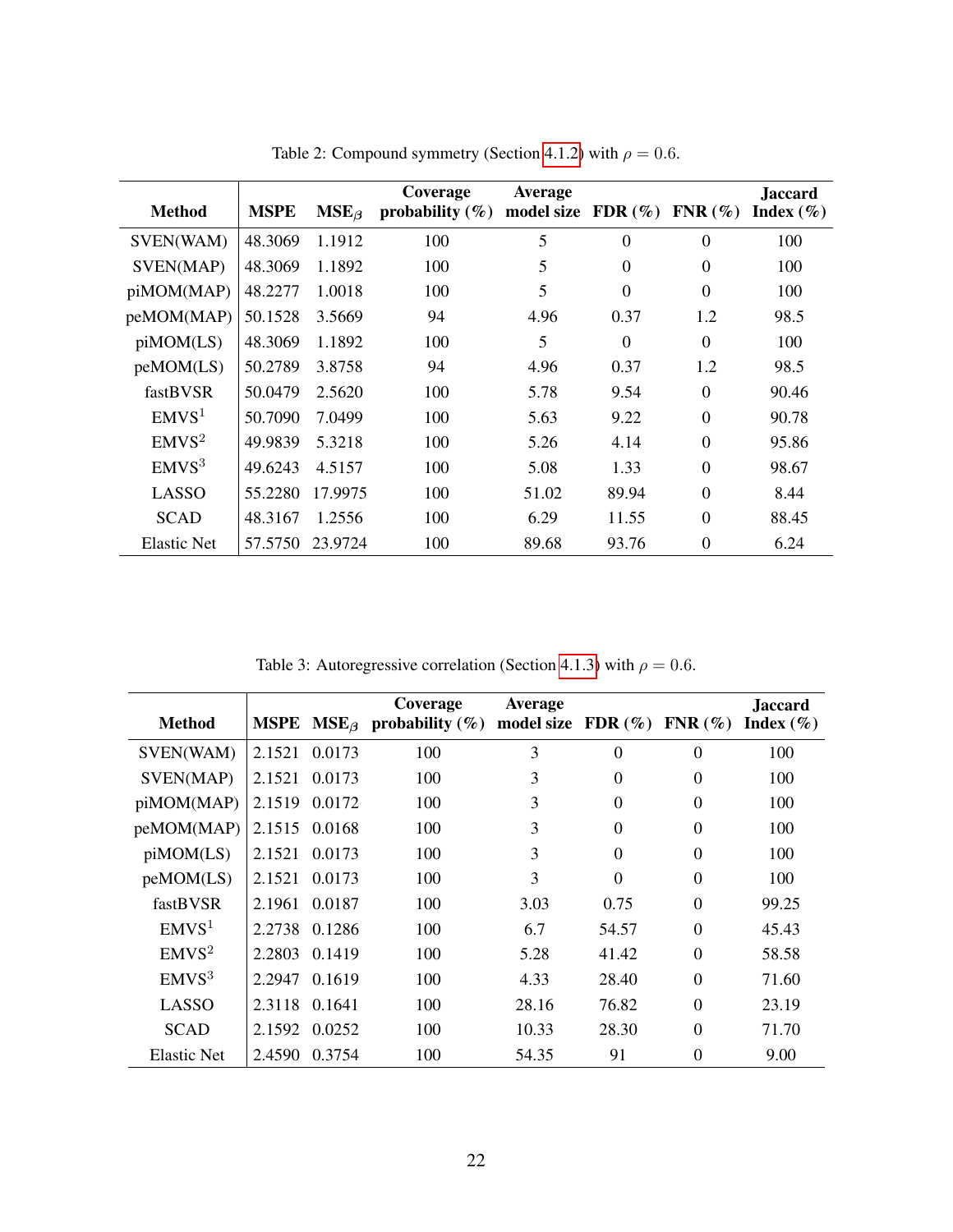<span id="page-22-1"></span>

| <b>Method</b>      | <b>MSPE</b> | $MSE_{\beta}$ | Coverage<br>probability $(\%)$ | <b>Average</b><br>model size | FDR $(\%)$ FNR $(\%)$ |                | <b>Jaccard</b><br>Index $(\% )$ |
|--------------------|-------------|---------------|--------------------------------|------------------------------|-----------------------|----------------|---------------------------------|
| $SVEN(WAM)^4$      | 78.7067     | 299.4512      | $\theta$                       | 2.65                         | $\theta$              | 82.33          | 17.67                           |
| $SVEN(MAP)^4$      | 81.0355     | 533.5387      | $\theta$                       | 3                            | $\theta$              | 80             | 20                              |
| $SVEN(WAM)^5$      | 82.5443     | 1.8816        | 98                             | 14.99                        | 0.06                  | 0.13           | 99.80                           |
| $SVEN(MAP)^5$      | 82.1825     | 1.6467        | 98                             | 15.02                        | 0.25                  | 0.13           | 99.62                           |
| piMOM(MAP)         | 81.3345     | 528.8252      | $\Omega$                       | 3.02                         | 0.4                   | 80             | 19.98                           |
| peMOM(MAP)         | 81.7316     | 530.0427      | $\theta$                       | 3.02                         | 0.4                   | 80             | 19.98                           |
| piMOM(LS)          | 81.2392     | 528.7916      | $\theta$                       | 3.02                         | 0.4                   | 80             | 19.98                           |
| peMOM(LS)          | 81.6289     | 530.1160      | $\theta$                       | 3.02                         | 0.4                   | 80             | 19.98                           |
| fastBVSR           | 81.1029     | 326.776       | $\theta$                       | 4.14                         | 1.38                  | 72.87          | 27.01                           |
| EMVS <sup>1</sup>  | 79.0816     | 54.5117       | 86                             | 15.20                        | 2.07                  | 0.93           | 97.03                           |
| EMVS <sup>2</sup>  | 77.8038     | 14.9534       | 99                             | 15.05                        | 0.38                  | 0.07           | 99.56                           |
| EMVS <sup>3</sup>  | 77.5867     | 7.5430        | 100                            | 15.02                        | 0.13                  | $\theta$       | 99.88                           |
| <b>LASSO</b>       | 84.9837     | 111.852       | $\theta$                       | 9.36                         | 63.49                 | 28.93          | 29.96                           |
| <b>SCAD</b>        | 81.2506     | 530.2818      | $\Omega$                       | 11.59                        | 30.54                 | 80             | 16.28                           |
| <b>Elastic Net</b> | 85.7453     | 9.3598        | 100                            | 68.03                        | 65.94                 | $\overline{0}$ | 34.06                           |

Table 4: Group structure with 3 groups (Section [4.1.5\)](#page-24-0).

**Example 180:**  $\sqrt{n}$  (p):  $\sqrt[3]{\lambda} = 200$ ,  $w = 0.02$ .

<span id="page-22-0"></span>

|                    |             |               | Coverage            | <b>Average</b>       |                |                | <b>Jaccard</b> |
|--------------------|-------------|---------------|---------------------|----------------------|----------------|----------------|----------------|
| <b>Method</b>      | <b>MSPE</b> | $MSE_{\beta}$ | probability $(\% )$ | model size $FDR(\%)$ |                | $FNR(\%)$      | Index $(\% )$  |
| SVEN(WAM)          | 42.9106     | 0.3892        | 100                 | 5                    | $\overline{0}$ | $\theta$       | 100            |
| SVEN(MAP)          | 42.9103     | 0.3891        | 100                 | 5                    | $\Omega$       | $\overline{0}$ | 100            |
| piMOM(MAP)         | 42.8731     | 0.3724        | 100                 | 5                    | $\Omega$       | $\Omega$       | 100            |
| peMOM(MAP)         | 42.9491     | 0.4211        | 100                 | 5.01                 | 0.17           | $\overline{0}$ | 99.83          |
| piMOM(LS)          | 42.9103     | 0.3891        | 100                 | 5                    | $\Omega$       | $\Omega$       | 100            |
| peMOM(LS)          | 42.9361     | 0.4083        | 100                 | 5.01                 | 0.17           | $\theta$       | 99.83          |
| fastBVSR           | 67.0982     | 19.9837       | 87                  | 6.14                 | 18.52          | 3.60           | 79.89          |
| EMVS <sup>1</sup>  | 64.6038     | 22.1115       | 95                  | 19.13                | 66.40          | 1.00           | 33.59          |
| EMVS <sup>2</sup>  | 56.7884     | 14.5042       | 95                  | 11.58                | 45.34          | 1.00           | 54.64          |
| EMVS <sup>3</sup>  | 53.4840     | 11.3980       | 94                  | 9.08                 | 34.73          | 1.20           | 65.20          |
| LASSO              | 54.2887     | 11.2984       | 99                  | 66.37                | 91.81          | 0.20           | 7.03           |
| <b>SCAD</b>        | 43.1155     | 0.5743        | 100                 | 11.56                | 27.99          | $\Omega$       | 72.01          |
| <b>Elastic Net</b> | 62.4327     | 19.4566       | 99                  | 54.29                | 95.90          | 0.20           | 4.10           |

Table 5: Factor model with 2 factors (Section [4.1.4\)](#page-23-1).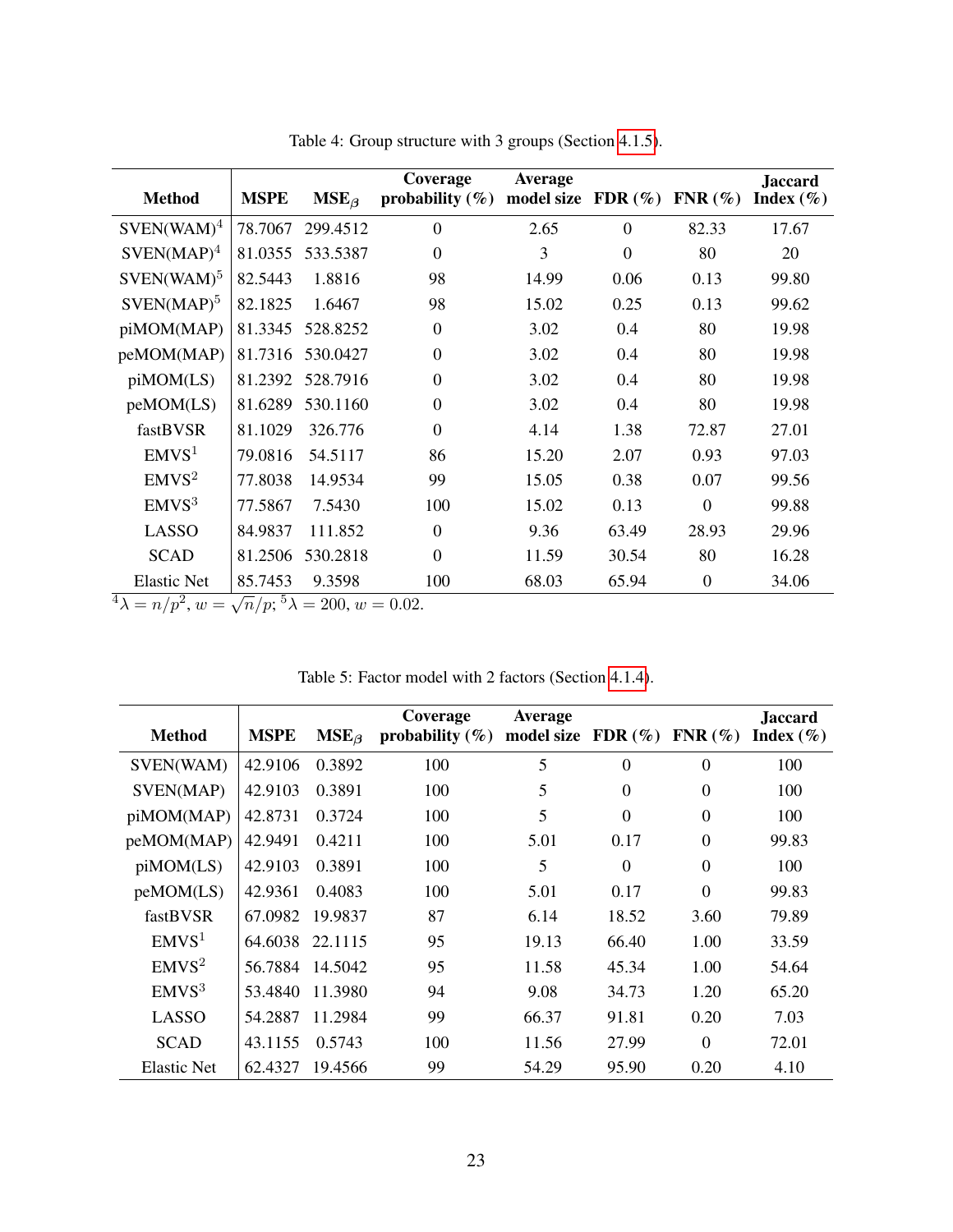<span id="page-23-2"></span>

| <b>Method</b>      | <b>MSPE</b> | $MSE_{\beta}$ | Coverage<br>probability $(\%)$ | <b>Average</b><br>model size | FDR $(\%)$ FNR $(\%)$ |          | Jaccard<br>Index $(\% )$ |
|--------------------|-------------|---------------|--------------------------------|------------------------------|-----------------------|----------|--------------------------|
| SVEN(WAM)          | 14.0754     | 0.1571        | 100                            | 5                            | $\theta$              | $\theta$ | 100                      |
| SVEN(MAP)          | 14.0757     | 0.1569        | 100                            | 5                            | $\Omega$              | $\theta$ | 100                      |
| piMOM(MAP)         | 14.0732     | 0.1547        | 100                            | 5                            | $\Omega$              | $\theta$ | 100                      |
| peMOM(MAP)         | 14.0750     | 0.1562        | 100                            | 5                            | $\Omega$              | $\theta$ | 100                      |
| piMOM(LS)          | 14.0757     | 0.1569        | 100                            | 5                            | $\Omega$              | $\Omega$ | 100                      |
| peMOM(LS)          | 14.0757     | 0.1569        | 100                            | 5                            | $\theta$              | $\theta$ | 100                      |
| fastBVSR           | 31.2771     | 32.1993       | 97                             | 6.55                         | 18.65                 | 0.6      | 81.03                    |
| EMVS <sup>1</sup>  | 14.7568     | 2.6871        | 100                            | 5.6                          | 8.44                  | $\theta$ | 91.56                    |
| EMVS <sup>2</sup>  | 14.4561     | 1.5340        | 100                            | 5.09                         | 1.45                  | $\Omega$ | 98.55                    |
| EMVS <sup>3</sup>  | 14.4218     | 1.3793        | 100                            | 5.03                         | 0.5                   | $\theta$ | 99.5                     |
| <b>LASSO</b>       | 15.3893     | 2.8732        | 100                            | 13.77                        | 61.13                 | $\Omega$ | 23.68                    |
| <b>SCAD</b>        | 14.0799     | 0.1678        | 100                            | 5.49                         | 5.29                  | $\theta$ | 94.71                    |
| <b>Elastic Net</b> | 15.5365     | 3.7949        | 100                            | 65.87                        | 86.75                 | $\theta$ | 13.25                    |

Table 6: Extreme correlation (Section [4.1.6\)](#page-24-1).

#### <span id="page-23-0"></span>4.1.3 Auto-regressive correlation

The auto-regressive correlation structure is commonly observed in time series data where the correlation between observations depends on the time lag between them. In this example, we use AR(1) structure where the variables further apart from each other are less correlated. Following Example 2 in [Wang and Leng](#page-33-9) [\(2016\)](#page-33-9),  $X_j = \rho X_{j-1} + (1 - \rho^2)^{1/2} z_j$ , for  $1 \le j \le p$ , where  $X_0$  and  $z_j$  (1 ≤ j ≤ p) are iid ~  $\mathcal{N}_n(0, I_n)$ . We use  $\rho = 0.6$  and set the regression coefficients as  $\beta_1 = 3$ ,  $\beta_4 = 1.5$ ,  $\beta_7 = 2$  and  $\beta_j = 0$  for  $j \notin \{1, 4, 7\}.$ 

#### <span id="page-23-1"></span>4.1.4 Factor models

This example is from Meinshausen and Bühlmann [\(2006\)](#page-33-14) and [Wang and Leng](#page-33-9) [\(2016\)](#page-33-9). With a fixed number of factors,  $K$ , we first generate a  $p \times K$  matrix F whose entries are iid standard normal. Then the rows of X are independently generated from  $\mathcal{N}_p(0, FF^\top + I_p)$ . We fix  $K = 2$ and the regression coefficients are set to be the same as in Example [4.1.2.](#page-20-1)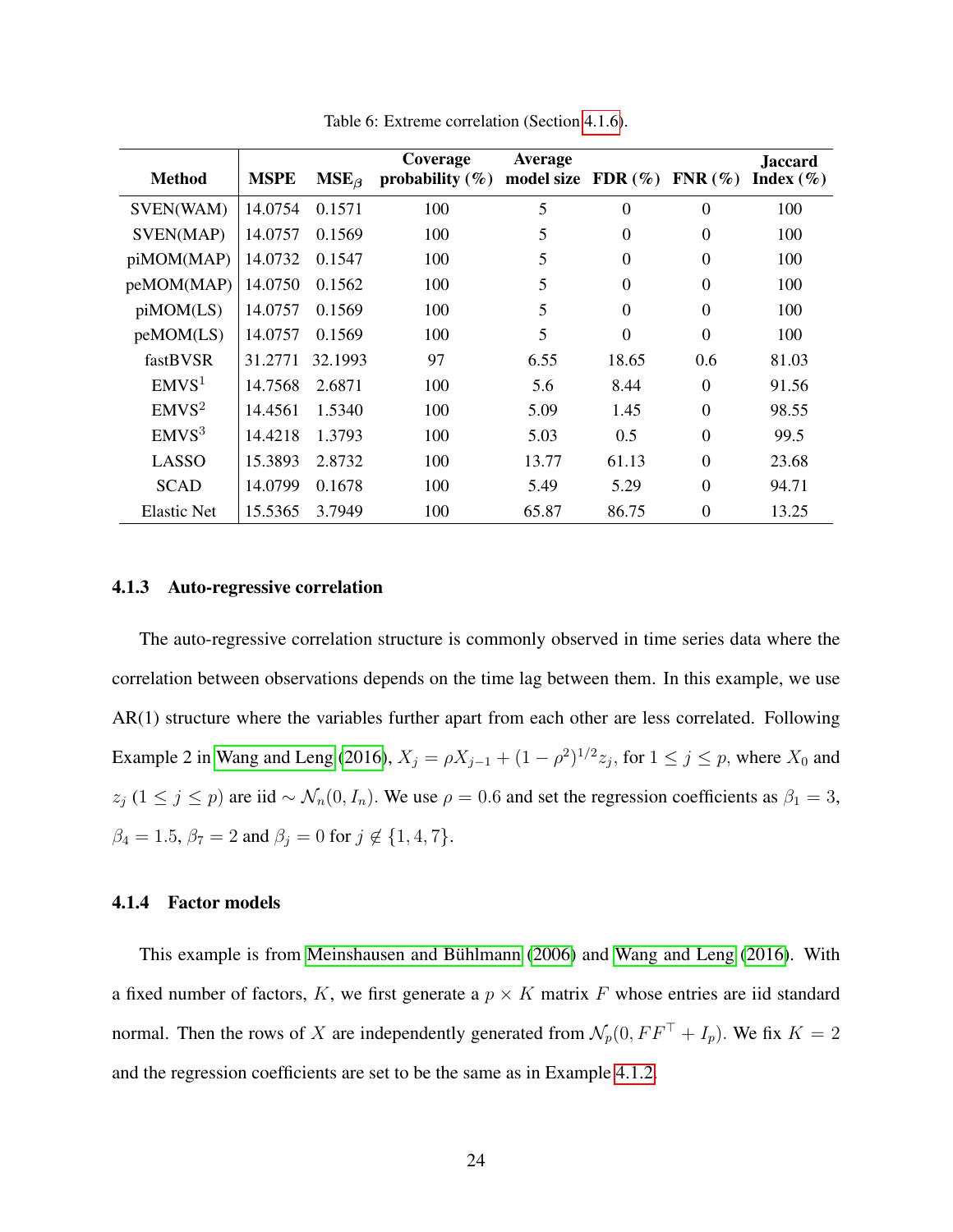#### <span id="page-24-0"></span>4.1.5 Group structure

This special correlation structure arises when variables are grouped together in the sense that the variables from the same group are highly correlated. This example is similar to [Wang and Leng](#page-33-9) [\(2016\)](#page-33-9) and is similar to example 4 of Zou and Hastie (2005) where 15 true variables are assigned to 3 groups. We generate the predictors as  $X_m = z_1 + \zeta_{1,m}$ ,  $X_{5+m} = z_2 + \zeta_{2,m}$ ,  $X_{10+m} = z_3 + \zeta_{3,m}$ where  $z_i$  are iid  $\sim \mathcal{N}_n(0, I_n)$  and  $\zeta_{i,m} \stackrel{iid}{\sim} \mathcal{N}_n(0, 0.01I_n)$  for  $1 \le i \le 3$  and for  $m = 0, 1, 2, 3, 4$ . The regression coefficients are set as  $\beta_j = 3$  for  $j \in \{1, 2, ..., 15\}$  and  $\beta_j = 0$  otherwise.

#### <span id="page-24-1"></span>4.1.6 Extreme correlation

This challenging example is the example 6 of [Wang and Leng](#page-33-9) [\(2016\)](#page-33-9). In this example, We first simulate  $z_j$ ,  $j = 1, \ldots, p$  and  $w_j$ ,  $j = 1, \ldots, 5$  independently from the multivariate standard normal distribution  $\mathcal{N}_n(0, I_n)$ . Then the covariates are generated as  $X_j = (z_j + w_j)/j$ √ 2 for  $j = 1, \ldots, 5$  and  $X_j = (z_j + \sum_{i=1}^5 w_i)/2$  for  $j = 6, \ldots, p$ . By setting the number of true covariates to be 5 and let  $\beta_j = 5$  for  $j = 1, ..., 5$  and  $\beta_j = 0$  for  $j = 6, ..., p$ , the correlation between the response and the unimportant covariates is around 2.5/ √ 3 times larger than that between the response and the true covariates, making it difficult to identify the important covariates.

Our simulation experiments are conducted using 100 simulated pairs of training and testing data sets. For each of the simulation settings introduced above, we set  $p = 20,000$  and generate training data set and testing data set of size  $n = 400$  each. The error variance  $\sigma^2$  is determined by setting theoretical  $R^2 = 90\%$  [\(Wang, 2009\)](#page-33-13). The hyperparameters w and  $\lambda$  are chosen to be  $\sqrt{n}/p$ and  $n/p^2$ , respectively, except for group structure where we also use  $\lambda = 200$  and  $w = 0.02$  to account for the high within-group correlation and relatively large true model size.

In order to evaluate the performance of the propose method, we compute the following metrics: (1) mean squared prediction error based on testing data (MSPE); (2) mean squared error between the estimated regression coefficients and the true coefficients ( $MSE<sub>β</sub>$ ); (3) coverage probability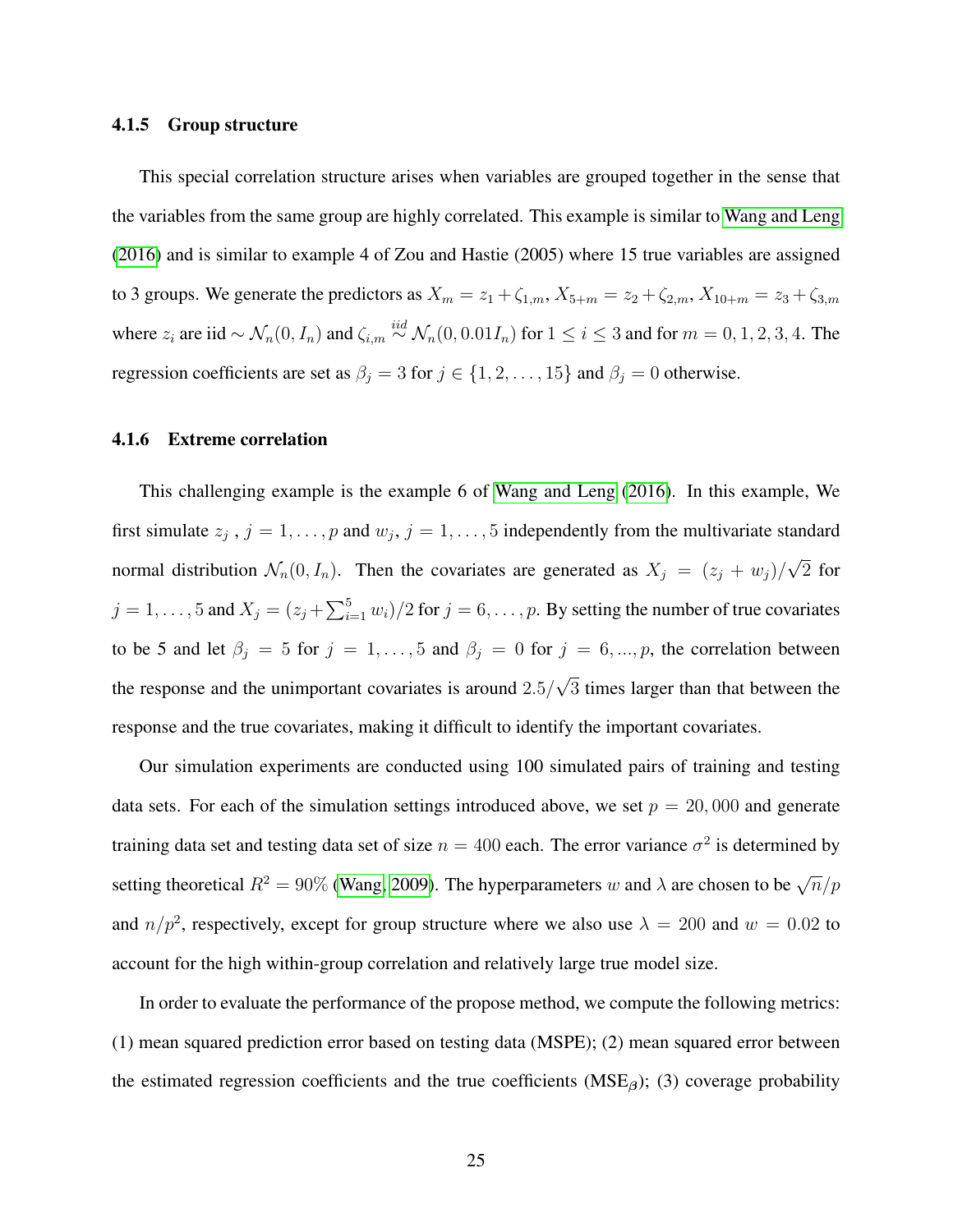which is defined as the proportion of the selected models containing the true model (4) average model size which is calculated as the average number of predictors included in the selected models over all the replications (5) false discovery rate (FDR); (6) false negative rate (FNR) and (7) the Jaccard index which is defined as the size of the intersection divided by the size of the union of the selected model and the true model. All computations are done using single–threaded R on a workstation with two 2.6 GHz 8-Core Intel®E5-2640 v3 processors and 128GB RAM.

#### <span id="page-25-0"></span>4.2 Simulation results and main findings

The average of the metrics of our simulation results are presented in Tables [1-](#page-20-2)[6.](#page-23-2) For peMOM and piMOM priors, the difference between the MAP and the LS only arise in the MSPE and the  $MSE<sub>β</sub>$  but not in the other metrics. We can observe from the tables that SVEN and S5 perform much better than EMVS, fastBVSR and the three frequentist penalized methods in general. In most settings, the penalized methods result in many false discoveries, yet attaining similar or worse coverage probabilities compared to the Bayesian methods. Since the estimates of  $\beta$  from EMVS are not sparse, it has higher  $MSE_\beta$  than SVEN and S5. As observed in Tables [5](#page-22-0) and [6,](#page-23-2) fastBVSR results in large values of MSPE and MSE<sub>β</sub> due to poor estimates of  $\beta$ . Also, SVEN yields competitive prediction errors and has better FDR and Jaccard indices in every case other than the group structure.

For the case of group structure (Table [4\)](#page-22-1) where there is a high correlation between the variables within the same group, SVEN with  $w =$  $\sqrt{n}/p$  and  $\lambda = n/p^2$  and S5 both pick up only one representative variable from each group, resulting in a high false negative rate and average model size around three. Although elastic net regression successfully includes all the important variables it also includes a large number of unimportant variables and thus leads to a very high false discovery rate. However, by increasing the shrinkage to  $\lambda = 200$  and increasing the prior inclusion probability to  $w = 0.02$ , SVEN stands out from its competitors. In fact, if important predictors are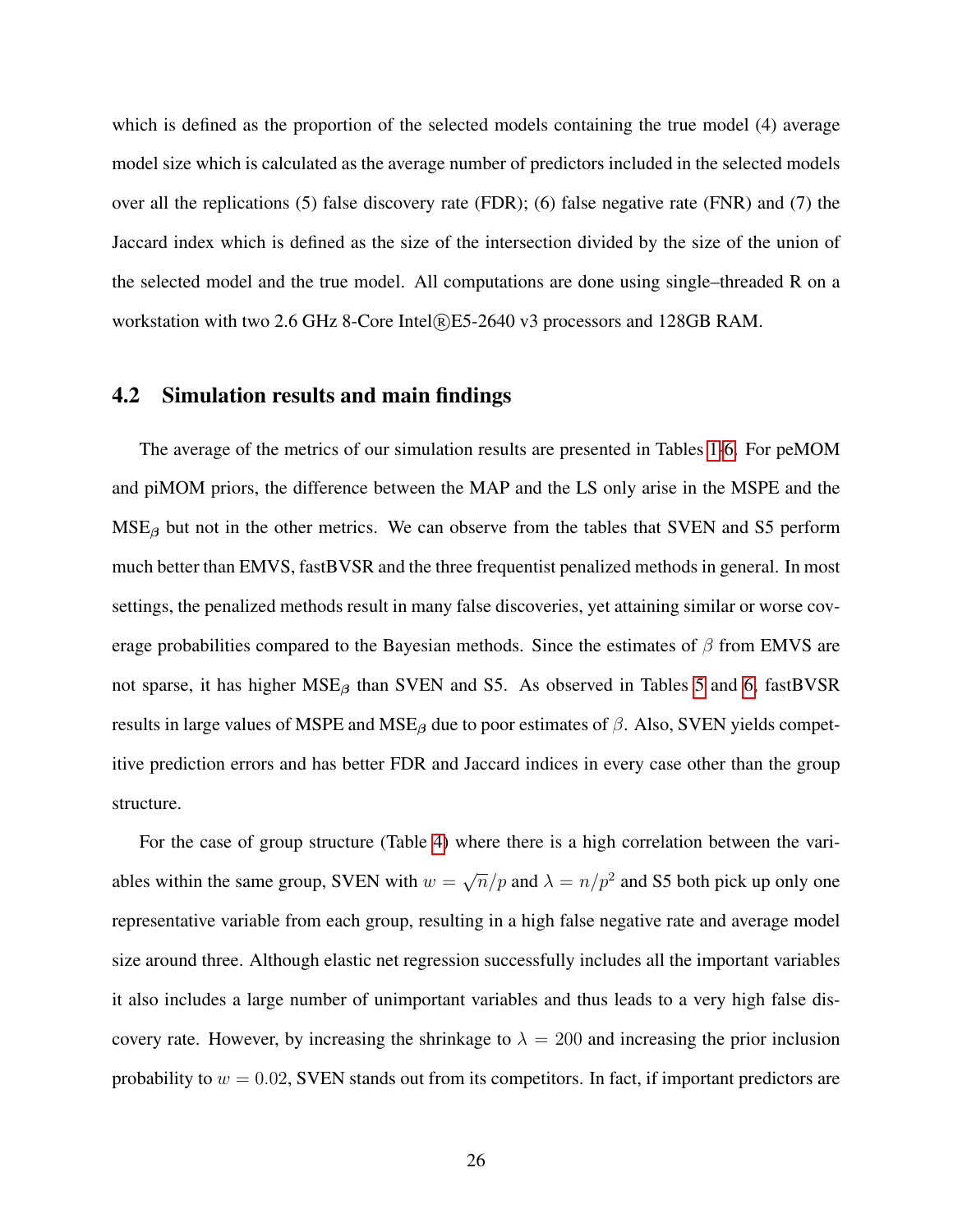anticipated to be highly correlated, this prior information can be incorporated by choosing a larger value for  $\lambda$ .

In addition, we compare the computing times between S5 (with both piMOM and peMOM priors) and SVEN and find that SVEN hits the MAP model faster than S5. The details are provided in Section [S2.](#page-4-0)

# <span id="page-26-0"></span>5 Real data analysis

We examine the practical performance of our proposed method by applying it to a real data example. [Cook et al.](#page-32-14) [\(2012\)](#page-32-14) conducted a genome-wide association study on starch, protein, and kernel oil content in maize. The original field trial at Clayton, NC in 2006 consisted of more than 5,000 inbred lines and check varieties primarily coming from a diverse IL panel consisting of 282 founding lines [\(Flint-Garcia et al., 2005\)](#page-32-15). Because the dataset comes from a field trial, the responses could be spatially autocorrelated. Thus we use a random row-column adjustment to obtain the adjusted phenotypes of the varieties. However, marker information of only  $n = 3,951$ of these varieties are available from the panzea project (https://www.panzea.org/) which provide information on 546,034 single nucleotide polymorphisms (SNP) markers after removing duplicates and SNPs with minor allele frequency (MAF) less than 5%. We use the protein content as our phenotype for conducting the association study. Because the inbred varieties are bi-allelic, we store the marker information in a sparse format by coding the minor alleles by one and major alleles by zero.

## <span id="page-26-1"></span>5.1 Marker selection after screening

We compare our method to S5, fastBVSR and the three penalized regression methods (LASSO, Elastic Net and SCAD). Since both R packages BayesS5 (version 1.31) and glmnet (version 2.0-18) do not work on this massive data set, we perform a screening of these markers before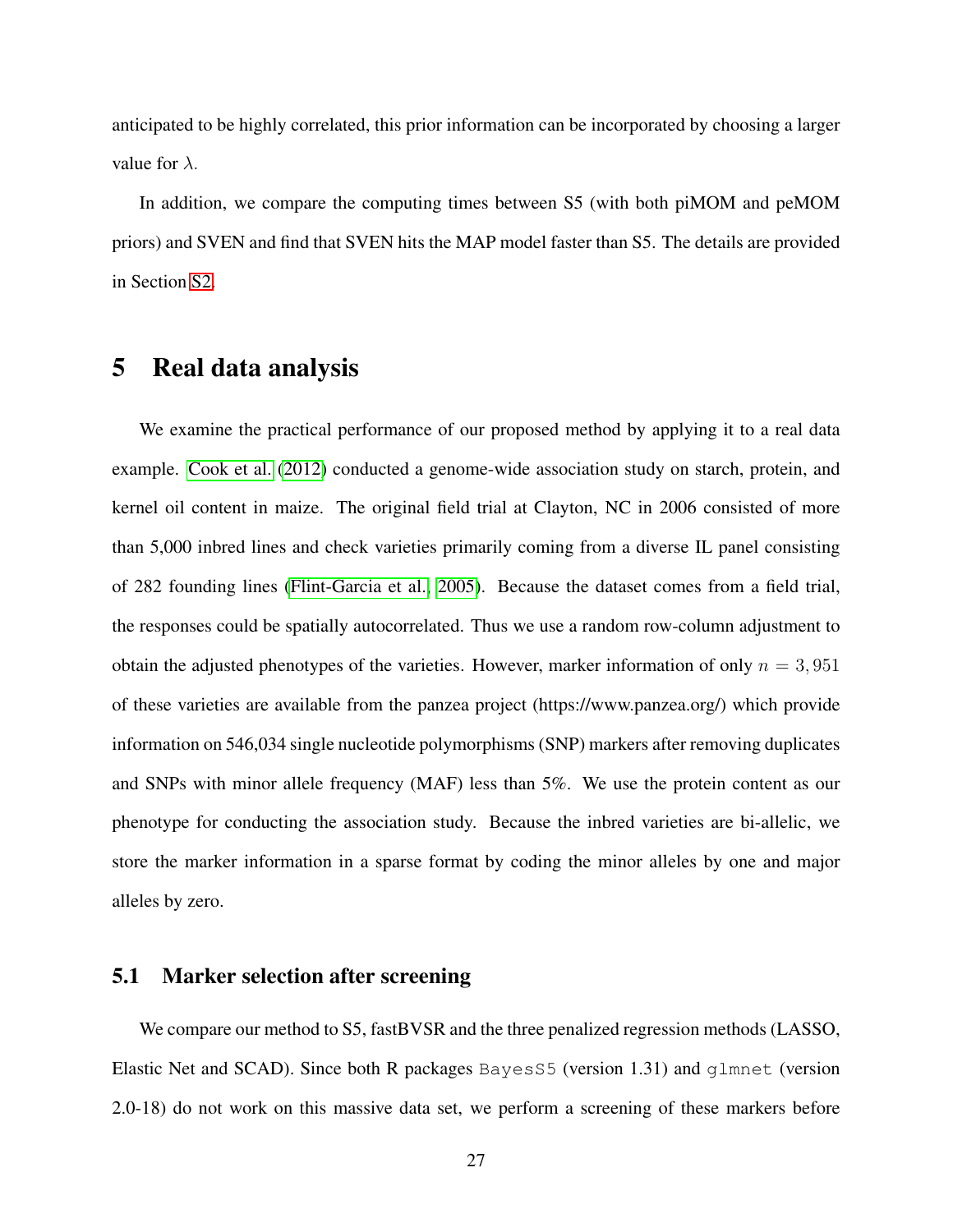<span id="page-27-0"></span>

Figure 1: Boxplots for MSPE using SVEN, S5, fastBVSR, LASSO and Elastic net after screening.  $1_w =$ 1/p<sub>0</sub>,  $\lambda = \sqrt{n_0}$ ; <sup>2</sup>w = 1/p<sub>0</sub>,  $\lambda = n_0/p_0^2$ .

conducting variable selection so as to reduce the dimension of the data. We randomly split the data into a training set of size  $n_0 = 3,851$  and testing set of size 100. Then we use high dimensional ordinary least squares projection (HOLP) screening method [\(Wang and Leng, 2016\)](#page-33-9) to preserve  $p_0 = 3,851$  markers. Note that the training sets are formed by controlling the MAF of each marker to be no less than 1.5%. Because markers tend to be highly correlated, we use SVEN with  $w = 1/p_0$  but with two choices of  $\lambda : \lambda = \sqrt{n_0}$  (high shrinkage) and  $\lambda = n_0/p_0^2$  (low shrinkage); and with  $m = 3$  and  $N = 50$  for selecting the markers. In our experience, both the model size and MSPE lie in between the respective reported values for other intermediate values of  $\lambda$  that we have tried. We repeat the entire process 50 times – each time computing the MSPE and the model size from each method. The peMOM non-local prior in S5 failed to provide any result even after 100 hours of running, and S5 with the piMOM prior failed to provide a result in three cases. The fastBVSR algorithm ran successfully in only 39 out of the 50 cases, while the complex iterative factorization at the core of fastBVSR encountered floating point errors in the remaining 11 cases and could not produce any result. In contrast, SVEN faced no difficulties and produced the results within reasonable time.

The boxplots of these MSPEs are shown in Figure [1](#page-27-0) along with the average model sizes. Overall SVEN, S5 and SCAD perform significantly better than the lasso, the elastic net regression and fastBVSR and produce smaller MSPE with smaller model sizes. Moreover, SVEN and S5 pro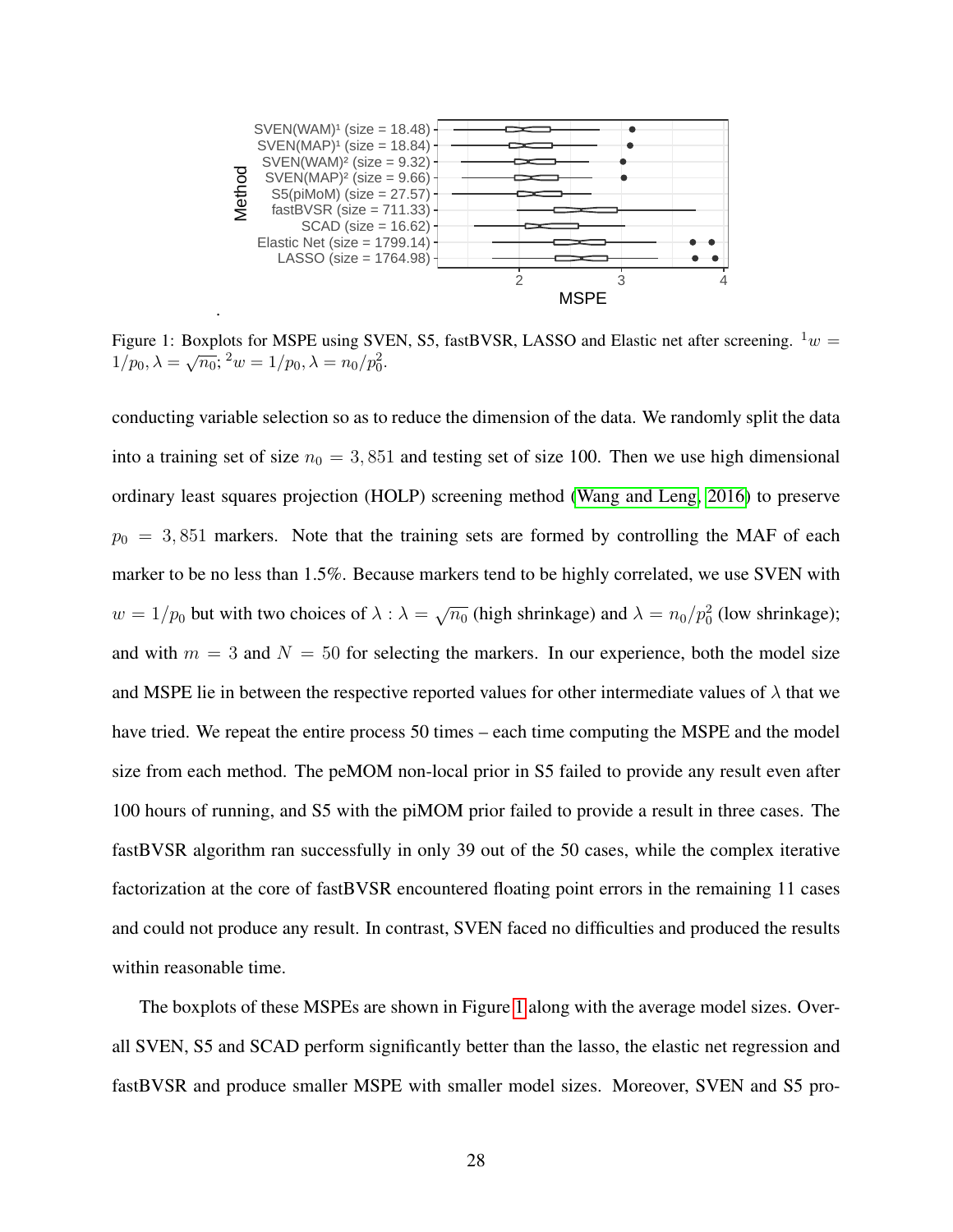duce comparable MSPE values but SVEN results in more parsimonious models. SVEN with high shrinkage produces slightly smaller MSPE but double model size than with low shrinkage.

#### 5.2 Marker selection on the entire data set

Unlike other variable selection methods, SCAD and SVEN can be successfully directly applied to the whole data set without any pre-screening. We ran the SVEN 50 times again with the temper-ature schedule described in Section [2.2.2](#page-12-0) with  $m = 3$ , with  $N = 100$  iterations per temperature, each time starting with a different random seed. Initially, we use  $w = 1/p$  and try several values of  $\lambda$  as done in Section [5.1.](#page-26-1) The best models from these 50 runs vary suggesting the posterior surface is severely multimodal. With  $\lambda = n/p^2$ , we find that although the sizes of these best models remain around nine, the number of unique markers included in at least one of these 50 best models is over 30 (for SCAD these numbers were  $> 40$  and  $> 60$ , respectively). Other larger values of  $\lambda$ produce even larger models and more unique variables. Interestingly, by taking a further look into the markers it identified, we discovered that the presence of some of these markers in a model is always accompanied by the absence of certain other markers. More specifically, some pairs and triplets of the markers are never included simultaneously in the MAP models but the frequencies at which they are selected add up to 50. Thus to achieve more parsimonious models, we reduce  $w$ to  $1/p^2$  and use  $\lambda = n/p^2$ . Using such a small w, the sizes of the best models from each run reduce to around four and the number of unique markers that are included at least once in the 50 best models comes down to eight. To verify our conjecture on the correlations between these markers, we calculated the pairwise partial correlations between these eight markers. It turns out that the pairs of markers that are never included in the same model are indeed relatively highly partially correlated than other pairs. Figure [2](#page-29-0) gives the partial correlations for those markers where the size of the nodes indicates the number of times the markers are included in one of the 50 best models and Pairs of markers that are never included or excluded jointly are joined by a line segment. Note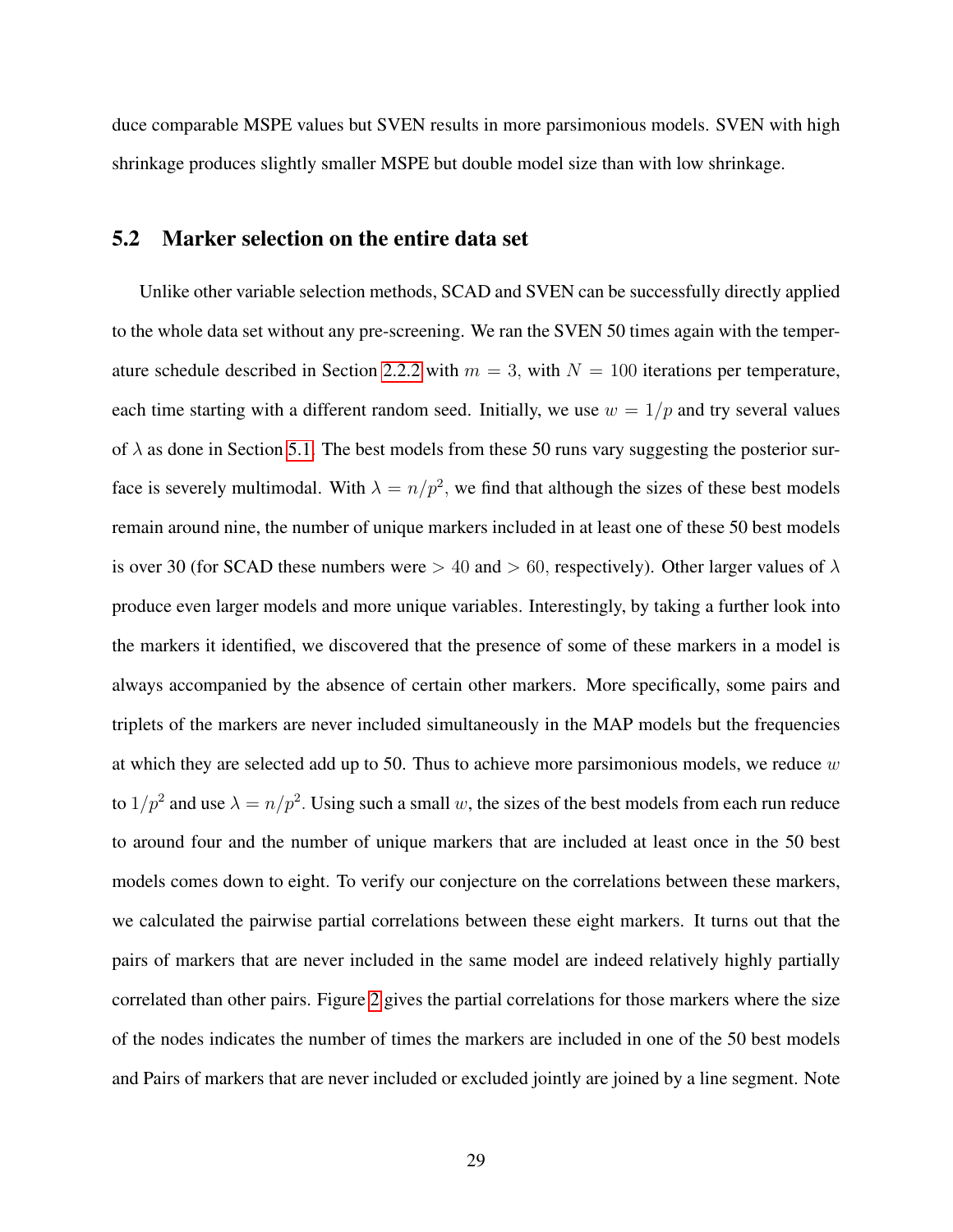<span id="page-29-0"></span>

Figure 2: Graph for the selected markers and their corresponding partial correlations using  $w = 1/p^2$  and  $\lambda = n/p^2$ . The SNP accession numbers of the selected markers are: 1=5.151885291, 2= 5.197591528, 3=5 200552088, 4=6 7585863, 5=7 153216557, 6=9 142949160, 7=10 72608193, and 8=10 110298386.

that the partial correlation between the connected markers are at least 29% whereas the largest partial correlation for markers that are not connected is around 18%. The inclusion frequencies of the pairs of connected markers add up to 50. Note that the fifth and sixth important markers are not grouped with other markers because their inclusions or exclusions are not related with the inclusion or exclusion of any other marker. Thus SVEN is able to identify pairs of markers that have similar effect on the response.

<span id="page-29-1"></span>

Figure 3: Boxplots of the widths of MC-PIs (grey) and Z-PIs (white).

Next, we study the performance and the widths of the 90% and 95% Z-PIs and MC-PIs described in Section [3.](#page-16-0) To that end, we randomly split the entire data into a training set of size  $n = 3,751$  under the constraint that the MAF of each marker is at least 1.5% and a testing set of size 200. We also remove any duplicated markers from the training set, which results in a smaller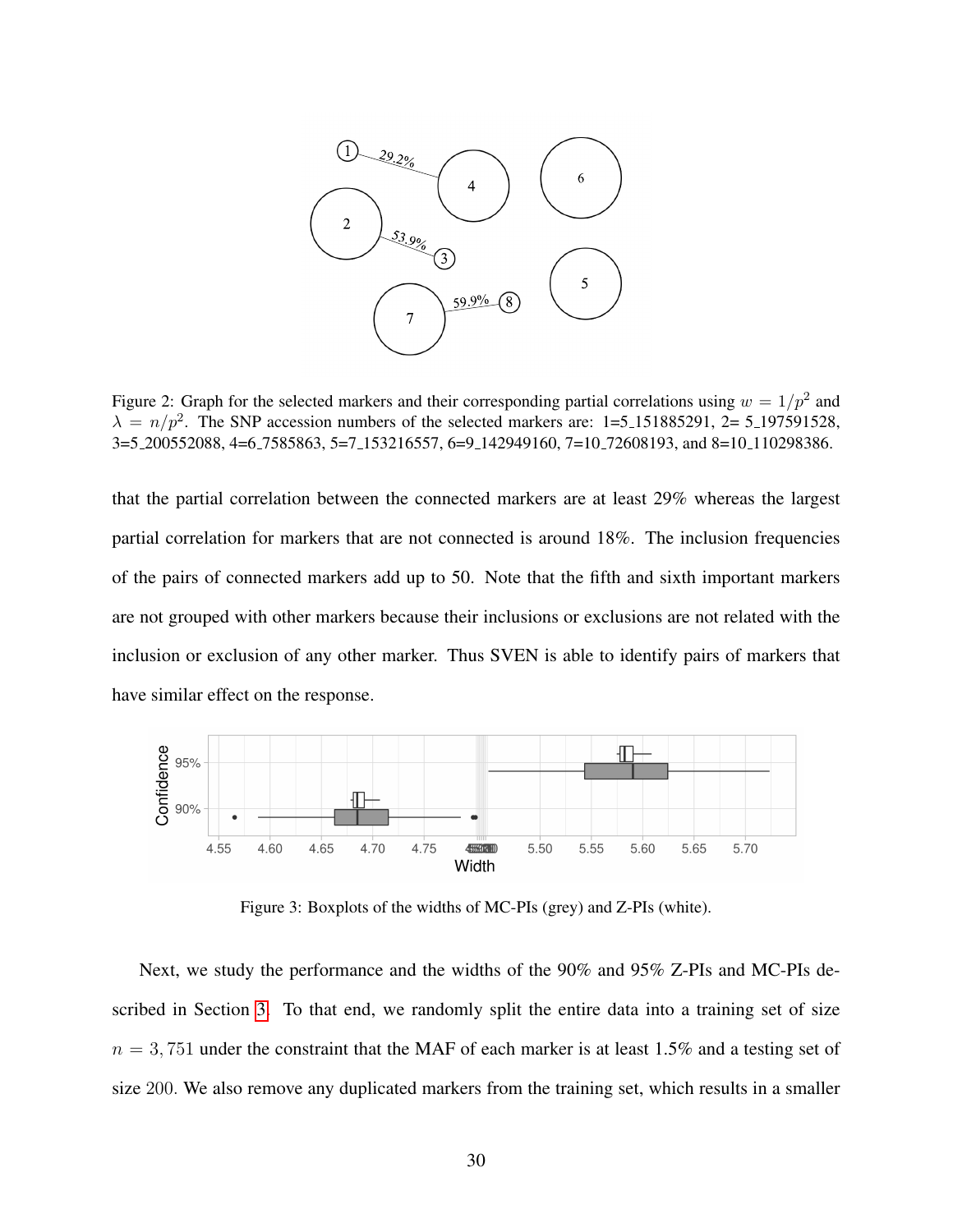$p = 544, 211$ . We generate 10,000 samples from the approximate posterior predictive distribution [\(13\)](#page-18-0) to compute the MC-PIs. We find that the Z-PIs and the MC-PIs attain identical coverage rates and these are found to be 91% and 95% for the 90% and 95% prediction intervals, respectively. The boxplots of the widths of the 200 intervals from each method are presented in Figure [3.](#page-29-1) We find that widths of the the Z-PIs are less variable compared to the same for the MC-PIs. It is encouraging to see that despite non-normality of the posterior prediction distribution, the Z-PIs are better than simulation based intervals.

# <span id="page-30-0"></span>6 Conclusion

In this article, we introduce a Bayesian variable selection method with embedded screening for ultrahigh-dimensional settings. The model used here is a hierarchical model with well known spike and slab priors on the regression coefficients. Use of the degenerate spike prior for inactive variables not only results in sparse estimates of regression coefficients and (much) lesser computational burden, it also allows us to establish strong model selection consistency under somewhat weaker conditions than [Narisetty and He](#page-33-6) [\(2014\)](#page-33-6). In particular, we prove that the posterior probability of the true model converges to one even when the norm of mean effects solely due to the unimportant variables diverge. On the other hand, our method crucially hinges on the fact that model probabilities are available in closed form (up to a normalizing constant) which is due to the use of Gaussian slab priors on active covariates. We propose a scalable variable selection algorithm with an inbuilt screening method that efficiently explores the huge model space and rapidly finds the MAP model. The screening is actually model based in the sense that it is performed on a set of candidate models rather than the set of potential variables. The algorithm also incorporates the temperature control into a neighbor based stochastic search method. We use fast Cholesky update to efficiently compute the (unnormalized) posterior probabilities of the neighboring models. Since mean and variance of the posterior predictive distribution are shown to be means of analytically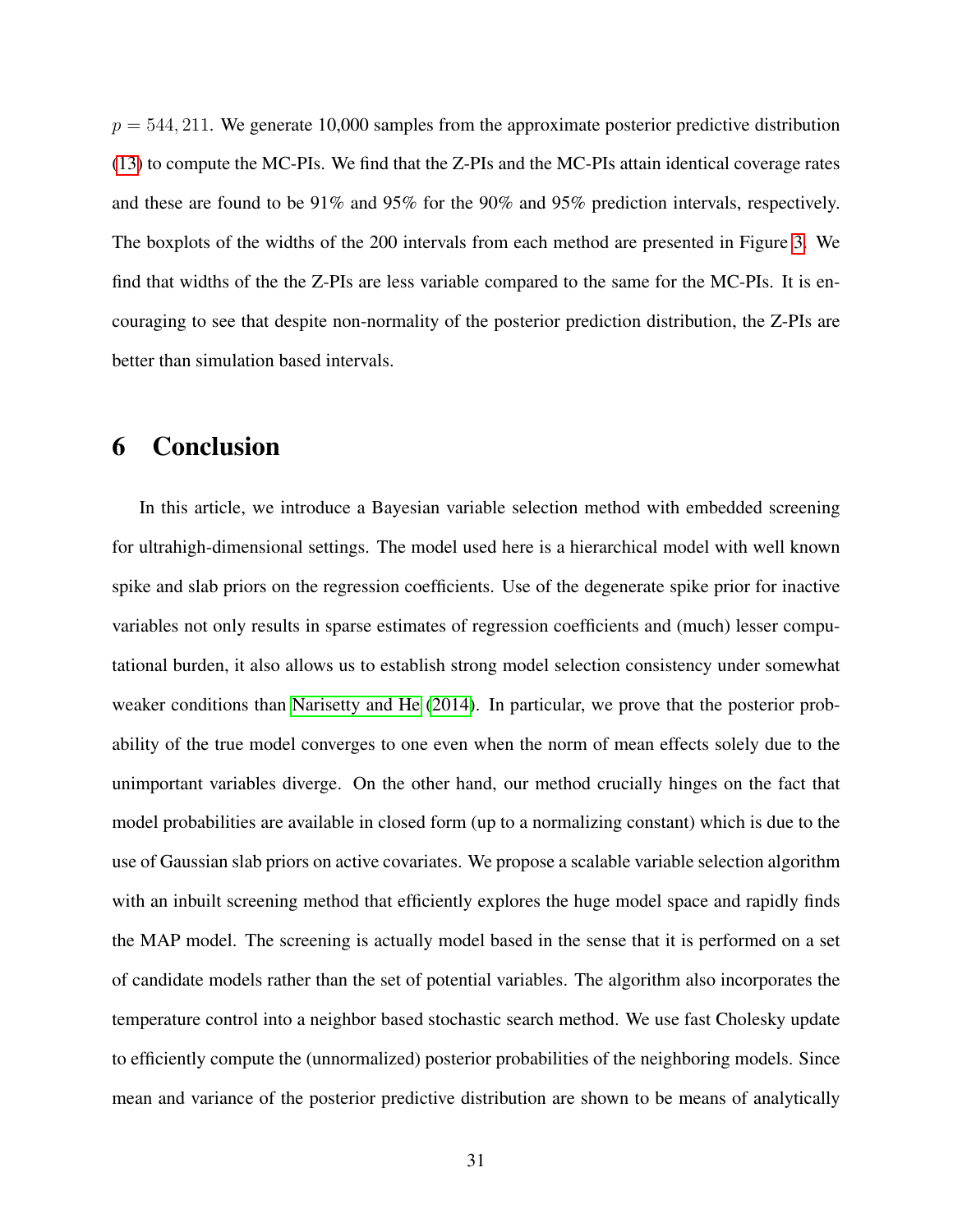available functions of the models, a derivative of the proposed method is construction of novel prediction intervals for future observations. Both Z based intervals and simulation based intervals are derived and compared. In the context of the real data analysis, we observe that Z based prediction intervals lead to the same coverage rates, although are narrower than Monte Carlo intervals. The extensive simulations studies in section [4](#page-19-0) and the real data analysis in section [5](#page-26-0) demonstrate the superiority of the proposed method compared with the other state of the art methods, even though the hyperparameters in the proposed method are not carefully tuned. Among the Bayesian methods used for comparison, the package associated with the proposed algorithm seems to be the only one that can be directly applied to datasets of dimension as high as the one analyzed here with the computing resources mentioned before.

Based on the Cholesky update described in Section [2.2.2,](#page-12-0) SVEN can be extended to ac-commodate the determinantal point process prior [\(Kojima and Komaki, 2016\)](#page-33-15) on  $\gamma$  given by  $p(\gamma|\omega) \propto \omega^{|\gamma|} |X_{\gamma}^{\top}X_{\gamma}|$ , where  $\omega > 0$ . Variable selection and consistency of the resulting posteriors for high dimensional generalized linear models are considered in [Liang et al.](#page-33-16) [\(2013\)](#page-33-16). It would be interesting to extend our method to the generalized linear regression model setup. The dataset we have used comes from an agricultural field trial and hence the observations are expected to be spatially autocorrelated. Although we have used a two stage procedure by first obtaining spatially adjusted genotypic effects, our model can be extended to include spatial random effects [\(Dutta and](#page-32-16) [Mondal, 2014\)](#page-32-16). Also, in many applications, the covariates may have a non-linear effect on the response and our method could be extended to additive models.

Supplemental materials The supplemental materials contain additional details on computations and proofs of the theoretical results stated in the paper.

# References

<span id="page-31-0"></span>Barbieri, M. M. and Berger, J. O. (2004), "Optimal predictive model selection," *The Annals of Statistics*, 32, 870–897.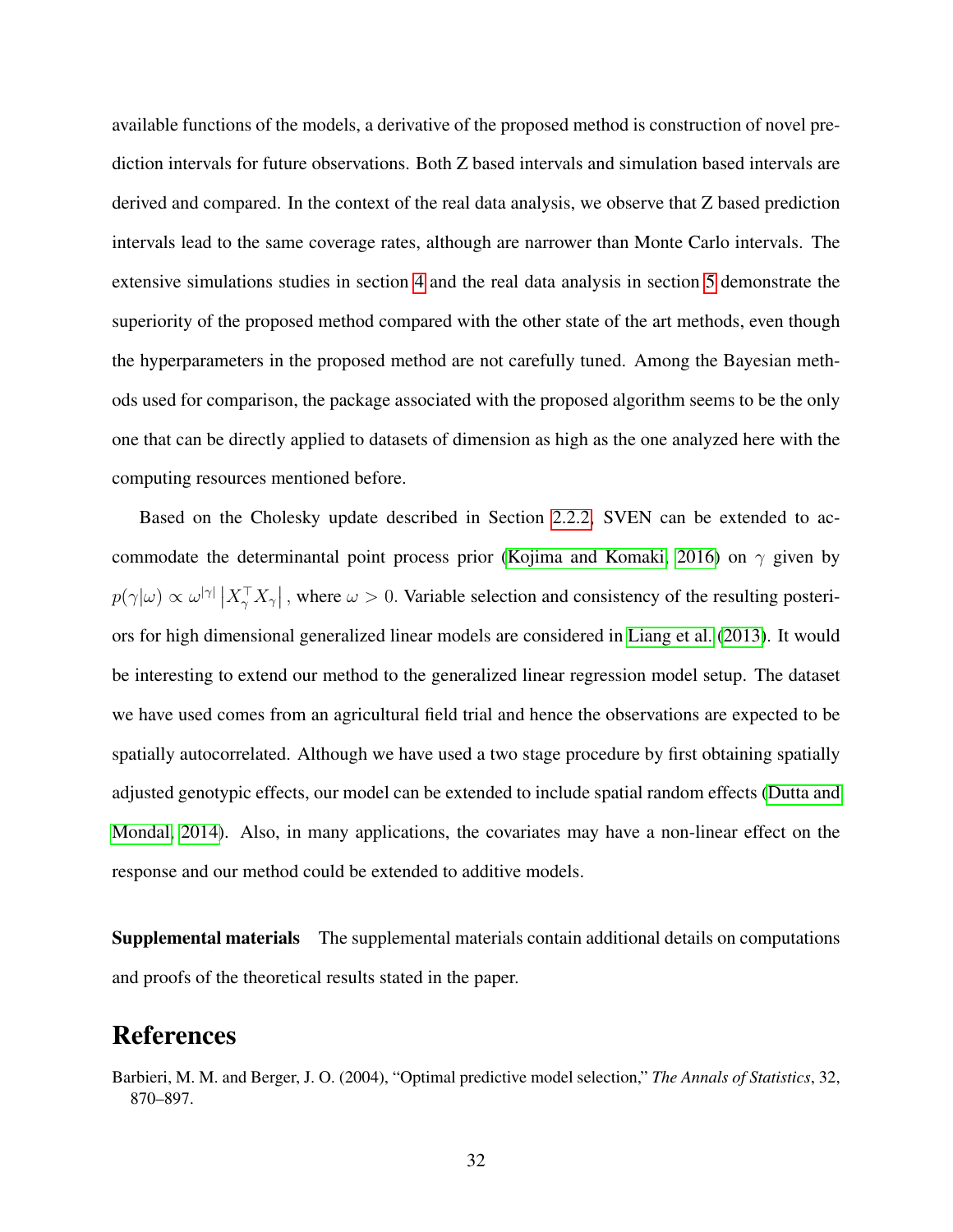- <span id="page-32-4"></span>Bertsimas, D., King, A., and Mazumder, R. (2016), "Best subset selection via a modern optimization lens," *The Annals of Statistics*, 44, 813–852.
- <span id="page-32-3"></span>Bondell, H. and Reich, B. (2008), "Simultaneous regression shrinkage, variable selection, and supervised clustering of predictors with oscar," *Biometrics*, 64, 115–123.
- <span id="page-32-12"></span>Cao, X., Khare, K., and Ghosh, M. (2020), "High-dimensional posterior consistency for hierarchical nonlocal priors in regression," *Bayesian Analysis*, 15, 241–262.
- <span id="page-32-13"></span>Chen, J. and Chen, Z. (2008), "Extended Bayesian information criteria for model selection with large model spaces," *Biometrika*, 95, 759–771.
- <span id="page-32-14"></span>Cook, J. P., McMullen, M. D., Holland, J. B., Tian, F., Bradbury, P., Ross-Ibarra, J., Buckler, E. S., and Flint-Garcia, S. A. (2012), "Genetic architecture of maize kernel composition in the nested association mapping and inbred association panels," *Plant Physiology*, 158, 824–834.
- <span id="page-32-0"></span>Datta, A. and Zou, H. (2017), "Cocolasso for high-dimensional error-in-variables regression," *The Annals of Statistics*, 45, 2400–2426.
- <span id="page-32-16"></span>Dutta, S. and Mondal, D. (2014), "An h-likelihood method for spatial mixed linear model based on intrinsic autoregressions," *Journal of the Royal Statistical Society: Series B (Statistical Methodology)*, 77, 699– 726.
- <span id="page-32-1"></span>Fan, J. and Li, R. (2001), "Variable selection via nonconcave penalized likelihood and its oracle properties," *Journal of the American statistical Association*, 96, 1348–1360.
- <span id="page-32-11"></span>Fan, J. and Lv, J. (2008), "Sure independence screening for ultrahigh dimensional feature space," *Journal of the Royal Statistical Society,* Series B, 70, 849–911.
- <span id="page-32-15"></span>Flint-Garcia, S. A., Thuillet, A.-C., Yu, J., Pressoir, G., Romero, S. M., Mitchell, S. E., Doebley, J., Kresovich, S., Goodman, M. M., and Buckler, E. S. (2005), "Maize association population: a high-resolution platform for quantitative trait locus dissection," *The Plant Journal*, 44, 1054–1064.
- <span id="page-32-6"></span>George, E. I. and McCulloch, R. E. (1993), "Variable selection via Gibbs sampling," *Journal of the American Statistical Association*, 88, 881–889.
- <span id="page-32-7"></span>— (1997), "Approaches for Bayesian variable selection," *Statistica Sinica*, 339–373.
- <span id="page-32-10"></span>Hans, C., Dobra, A., and West, M. (2007), "Shotgun stochastic search for "large p" regression," *Journal of the American Statistical Association*, 102, 507–516.
- <span id="page-32-5"></span>Huang, J., Jiao, Y., Liu, Y., and Lu, X. (2018), "A constructive approach to L0 penalized regression," *The Journal of Machine Learning Research*, 19, 403–439.
- <span id="page-32-8"></span>Ishwaran, H. and Rao, J. S. (2005), "Spike and slab variable selection: frequentist and Bayesian strategies," *The Annals of Statistics*, 33, 730–773.
- <span id="page-32-9"></span>Johnson, V. E. and Rossell, D. (2012), "Bayesian model selection in high-dimensional settings," *Journal of the American Statistical Association*, 107, 649–660.
- <span id="page-32-2"></span>Kim, Y., Choi, H., and Oh, H.-S. (2008), "Smoothly clipped absolute deviation on high dimensions," *Journal of the American Statistical Association*, 103, 1665–1673.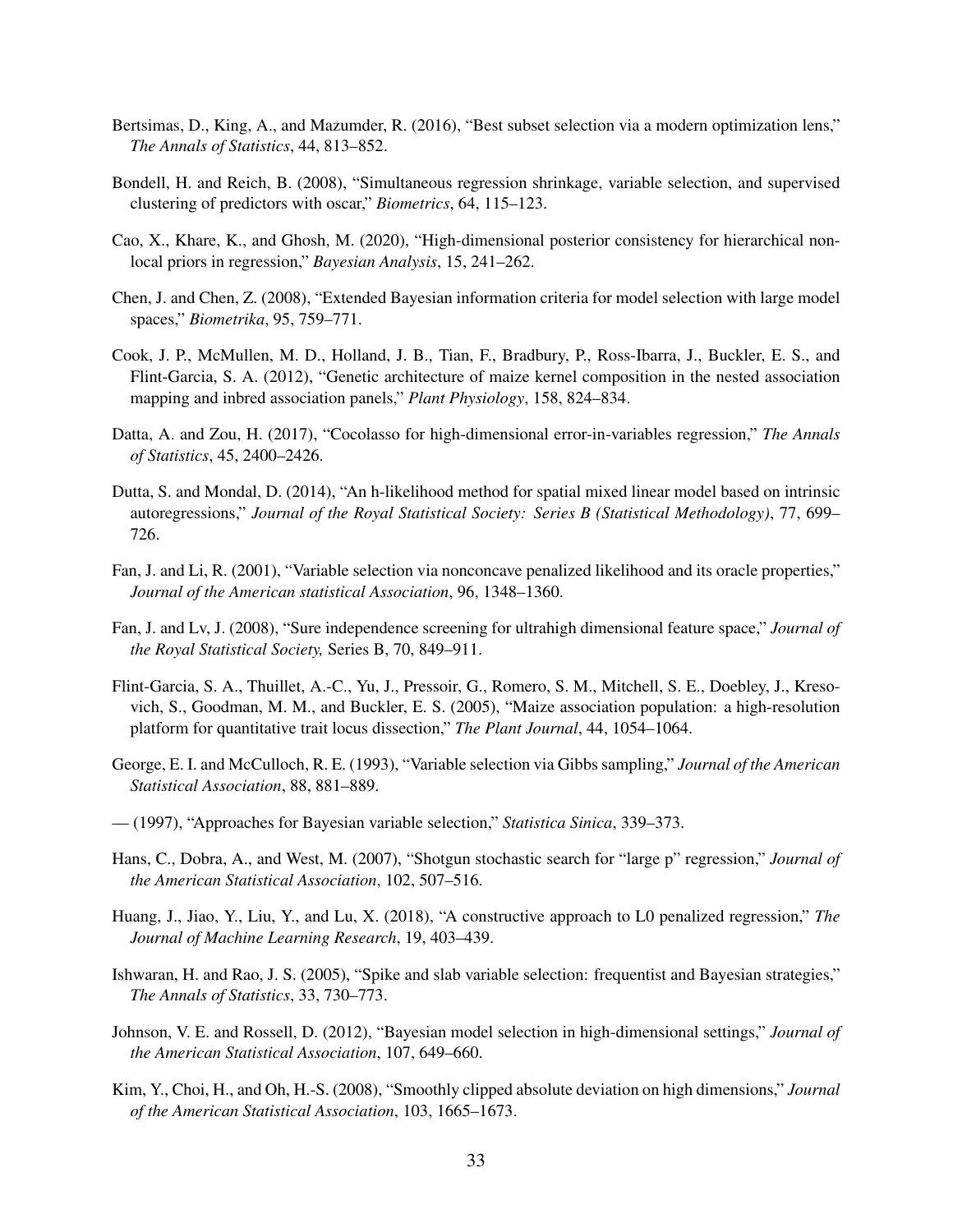- <span id="page-33-11"></span>Kim, Y., Kwon, S., and Choi, H. (2012), "Consistent model selection criteria on high dimensions," *Journal of Machine Learning Research*, 13, 1037–1057.
- <span id="page-33-12"></span>Kirkpatrick, S., Gelatt, C. D., and Vecchi, M. P. (1983), "Optimization by simulated annealing," *science*, 220, 671–680.
- <span id="page-33-15"></span>Kojima, M. and Komaki, F. (2016), "Determinantal point process priors for Bayesian variable selection in linear regression," *Statistica Sinica*, 26, 97–117.
- <span id="page-33-2"></span>Kyung, M., Gill, J., Ghosh, M., and Casella, G. (2010), "Penalized Regression, Standard Errors, and Bayesian Lassos," *Bayesian Analysis*, 5, 369–412.
- <span id="page-33-17"></span>Laurent, B. and Massart, P. (2000), "Adaptive estimation of a quadratic functional by model selection," *Annals of Statistics*, 1302–1338.
- <span id="page-33-5"></span>Liang, F., Paulo, R., Molina, G., Clyde, M. A., and Berger, J. O. (2008), "Mixtures of g priors for Bayesian variable selection," *Journal of the American Statistical Association*, 103, 410–423.
- <span id="page-33-16"></span>Liang, F., Song, Q., and Yu, K. (2013), "Bayesian subset modeling for high-dimensional generalized linear models," *Journal of the American Statistical Association*, 108, 589–606.
- <span id="page-33-14"></span>Meinshausen, N. and Buhlmann, P. (2006), "High-dimensional graphs and variable selection with the lasso," ¨ *The Annals of Statistics*, 34, 1436–1462.
- <span id="page-33-4"></span>Mitchell, T. J. and Beauchamp, J. J. (1988), "Bayesian variable selection in linear regression," *Journal of the American Statistical Association*, 83, 1023–1032.
- <span id="page-33-6"></span>Narisetty, N. N. and He, X. (2014), "Bayesian variable selection with shrinking and diffusing priors," *The Annals of Statistics*, 42, 789–817.
- <span id="page-33-1"></span>Park, T. and Casella, G. (2008), "The Bayesian Lasso," *Journal of the American Statistical Association*, 103, 681–686.
- <span id="page-33-7"></span>Ročková, V. and George, E. I. (2014), "EMVS: The EM approach to Bayesian variable selection," *Journal of the American Statistical Association*, 109, 828–846.
- <span id="page-33-3"></span>Roy, V. and Chakraborty, S. (2017), "Selection of tuning parameters, solution paths and standard errors for Bayesian lassos," *Bayesian Analysis*, 12, 753–778.
- <span id="page-33-10"></span>Roy, V., Tan, A., and Flegal, J. (2018), "Estimating standard errors for importance sampling estimators with multiple Markov chains," *Statistica Sinica*, 28, 1079–1101.
- <span id="page-33-8"></span>Shin, M., Bhattacharya, A., and Johnson, V. E. (2018), "Scalable Bayesian variable selection using nonlocal prior densities in ultrahigh-dimensional settings," *Statistica Sinica*, 28, 1053.
- <span id="page-33-0"></span>Tibshirani, R. (1996), "Regression shrinkage and selection via the lasso," *Journal of the Royal Statistical Society: Series B (Methodological)*, 58, 267–288.
- <span id="page-33-13"></span>Wang, H. (2009), "Forward regression for ultra-high dimensional variable screening," *Journal of the American Statistical Association*, 104, 1512–1524.
- <span id="page-33-9"></span>Wang, X. and Leng, C. (2016), "High dimensional ordinary least squares projection for screening variables," *Journal of the Royal Statistical Society: Series B (Statistical Methodology)*, 78, 589–611.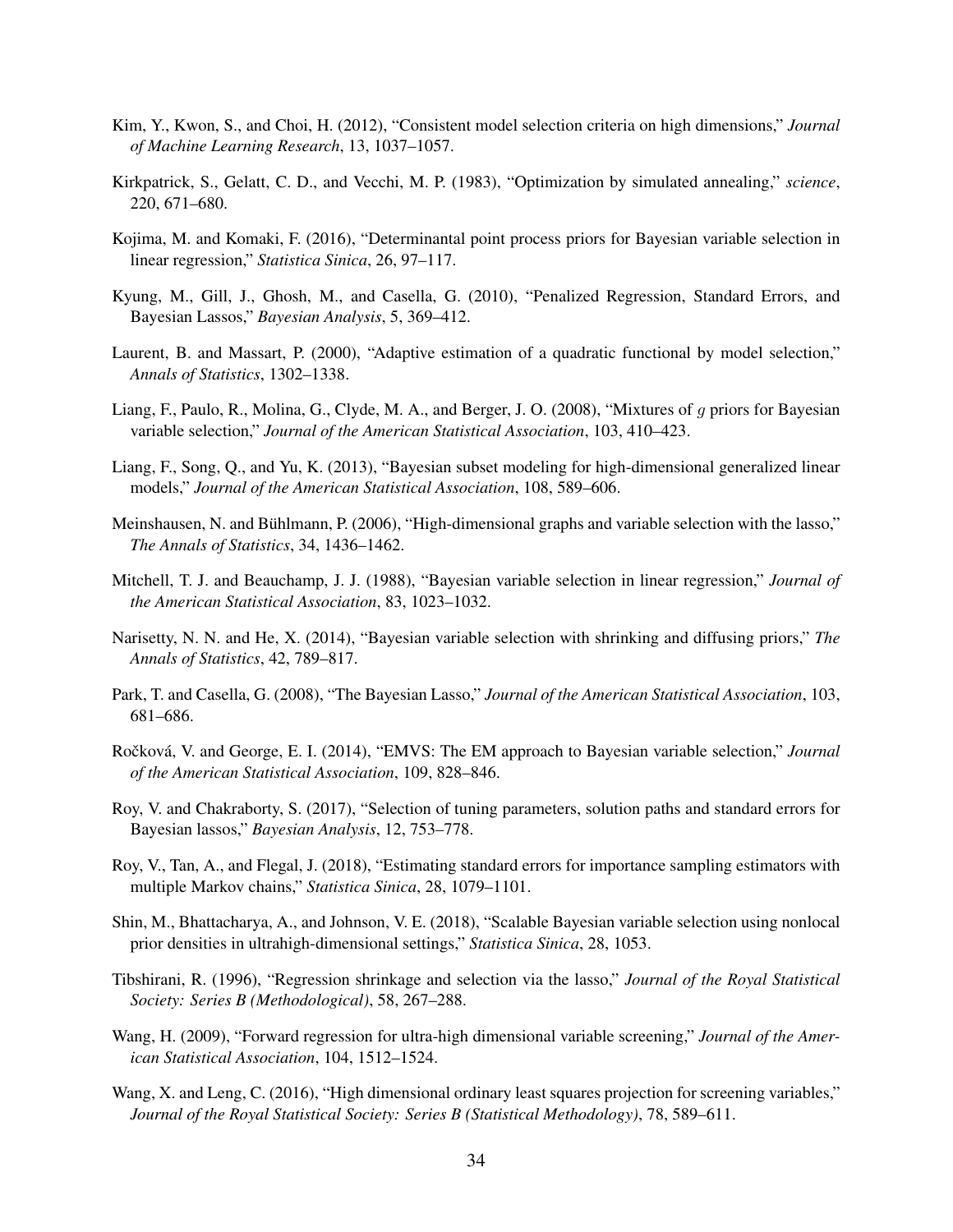- <span id="page-34-2"></span>Xu, X. and Ghosh, M. (2015), "Bayesian variable selection and estimation for group lasso," *Bayesian Analysis*, 10, 909–936.
- <span id="page-34-4"></span>Yang, Y., Wainwright, M. J., and Jordan, M. I. (2016), "On the computational complexity of highdimensional Bayesian variable selection," *The Annals of Statistics*, 44, 2497–2532.
- <span id="page-34-3"></span>Yuan, M. and Lin, Y. (2005), "Efficient empirical Bayes variable selection and estimation in linear models," *Journal of the American Statistical Association*, 100, 1215–1225.
- <span id="page-34-6"></span>Zanella, G. and Roberts, G. (2019), "Scalable importance tempering and Bayesian variable selection," *Journal of the Royal Statistical Society,* Series B, 81, 489–517.
- <span id="page-34-7"></span>Zellner, A. (1986), "On assessing prior distributions and Bayesian regression analysis with g-prior distributions," in *Bayesian inference and decision techniques: Essays in Honor of Bruno de Finetti*, eds. Goel, P. K. and Zellner, A., Elsevier Science, 233–243.
- <span id="page-34-5"></span>Zhou, Q. and Guan, Y. (2019), "Fast model-fitting of Bayesian variable selection regression using the iterative complex factorization algorithm," *Bayesian analysis*, 14, 573.
- <span id="page-34-1"></span>Zou, H. (2006), "The adaptive lasso and its oracle properties," *Journal of the American statistical association*, 101, 1418–1429.
- <span id="page-34-0"></span>Zou, H. and Hastie, T. (2005), "Regularization and variable selection via the elastic net," *Journal of the royal statistical society: series B (statistical methodology)*, 67, 301–320.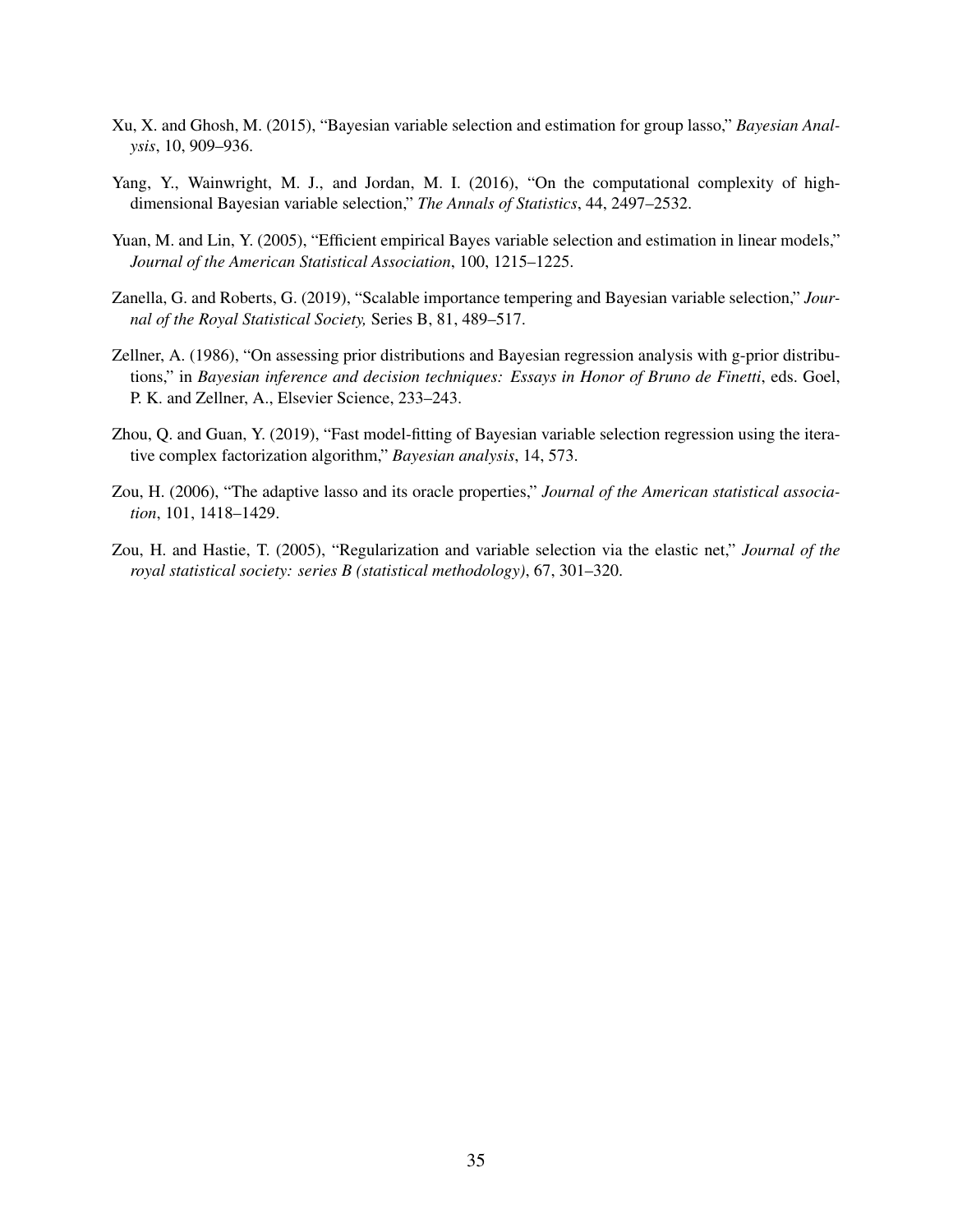#### Supplement to

#### "Model Based Screening Embedded Bayesian Variable Selection for

## Ultra-high Dimensional Settings"

#### Dongjin Li, Somak Dutta and Vivekananda Roy

# S1 Efficient computations for multiple predictions

We describe in this section how we efficiently generate multiple  $y^*$  in order to obtain the empirical posterior predictive distribution and compute the Monte Carlo prediction intervals at several new covariates  $z^{*(1)}, \ldots, z^{*(L)}$ . Recall from Section [2.2.2](#page-12-0) that for a model  $\gamma$ ,  $U_{\gamma}$  is the upper triangular Cholesky factor of  $X_{\gamma}^{\top} X_{\gamma} + \lambda I$  and  $v_{\gamma} = U_{\gamma}^{-\top} X_{\gamma}^{\top} \tilde{y}$ . The detailed procedure is described below.

Algorithm Generate multiple  $y^*$ 

1: Sample N models with replacement from the best  $K$  models returned by SVEN, with probabilities proportional to  $w_i$  defined in [\(7\)](#page-15-0) for  $i = 1, \ldots, K$ 2: From the models sampled from step 1, find the unique models  $\gamma^1, \ldots, \gamma^M$  such that  $\sum_{m=1}^{m=M} S_m = N$ , where  $S_m$  denote the number of models identical to  $\gamma^m$ 3: Compute  $U_{\gamma^m}$  and  $v_{\gamma^m}$  for  $m = 1, \ldots, M$ 4: for  $m = 1$  to  $m = M$  do 5: **for**  $j = 1$  to  $j = S_m$  **do** 6: **Sample**  $\sigma^2$  from IG  $((n-1)/2, \mathbb{R}_{\gamma^m}/2)$ 7: **Sample**  $e_i$  from  $\mathcal{N}(0, \sigma^2)$  for  $i = 1, ..., |\gamma^m|$ 8: Compute  $\mu_{\gamma^m} = D_{\gamma^m}^{-1} (U_{\gamma^m}^{-1}(v_{\gamma^m} + e)),$  where  $e = (e_1, \dots, e_{|\gamma^m|})^{\top}$ 9: Sample  $\mu_0$  from  $\mathcal{N}(\bar{y} - \bar{Z}_{\gamma^m}^\top \mu_{\gamma^m}, \sigma^2/n)$ 10: **for**  $\ell = 1$  to  $\ell = L$  do 11: Generate  $y^*$  from  $\mathcal{N}\left(\mu_0 + z_{\gamma^m}^{*(\ell)}\mu_{\gamma^m}, \sigma^2\right)$ 12: end for 13: end for 14: end for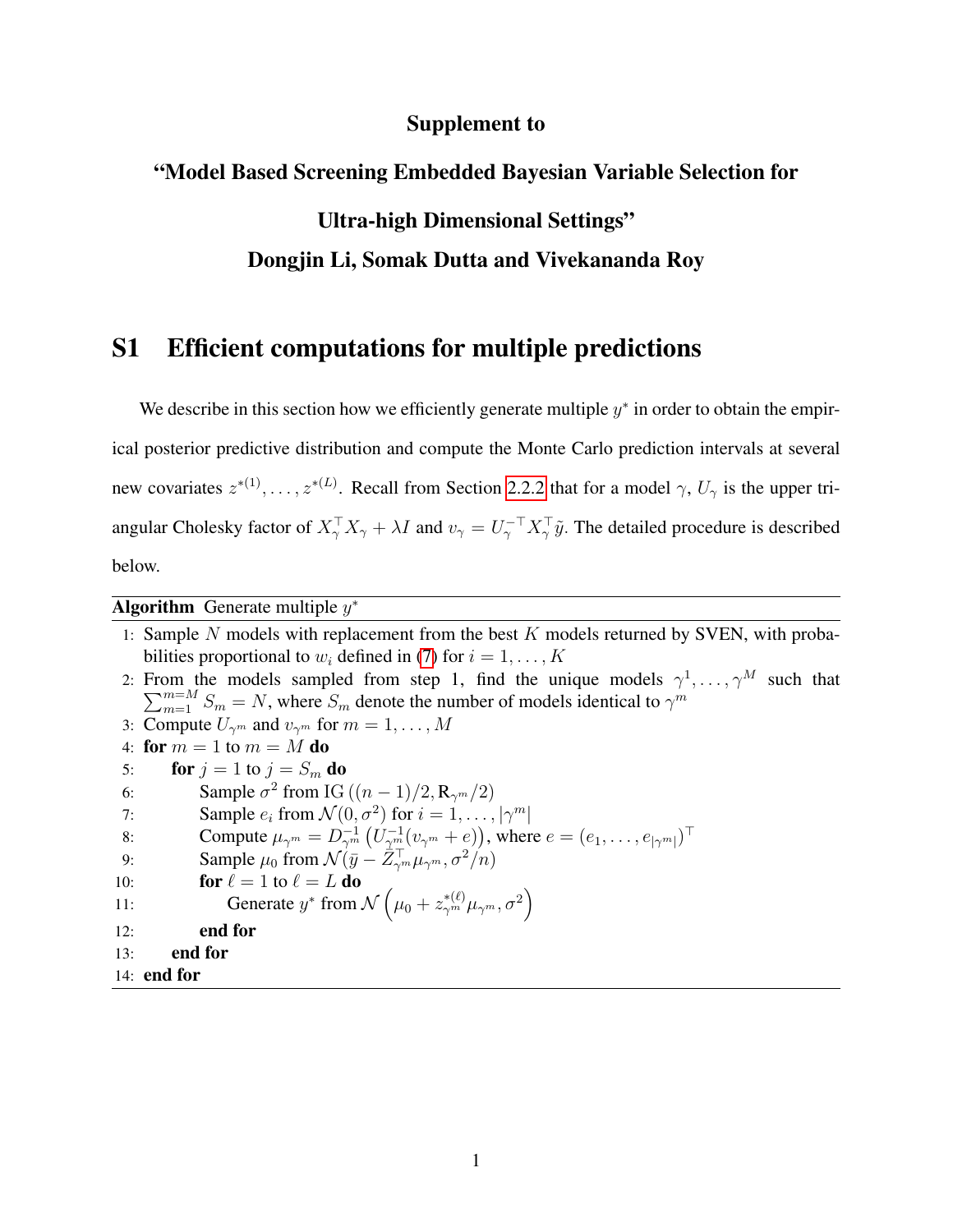# S2 Comparison of computation time

We examine the computation time it takes for SVEN to hit the MAP model for the first time, and compare it with S5 under the piMOM and the peMOM priors. We simulate the data according to Section [4.1.3,](#page-23-0) where Z has an AR(1) structure. We consider five different  $(n, p)$  pairs with  $p =$  $2n^{3/2}$  where  $n \in \{100, 225, 400, 625, 900\}$ . For each of the  $(n, p)$  pair, we obtain the computation times over 10 replicates. For SVEN, we use  $w = \sqrt{n/p}$ ,  $\lambda = n/p^2$  and  $N = 50$  with the temperature schedule described in Section [2.2.2](#page-12-0) with  $m = 3$ . Again, S5 is implemented using R-package BayesS5 using their default tuning parameter with only one repetition.

Figure [S1](#page-36-0) shows the median computation times SVEN and S5 take to first hit the MAP model, excluding the preprocessing steps which are negligible. Both algorithms attain the same MAP model for all the data sets. In general, SVEN hits the MAP model faster than S5 for both small and large number of variables. Moreover, compared to S5, the computation time for SVEN increases at a slower rate as p gets larger.

<span id="page-36-0"></span>

Figure S1: The median computation time to first hit the MAP model for SVEN and S5.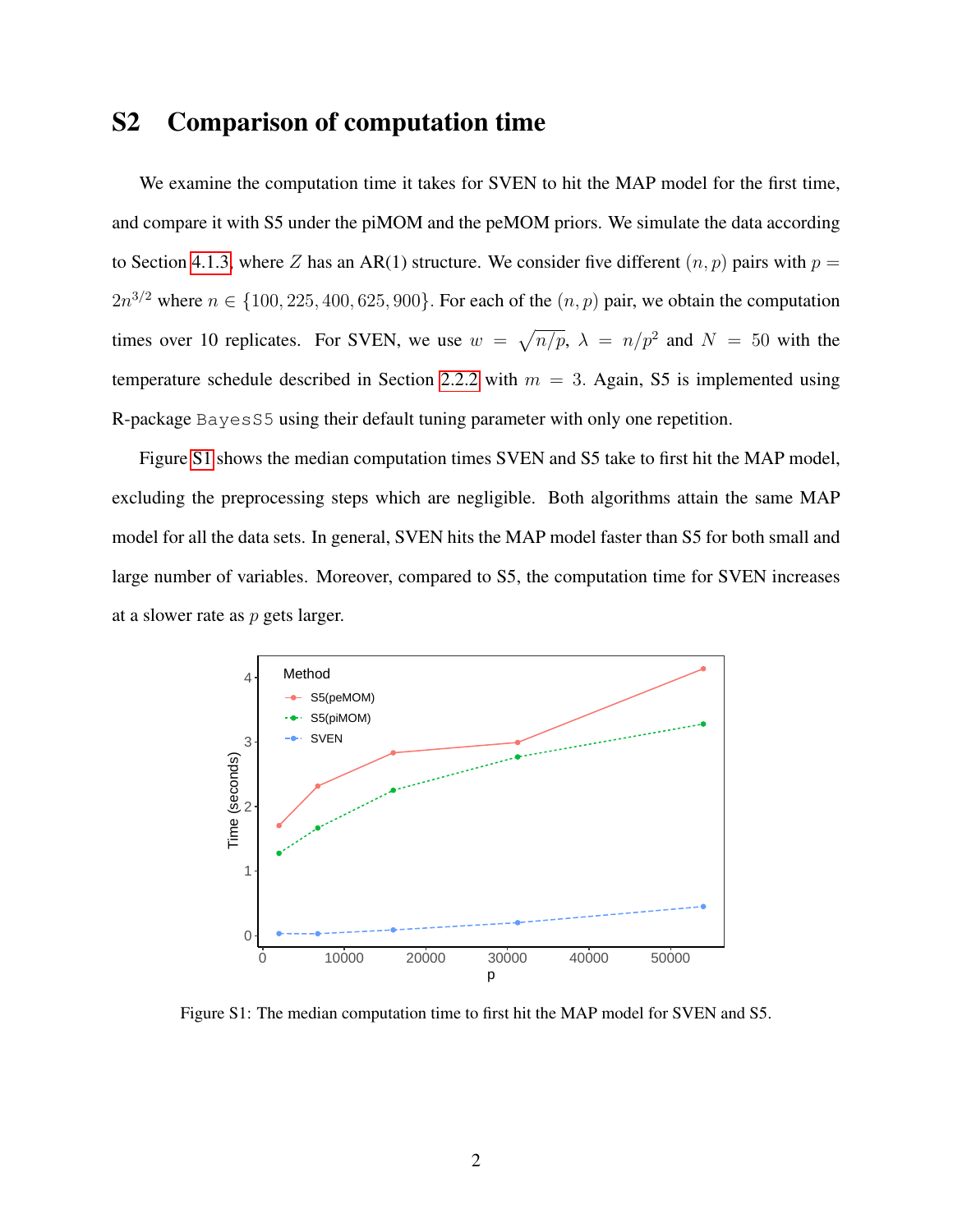# S3 Preliminary results

Let  $R^*_\gamma = \tilde{Y}^\top (I - P_\gamma) \tilde{Y}$  which is the residual sum of squares obtained by ordinary least squares and also let  $Q_{\gamma} = \lambda^{|\gamma|/2} |X_{\gamma}^{\top} X_{\gamma} + \lambda I|^{-1/2}$ . Before proving the model selection consistency stated in Theorems [1](#page-9-1) and [2,](#page-10-0) we first provide some preliminary results on the bound of  $Q_{\gamma}/Q_t$  which will be used to bound the posterior ratio of a given model  $\gamma$  to the true model t, and the bound of the difference between  $R_t$  and  $R_t^*$ .

<span id="page-37-1"></span>**Lemma 1.** For any model  $\gamma \neq t$ ,  $\frac{Q_{\gamma}}{Q_{t}}$  $\frac{Q_\gamma}{Q_t} \le v'(n\eta_m^n(\nu)/\lambda)^{-(r_\gamma^*-r_t)/2}(\eta_m^n(\nu))^{-|t\wedge\gamma^c|/2}$  where  $v'>0$  is a *constant.*

*Proof.* Because nonzero eigenvalues of  $X_{\gamma}^{\top} X_{\gamma}$  and  $X_{\gamma} X_{\gamma}^{\top}$  are identical, it follows that  $Q_{\gamma}$  =  $|\lambda^{|\gamma|/2}|X_{\gamma}^{\top}X_{\gamma} + \lambda I|^{-1/2} = |I + \lambda^{-1}X_{\gamma}X_{\gamma}^{\top}|^{-1/2}$ . We first show that  $\frac{Q_{\gamma}}{Q_{\gamma\wedge t}} \leq (n\eta_m^n(\nu)/\lambda)^{-(r_{\gamma}^* - r_{\gamma\wedge t})/2}$ . There are two cases depending on  $|\gamma| \leq$ , or  $> u_n(\nu)$ .

*Case 1:* Suppose  $|\gamma| \leq u_n(\nu)$ . We then have

$$
\frac{Q_{\gamma}}{Q_{\gamma \wedge t}} = |I + \lambda^{-1} X_{\gamma} X_{\gamma}^{\top}|^{-1/2} |I + \lambda^{-1} X_{\gamma \wedge t} X_{\gamma \wedge t}^{\top}|^{1/2}
$$
\n
$$
= |I + \lambda^{-1} X_{\gamma \wedge t} X_{\gamma \wedge t}^{\top} + \lambda^{-1} X_{\gamma \wedge t^c} X_{\gamma \wedge t^c}^{\top}|^{-1/2} |I + \lambda^{-1} X_{\gamma \wedge t} X_{\gamma \wedge t}^{\top}|^{1/2}
$$
\n
$$
= |I + \lambda^{-1} X_{\gamma \wedge t^c}^{\top} (I + \lambda^{-1} X_{\gamma \wedge t} X_{\gamma \wedge t}^{\top})^{-1} X_{\gamma \wedge t^c}|^{-1/2}.
$$

Next, using Sherman–Morrison–Woodbury matrix identity we have,

$$
\left(I + \lambda^{-1} X_{\gamma \wedge t} X_{\gamma \wedge t}^\top\right)^{-1} = I - X_{\gamma \wedge t} (X_{\gamma \wedge t}^\top X_{\gamma \wedge t} + \lambda I)^{-1} X_{\gamma \wedge t}^\top.
$$

Thus by letting  $E = X_{\gamma \wedge t}^{\top} X_{\gamma \wedge t}$ ,  $F = X_{\gamma \wedge t}^{\top} X_{\gamma \wedge t^c}$  and  $G = X_{\gamma \wedge t^c}^{\top} X_{\gamma \wedge t^c}$  we have

<span id="page-37-0"></span>
$$
\frac{Q_{\gamma}}{Q_{\gamma \wedge t}} = \left| \lambda^{-1} \{ G + \lambda I - F^{\top} (E + \lambda I)^{-1} F \} \right|^{-1/2}.
$$
 (S1)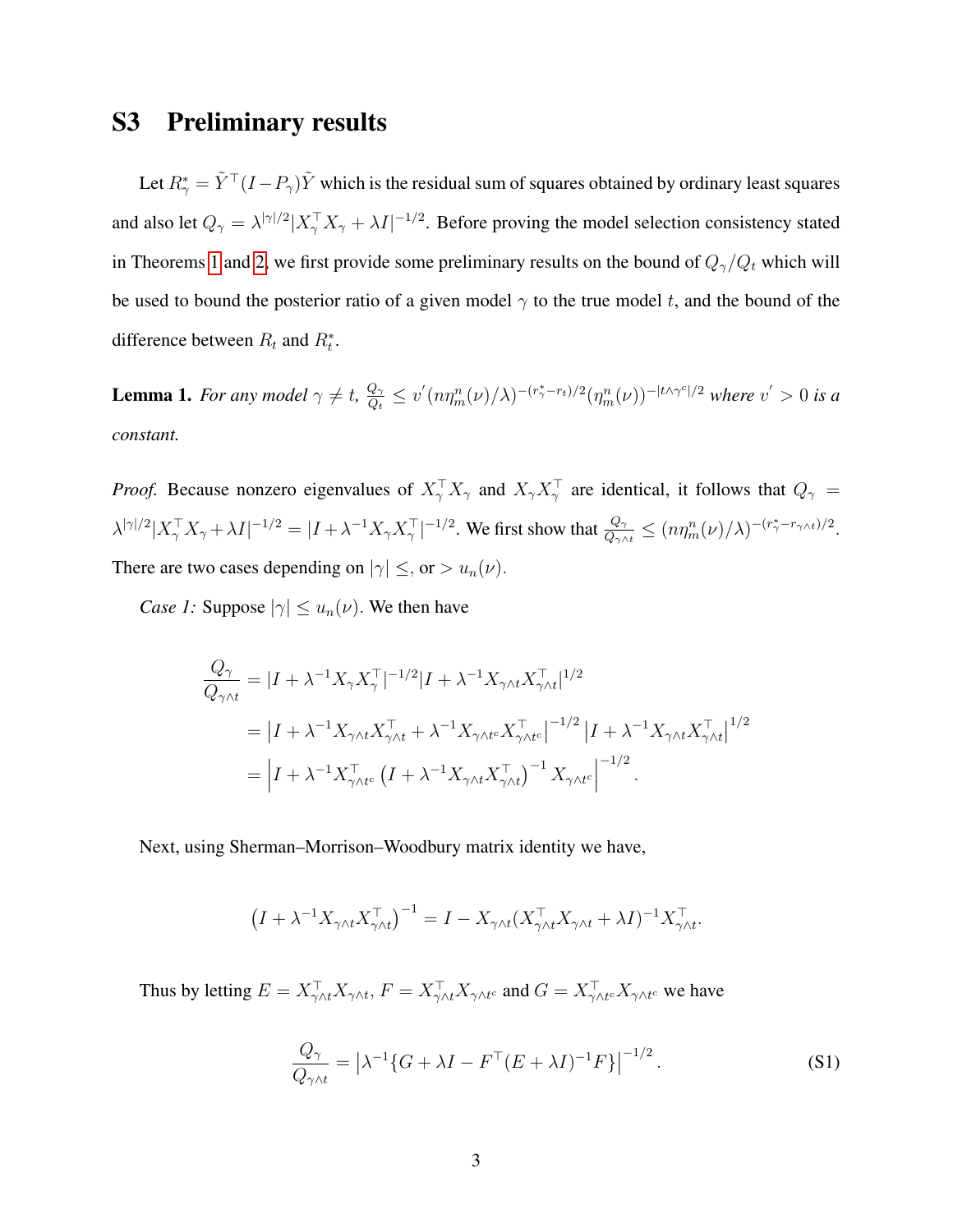However, note that  $G + \lambda I - F^{\top} (E + \lambda I)^{-1} F$  is the Schuar complement in

$$
H = \begin{pmatrix} E + \lambda I & F \\ F^{\top} & G + \lambda I \end{pmatrix} = \begin{pmatrix} X_{\gamma \wedge t}^{\top} X_{\gamma \wedge t} + \lambda I & X_{\gamma \wedge t}^{\top} X_{\gamma \wedge t^c} \\ X_{\gamma \wedge t^c}^{\top} X_{\gamma \wedge t} & X_{\gamma \wedge t^c}^{\top} X_{\gamma \wedge t^c} + \lambda I, \end{pmatrix}
$$

so that the smallest eigenvalue of  $G + \lambda I - F^{\top} (E + \lambda I)^{-1} F$  is at least the smallest eigenvalue of H which is, in turn, at least  $n\eta_m^n(\nu) + \lambda$  because H can be obtained by applying one permutation on the rows and columns of  $X_{\gamma}^{\top} X_{\gamma} + \lambda I$ . Consequently, from [\(S1\)](#page-37-0), we finally have

$$
\frac{Q_{\gamma}}{Q_{\gamma\wedge t}} \le \left(\lambda^{-1}(\lambda + n\eta_m^n(\nu))\right)^{-r_{\gamma\wedge t}c/2} \le (n\eta_m^n(\nu)/\lambda)^{-(r_{\gamma}^*-r_{\gamma\wedge t})/2}
$$

because  $|\gamma \wedge t^c| \ge r_{\gamma \wedge t^c} \ge r_{\gamma} - r_{\gamma \wedge t} \ge r_{\gamma}^* - r_{\gamma \wedge t}.$ 

*Case 2:* If  $|\gamma| > u_n(\nu)$  write  $\gamma = \gamma' \vee \gamma''$  where  $\gamma'$  and  $\gamma''$  are disjoint,  $|\gamma'| \leq u_n(\nu)$  and  $\gamma' \wedge t = \gamma \wedge t$ . Then  $Q_{\gamma \wedge t} = Q_{\gamma' \wedge t}$  and

$$
Q_{\gamma} = |I + \lambda^{-1} X_{\gamma'} X_{\gamma'}^{\top} + \lambda^{-1} X_{\gamma''} X_{\gamma''}^{\top}|^{-1/2} \leq |I + \lambda^{-1} X_{\gamma'} X_{\gamma'}^{\top}|^{-1/2} = Q_{\gamma'}.
$$

Since  $\gamma = \gamma' \vee \gamma''$ ,  $r_{\gamma} \ge r_{\gamma'}$  implying  $r_{\gamma}^* \ge r_{\gamma'}^*$ . Also,  $\gamma' \wedge t = \gamma \wedge t$ . Hence,

$$
\frac{Q_{\gamma}}{Q_{\gamma\wedge t}} \leq \frac{Q_{\gamma'}}{Q_{\gamma'\wedge t}} \leq (n\eta_m^n(\nu)/\lambda)^{-(r_{\gamma'}^* - r_{\gamma'\wedge t})/2} \leq (n\eta_m^n(\nu)/\lambda)^{-(r_{\gamma}^* - r_{\gamma\wedge t})/2}.
$$

Furthermore,

$$
\frac{Q_{\gamma\wedge t}}{Q_t} = |I + \lambda^{-1} X_{\gamma\wedge t} X_{\gamma\wedge t}^{\top}|^{-1/2} |I + \lambda^{-1} X_t X_t^{\top}|^{1/2}
$$
\n
$$
= \left| (I + \lambda^{-1} X_{\gamma\wedge t} X_{\gamma\wedge t}^{\top})^{-1} (I + \lambda^{-1} X_{\gamma\wedge t} X_{\gamma\wedge t}^{\top} + \lambda^{-1} X_{\gamma^c\wedge t} X_{\gamma^c\wedge t}^{\top}) \right|^{1/2}
$$
\n
$$
= \left| I + \lambda^{-1} X_{\gamma^c\wedge t} (I + \lambda^{-1} X_{\gamma\wedge t} X_{\gamma\wedge t}^{\top})^{-1} X_{\gamma^c\wedge t}^{\top} \right|^{1/2}
$$
\n
$$
\leq |I + \lambda^{-1} X_{\gamma^c\wedge t} X_{\gamma^c\wedge t}^{\top}|^{1/2} \leq v'(n/\lambda)^{|\gamma^c\wedge t|/2},
$$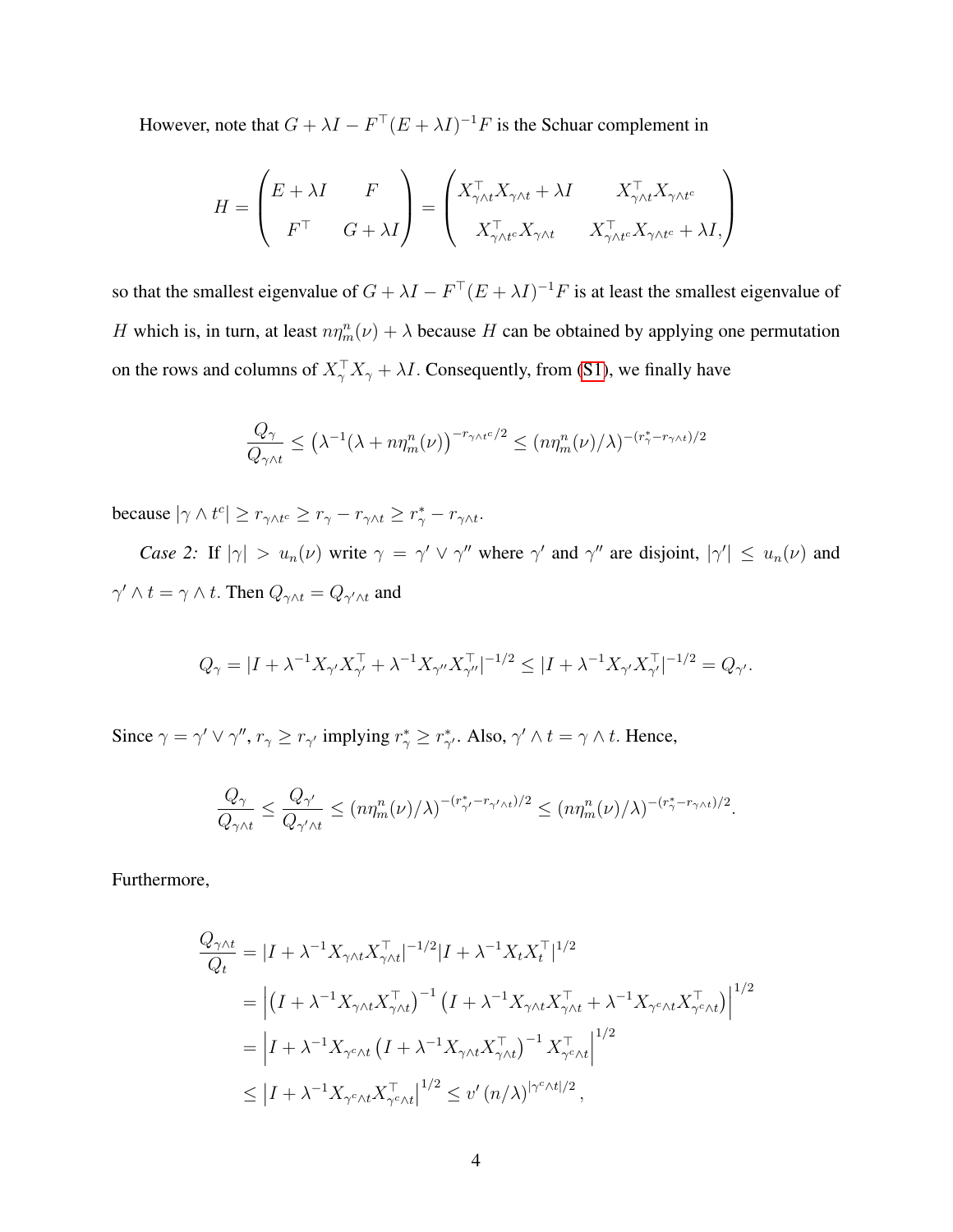for some  $v' > 0$ , where the second to last inequality holds because  $I + \lambda^{-1} X_{\gamma \wedge t} X_{\gamma \wedge t}^{\top} \geq I$  and the last inequality holds since the condition [C3](#page-8-1) is in force and the fact that  $X_{\gamma^c \wedge t}$  is a submatrix of  $X_t$ . Since  $X_t$  is full rank,  $r_t = r_{\gamma \wedge t} + r_{\gamma^c \wedge t} = r_{\gamma \wedge t} + |\gamma^c \wedge t|$ . Thus finally we have,

$$
\frac{Q_{\gamma}}{Q_t} \le v' \left( n \eta_m^n(\nu) / \lambda \right)^{-(r_{\gamma}^*/2)} \left( n \eta_m^n(\nu) / \lambda \right)^{(r_t - |\gamma^c \wedge t|)/2} (n/\lambda)^{|\gamma^c \wedge t|/2}
$$

$$
= v' \left( n \eta_m^n(\nu) / \lambda \right)^{-(r_{\gamma}^* - r_t)/2} \left( \eta_m^n(\nu) \right)^{-|\gamma^c \wedge t|/2}.
$$

 $\Box$ 

Then, using Lemma [1,](#page-37-1) we have the following corollary.

<span id="page-39-0"></span>**Corollary 1.** *For any model*  $\gamma \neq t$ *,* 

$$
PR(\gamma, t) = \frac{f(\gamma|Y, \sigma^2)}{f(t|Y, \sigma^2)} \leq v' (n\eta_m^n(\nu)/\lambda)^{-(r_{\gamma}^* - r_t)/2} (\eta_m^n(\nu))^{-|\gamma^c \wedge t|/2} b_n^{|\gamma| - |t|}
$$

$$
\times \exp\left\{-\frac{1}{2\sigma^2} (R_{\gamma} - R_t)\right\},
$$

*where*  $b_n = w/(1-w) \sim p^{-1}$ , and  $v' > 0$  *is a constant.* 

*Proof.* The posterior of the model  $\gamma$  under (2a)-(2d) is given by

$$
f(\gamma|Y,\sigma^2) \propto \exp\left\{-\frac{1}{2\sigma^2} \left(\tilde{Y}^\top \tilde{Y} - \tilde{Y}^\top X_\gamma \left(X_\gamma^\top X_\gamma + \lambda I\right)^{-1} X_\gamma^\top \tilde{Y}\right)\right\}
$$
  

$$
\times \lambda^{|\gamma|/2} |X_\gamma^\top X_\gamma + \lambda I|^{-1/2} w^{|\gamma|} (1 - w)^{p - |\gamma|}
$$
  

$$
\leq Q_\gamma b_n^{|\gamma|} \exp\left\{-\frac{1}{2\sigma^2} R_\gamma\right\}.
$$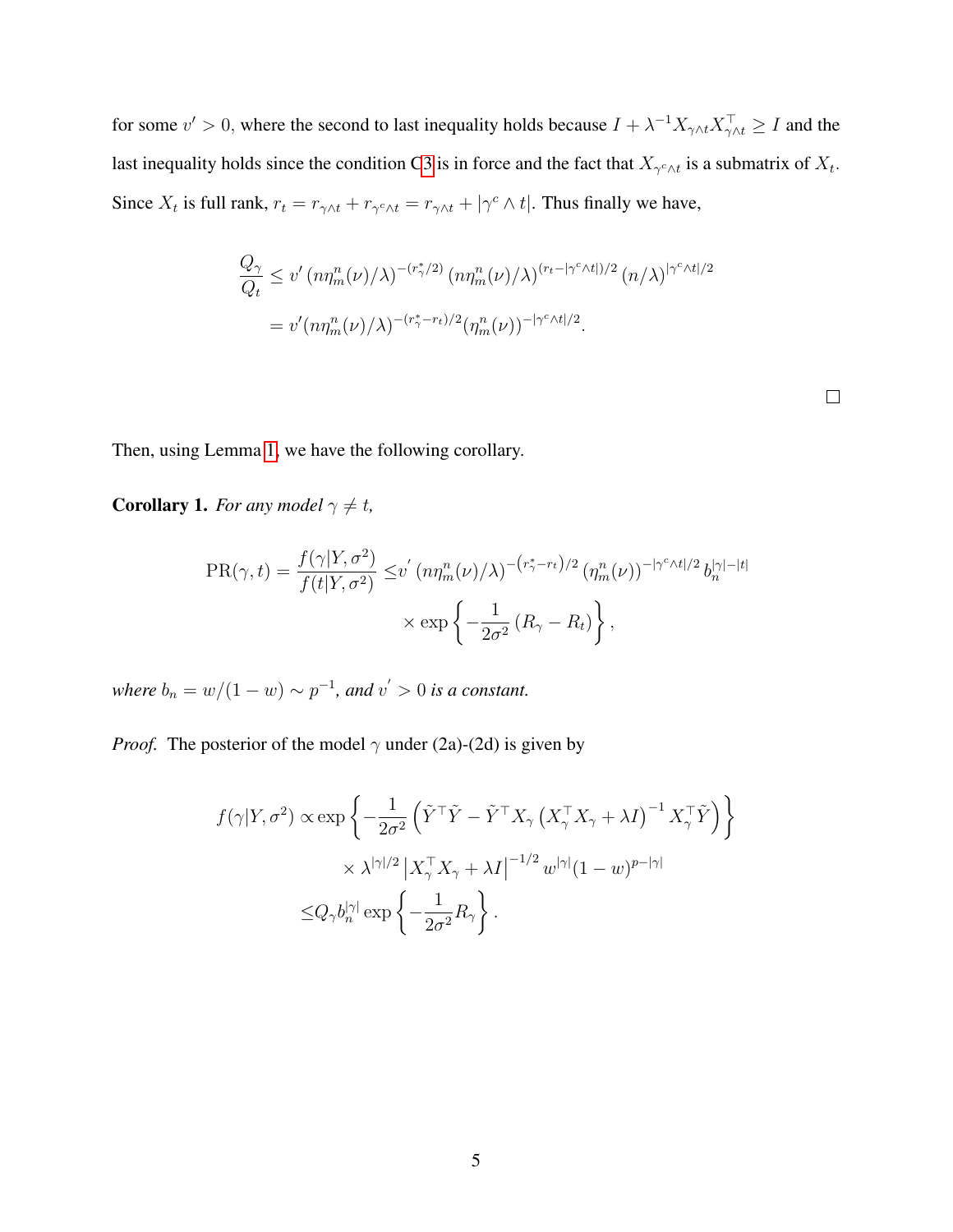Hence from lemma [1](#page-37-1) we have

$$
PR(\gamma, t) = \frac{f(\gamma|Y, \sigma^2)}{f(t|Y, \sigma^2)} = \frac{Q_{\gamma}}{Q_t} b_n^{|\gamma| - |t|} \exp\left\{-\frac{1}{2\sigma^2} \left(R_{\gamma} - R_t\right)\right\}
$$

$$
\leq v' \left(n\eta_m^n(\nu)/\lambda\right)^{-(r_{\gamma}^* - r_t)/2} \left(\eta_m^n(\nu)\right)^{-|\gamma^c \wedge t|/2} b_n^{|\gamma| - |t|}
$$

$$
\times \exp\left\{-\frac{1}{2\sigma^2} \left(R_{\gamma} - R_t\right)\right\}.
$$

 $\Box$ 

<span id="page-40-0"></span>**Lemma 2.** *For any sequence*  $h_n \to \infty$ *, we have* 

$$
P(R_t - R_t^* > h_n) \le \exp(-c' n h_n/\lambda) \text{ for some } c' > 0.
$$

*Proof.* Since  $\left(n/\lambda\right)I + \left(\frac{X_t^\top X_t}{n}\right)$  $(\frac{1}{n})^{-1} \ge (n/\lambda)I$  and  $1_n^{\top}X = 0$ , Sherman–Morrison–Woodbury identity implies

$$
0 \le R_t - R_t^* = Y^\top X_t \left[ (X_t^\top X_t)^{-1} - (\lambda I + X_t^\top X_t)^{-1} \right] X_t^\top Y
$$
  

$$
= Y^\top X_t (X_t^\top X_t)^{-1} (\lambda^{-1} I + (X_t^\top X_t)^{-1})^{-1} (X_t^\top X_t)^{-1} X_t^\top Y
$$
  

$$
\le (n/\lambda)^{-1} Y^\top W Y,
$$

where  $W = nX_t(X_t^{\top}X_t)^{-2}X_t^{\top}$  has rank |t| and by condition C5 has bounded eigenvalues. We want to show that  $P(R_t - R_t^* > h_n) \le P(Y^{\top}WY > n\lambda^{-1}h_n) \le \exp(-c'n\lambda^{-1}h_n)$ . Next, since  $1_n^{\top} X = 0$ , we have

$$
Y^{\top}WY = (\beta_t^{\top} X_t^{\top} + \beta_{te}^{\top} X_{te}^{\top} + \epsilon^{\top})W(X_t \beta_t + X_{te} \beta_{te} + \epsilon)
$$
  
\n
$$
= \beta_t^{\top} X_t^{\top} W X_t \beta_t + \beta_t^{\top} X_t^{\top} W X_{te} \beta_{te} + \beta_t^{\top} X_t^{\top} W \epsilon + \beta_{te}^{\top} X_{te}^{\top} W X_t \beta_t
$$
  
\n
$$
+ \beta_{te}^{\top} X_{te}^{\top} W X_{te} \beta_{te} + \beta_{te}^{\top} X_{te}^{\top} W \epsilon + \epsilon^{\top} W X_t \beta_t + \epsilon^{\top} W X_{te} \beta_{te} + \epsilon^{\top} W \epsilon
$$
  
\n
$$
= n\beta_t^{\top} \beta_t + \beta_t^{\top} X_t^{\top} W X_{te} \beta_{te} + \beta_{te}^{\top} X_{te}^{\top} W X_t \beta_t + \beta_t^{\top} X_t^{\top} W \epsilon + \epsilon^{\top} W X_t \beta_t
$$
  
\n
$$
+ \beta_{te}^{\top} X_{te}^{\top} W \epsilon + \epsilon^{\top} W X_{te} \beta_{te} + \beta_{te}^{\top} X_{te}^{\top} W X_{te} \beta_{te} + \epsilon^{\top} W \epsilon.
$$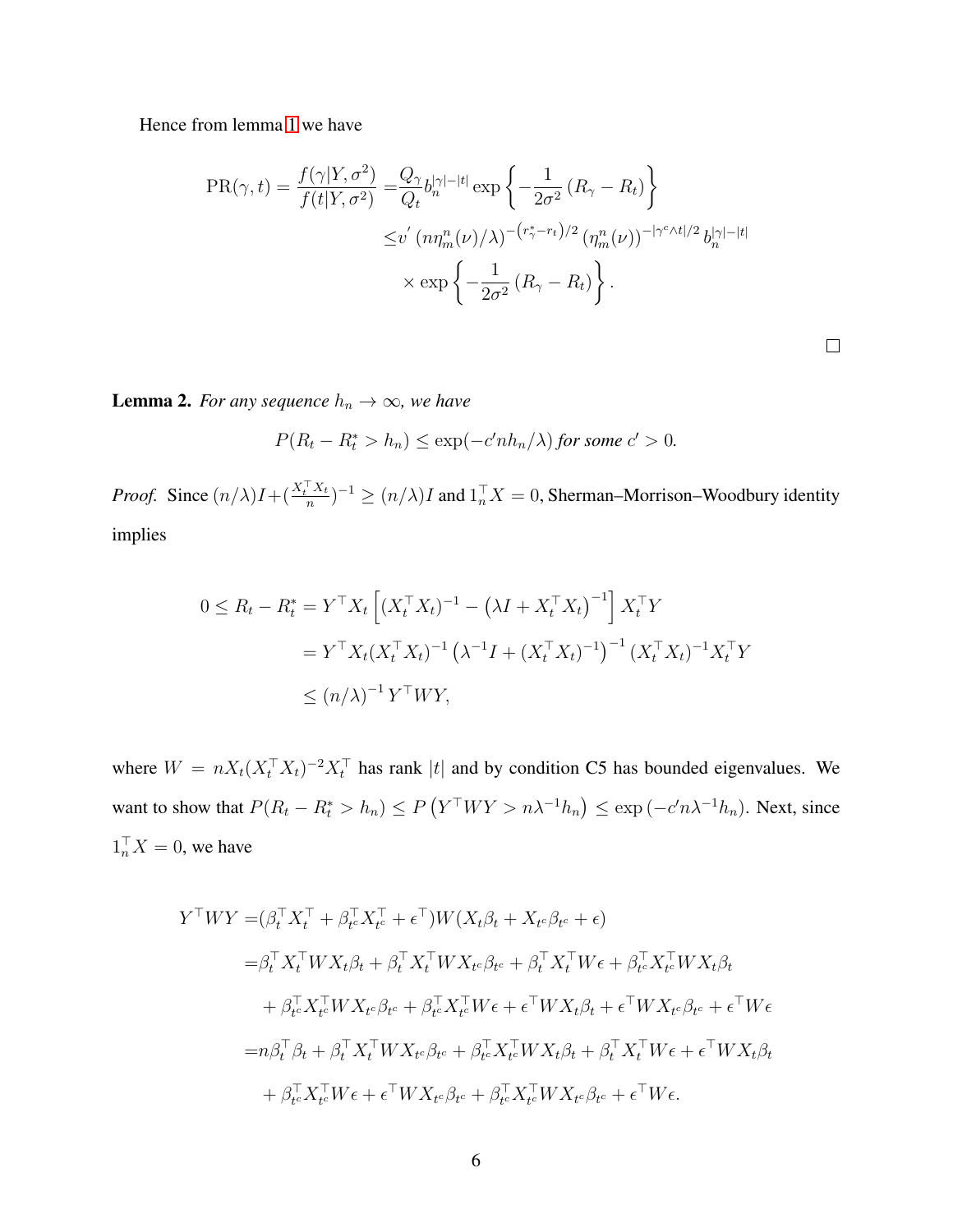To find the bound of the tail probability, we spilt our proof into following five steps:

(i) First, we want to show that  $|\beta_t^{\top} X_t^{\top} W X_{t^c} \beta_{t^c}| \leq \sqrt{n \log p}$ . It is clear that

$$
|\beta_t^\top X_t^\top W X_{t^c} \beta_{t^c}| \leq \|X_t \beta_t\| \|X_{t^c} \beta_{t^c} \| \alpha_{max}(W),
$$

and  $\|X_t\beta_t\|^2 = \beta_t^{\top} X_t^{\top} X_t \beta_t = n\beta_t^{\top} \left(\frac{X_t^{\top} X_t}{n}\right)$  $\left(\frac{d^T X_t}{d n}\right) \beta_t \leq n c_1 ||\beta_t||^2$  for some constant  $c_1 > 0$ . By condition C5 we also know that  $\alpha_{max}(W)$  is bounded. Then with  $||X_{t^c}\beta_{t^c}|| \preceq \sqrt{\log p}$  from condition [C3,](#page-8-1) we have  $|\beta_t^{\top} X_t^{\top} W X_{t^c} \beta_{t^c}| \leq c_2$ √  $\sqrt{n \log p}$  for some constant  $c_2 > 0$ .

(ii) Next we will show that  $|\beta_{t_c}^{\top} X_{t_c}^{\top} W X_{t_c} \beta_{t_c}| \leq \log p$ . Condition [C3](#page-8-1) and the fact that W has bounded eigenvalues implies that

$$
|\beta_{t^c}^\top X_{t^c}^\top W X_{t^c} \beta_{t^c}| \leq \|X_{t^c} \beta_{t^c}\|^2 \alpha_{max}(W) \leq c_3 \log p
$$

- (iii) Next, we will show that  $P(\epsilon^{\top} W \epsilon \ge a) \le P(c_4 \chi_{1,|t|}^2 \ge a)$  for all  $a > 0$ , and  $n \ge 1$ , and for some  $c_4 > 0$ , where  $\chi^2_{1,|t|}$  is distributed as  $\chi^2$  with  $|t|$  degrees of freedom. To that end, let  $W = P\Lambda P^{\top}$ , where P is an orthogonal matrix and  $\Lambda = \text{diag}\{\lambda_1, \ldots, \lambda_n\}$  is the diagonal matrix of the eigenvalues of W. Then, since  $P^{\top} \epsilon \sim N(0, \sigma^2 I)$ ,  $\epsilon^{\top} W \epsilon / \sigma^2 =$  $\epsilon^\top P \Lambda P^\top \epsilon / \sigma^2 = \sum_{i=1}^{|t|} \lambda_i \frac{G_i^2}{\sigma^2}$ , where  $G_i \stackrel{iid}{\sim} N(0, \sigma^2), i = 1, \dots, |t|$ . Since eigenvalues of W are bounded,  $\lambda_i \sigma^2 \leq c_5$  for some  $c_4 > 0$  for all  $i = 1, \ldots, |t|$ . Hence,  $P(\epsilon^\top W \epsilon \geq a) =$  $P(\sigma^2 \sum_{i=1}^{|t|} \lambda_i \frac{G_i^2}{\sigma^2} \ge a) \le P(c_4 \chi_{1,|t|}^2 \ge a).$
- (iv) Next we want to show  $P(|\beta_{t}^{\top} X_{t}^{\top} W \epsilon| \ge a) \le P(c_5 \chi_{2,|t|} \ge a/\sqrt{\log p})$  for all  $a > 0, n \ge 1$ and for some  $c_5 > 0$ , where  $\chi^2_{2,|t|}$  is distributed as  $\chi^2$  with  $|t|$  degrees of freedom. To that end, note that by Cauchy-Schwarz inequality,

$$
|\beta_{t^c}^\top X_{t^c}^\top W \epsilon| \leq \|\beta_{t^c}^\top X_{t^c}^\top\| \|W \epsilon\|
$$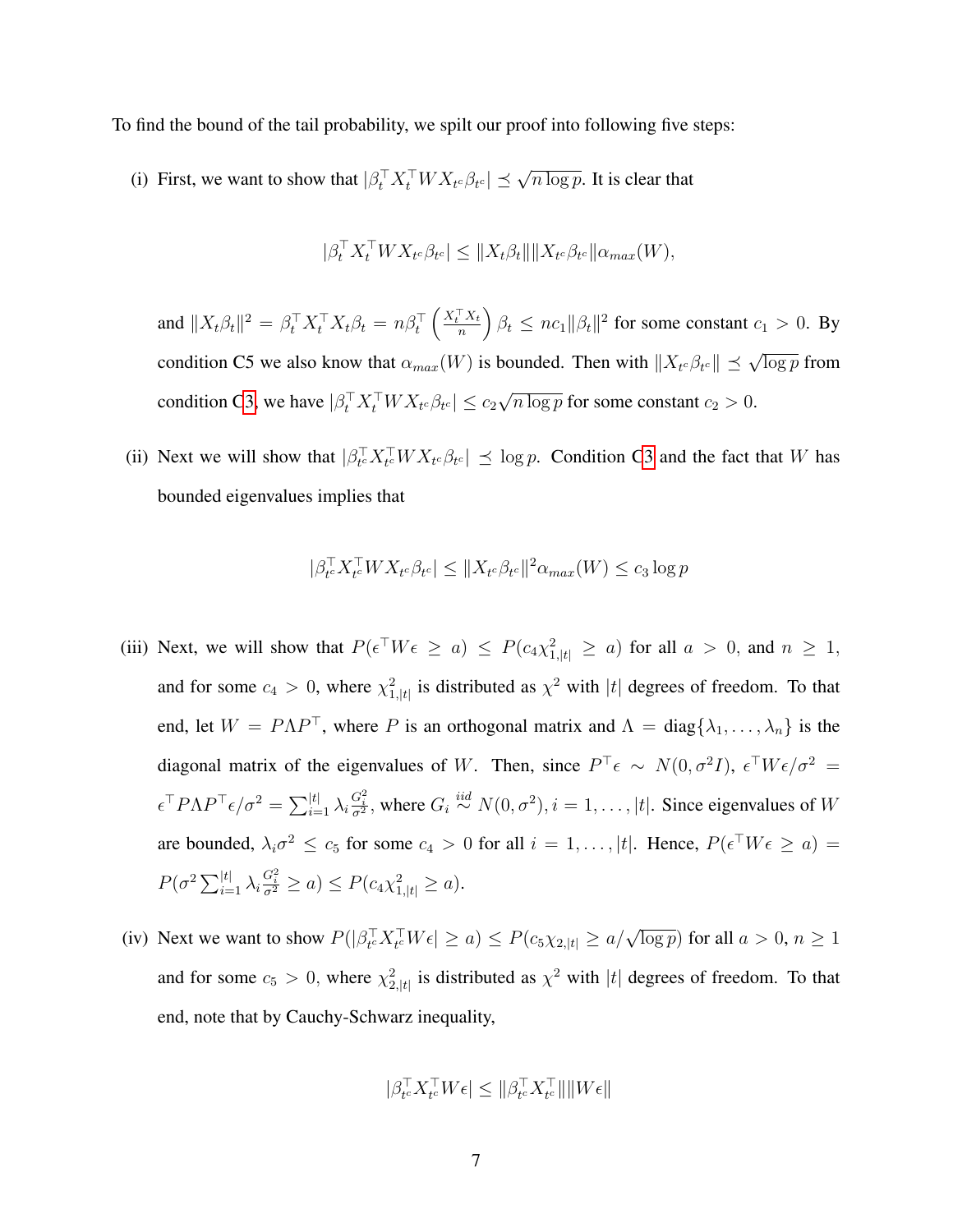However, as in step (iii) above,  $||W \epsilon||^2$  is stochastically dominated by a constant multiple of  $\chi^2$ -distributed random variable since  $W^2 = P\Lambda^2 P^{\top}$  has rank |t| and bounded eigenvalues. Hence by Condition [C3,](#page-8-1) there exists  $c_5 > 0$ , such that

$$
P(|\beta_{t^c}^\top X_{t^c}^\top W \epsilon| \ge a) \le P(\|\beta_{t^c}^\top X_{t^c}^\top \| \|W \epsilon\| \ge a) \le P\big(c_5(\log p)^{1/2}\chi_{2,|t|} \ge a\big)
$$

(v) Thus all sufficiently large  $n$ , we have

$$
Y^{\top}WY \le 2\beta_t^{\top}X_t^{\top}W\epsilon + 2\beta_{t^c}X_{t^c}W\epsilon + \epsilon^{\top}W\epsilon + n\beta_t^{\top}\beta_t + 2c_2\sqrt{n\log p} + c_3\log p.
$$

Now note that  $2\beta_t^{\top} X_t^{\top} W \epsilon = 2n\beta_t^{\top} (X_t^{\top} X_t)^{-1} X_t^{\top} \epsilon \sim N(0, nC_n^2)$ , where

$$
C_n^2 = 4\sigma^2 \beta_t^\top \left(\frac{X_t^\top X_t}{n}\right)^{-1} \beta_t
$$

is bounded. Also note that

$$
n\lambda^{-1}h_n - n\beta_t^{\top}\beta_t - 2c_2\sqrt{n\log p} - c_3\log p > n\lambda^{-1}h_n/2
$$

and  $n\lambda^{-1}h_n/(\log p) > 1$  for sufficiently large n. Thus, for sufficiently large n, we have,

$$
P(Y^{\top}WY > n\lambda^{-1}h_n)
$$
  
\n
$$
\leq P\left(2\beta_t^{\top}X_t^{\top}W\epsilon + 2\beta_{t}X_{t}W\epsilon + \epsilon^{\top}W\epsilon > \frac{1}{2}n\lambda^{-1}h_n\right)
$$
  
\n
$$
\leq P\left(2\beta_t^{\top}X_t^{\top}W\epsilon > \frac{1}{6}n\lambda^{-1}h_n\right) + P\left(2\beta_{t}X_{t}W\epsilon > \frac{1}{6}n\lambda^{-1}h_n\right) + P\left(\epsilon^{\top}W\epsilon > \frac{1}{6}n\lambda^{-1}h_n\right)
$$
  
\n
$$
\leq P\left(\frac{2\beta_t^{\top}X_t^{\top}W\epsilon}{\sqrt{n}C_n} > \frac{\sqrt{n}}{6}\frac{h_n}{C_n\lambda}\right) + P\left(c_5^2\chi_{2,|t|}^2 > \frac{1}{36}\frac{(n\lambda^{-1}h_n)^2}{\log p}\right) + P\left(c_4\chi_{1,|t|}^2 > \frac{1}{6}\frac{nh_n}{\lambda}\right)
$$
  
\n
$$
\leq \exp\left(-c''n\lambda^{-2}h_n^2\right) + \exp\left(-c''''n\lambda^{-1}h_n\right) + \exp\left(-c''''n\lambda^{-1}h_n\right)
$$
  
\n
$$
\leq \exp\left(-c'n\lambda^{-1}h_n\right),
$$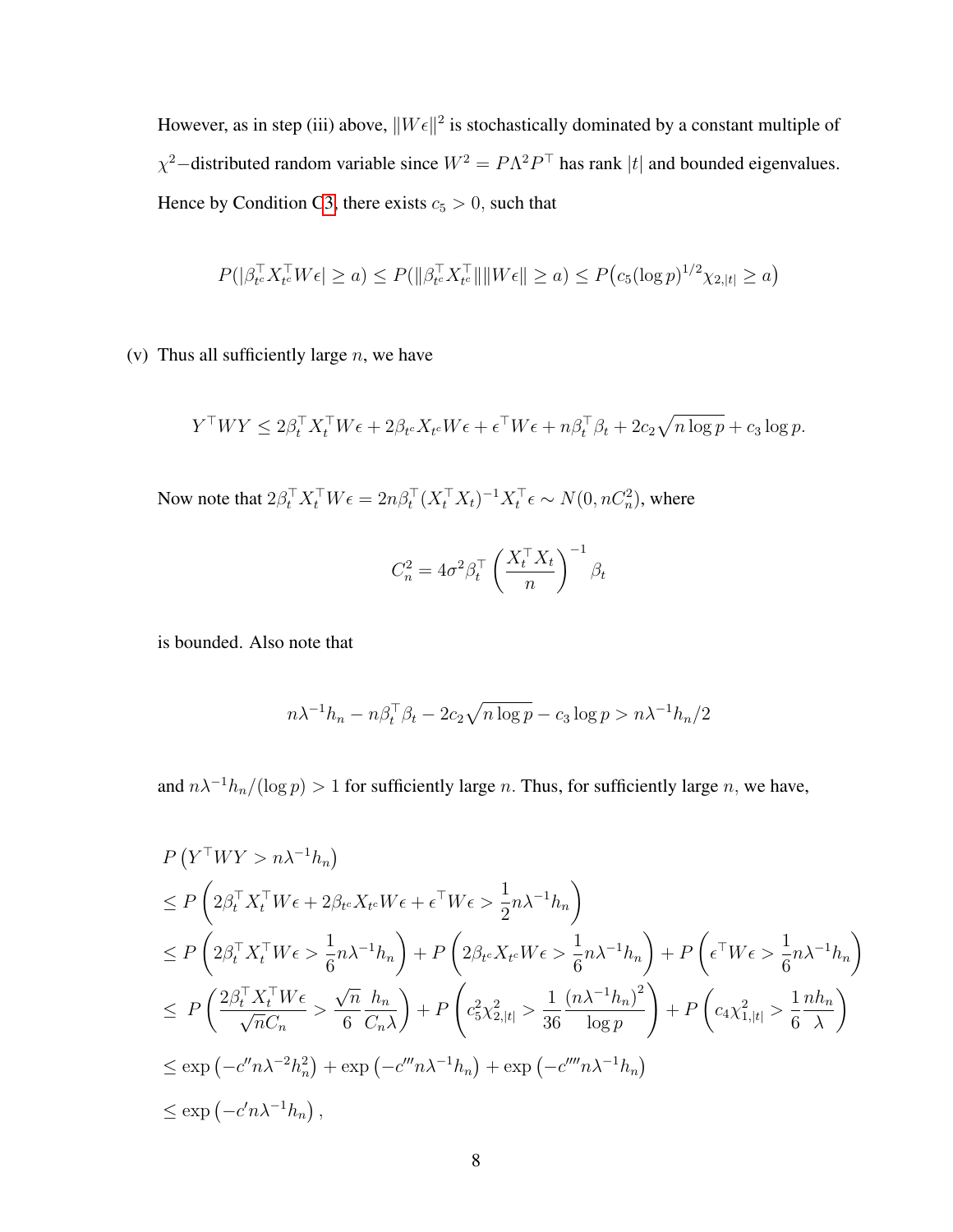for some positive constants  $c', c'', c'''$  and,  $c''''$ .

 $\Box$ 

# S4 Proof of Theorem [1](#page-9-1)

To prove the model selection consistency, we use the same strategy as in [Narisetty and He](#page-33-6) [\(2014\)](#page-33-6) by dividing the set of models into the following subsets:

- (i) Unrealistically large models:  $M_1 = \{ \gamma : r_{\gamma} > u_n \}$ , the models of rank greater than  $u_n$ . Abusing notation we use  $u_n$  and  $u_n(\nu)$  interchangeably.
- (ii) Over-fitted models:  $M_2 = \{ \gamma : \gamma \supset t, r_{\gamma} \le u_n \}$ , the models of rank smaller than  $u_n$  which include all the important variables and at least one unimportant variables.
- (iii) Large models:  $M_3 = \{ \gamma : \gamma \not\supset t, J | t | < r_\gamma \leq u_n \}$ , that is, the models which miss one or more important variables with rank greater than  $J|t|$  but smaller than  $u_n$  for some fixed positive integer J.
- (iv) Under-fitted models:  $M_4 = \{ \gamma : \gamma \not\supset t, r_{\gamma} \leq J|t| \}$ , the models which have rank smaller than  $J|t|$  and miss at least one important variable.

We aim to show that  $\sum_{\gamma \in M_k} \text{PR}(\gamma, t) \stackrel{P}{\to} 0$  for each  $k = 1, 2, 3, 4$ , with  $\sigma^2$  known.

#### S4.1 Unrealistically large models

We first want to prove that the sum of posterior ratios  $PR(\gamma, t)$  over  $\gamma \in M_1$  converges exponentially to zero. Note that  $M_1$  is empty if  $p < n/\log p^{2+\nu}$ . The reason is that if  $p < n/\log p^{2+\nu}$ , then  $u_n(\nu) = p$  and  $r_\gamma \leq p$ , which contradicts the definition of  $M_1$ . First, we want to find a set of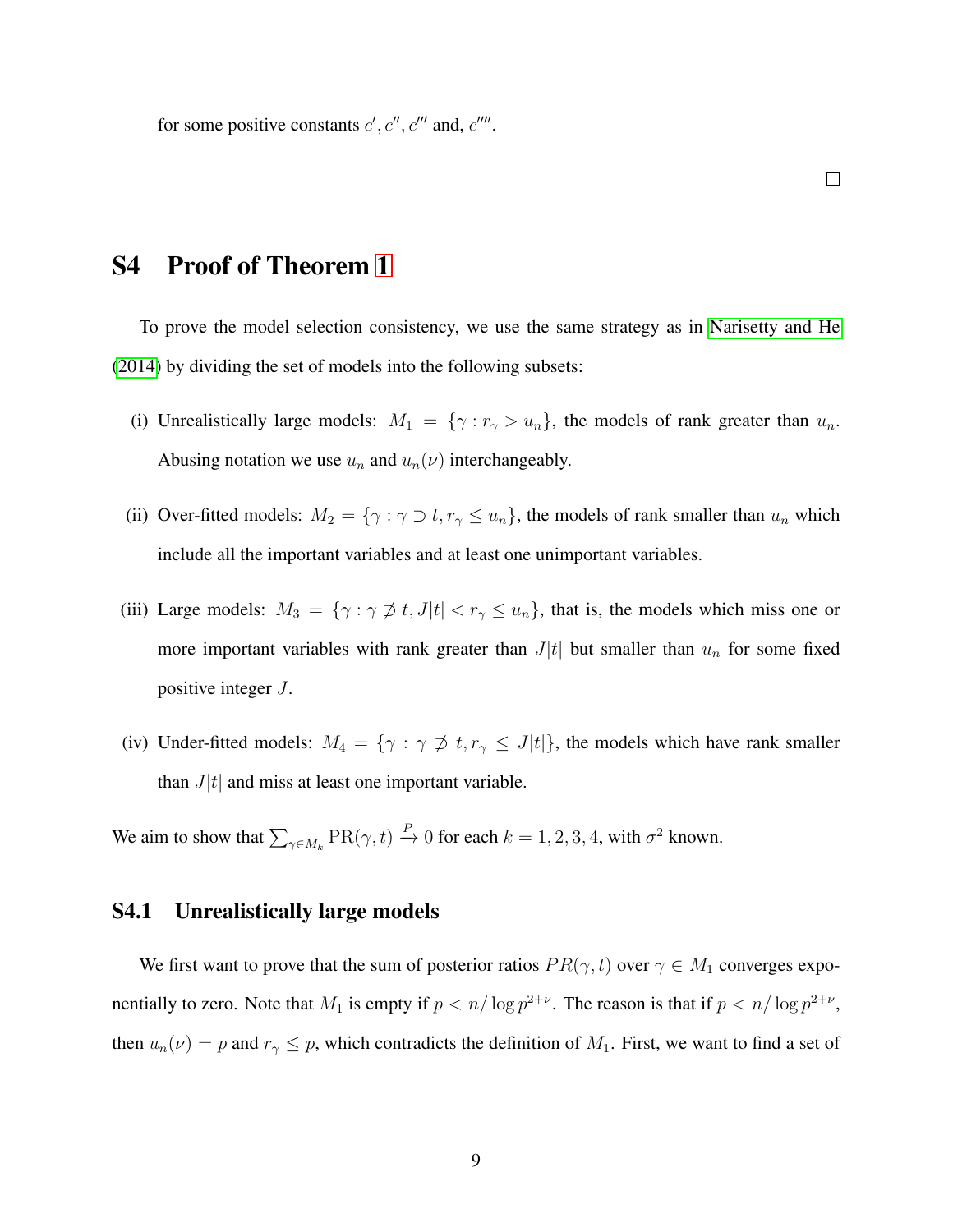events that are almost unlikely to happen. So, note that for any  $s > 0$ ,

<span id="page-44-0"></span>
$$
P\left[\cup_{\gamma \in M_1} \left\{R_t - R_{\gamma} > n(1+2s)\sigma^2\right\}\right]
$$
  
\n
$$
\leq P\left[R_t > n(1+2s)\sigma^2\right]
$$
  
\n
$$
\leq P\left[R_t^* > (1+s)n\sigma^2\right] + P\left[R_t - R_t^* > sn\sigma^2\right]
$$
  
\n
$$
= P\left[\frac{R_t^*}{n\sigma^2} - 1 > s\right] + P\left[R_t - R_t^* > sn\sigma^2\right]
$$
  
\n
$$
\leq \exp\{-cn\} + \exp\{-c'sn^2\sigma^2/\lambda\},
$$
\n(S2)

for some  $c, c' > 0$ , due to Lemma A.2 of [Narisetty and He](#page-33-6) [\(2014\)](#page-33-6).

Now we consider the term  $n\eta_m^n(\nu)/\lambda$ . Condition [C2](#page-8-0) indicates that  $n\eta_m^n(\nu)/\lambda \preceq n \vee p^{2+3\delta}$  because  $\eta_m^n(\nu)$  is the smallest eigenvalue of a correlation matrix, i.e.,  $\eta_m^n(\nu) < 1$ , and condition [C4](#page-8-2) implies that  $n\eta_m^n(\nu)/\lambda \succeq n \vee p^{2+2\delta}$ , that is,

<span id="page-44-1"></span>
$$
(n \vee p^{2+2\delta}) \preceq n\eta_m^n(\nu)/\lambda \preceq (n \vee p^{2+3\delta}).\tag{S3}
$$

Then we restrict our attention to the high probability event  $\bigcap_{\gamma \in M_1} \{R_t - R_{\gamma} \leq n(1+2s)\sigma^2\}$  for  $s < \delta/2(2+\delta)$ . Note that, in this case, the upper bound [\(S2\)](#page-44-0) of the probability of the complement of this event is bounded by  $2 \exp\{-c''n\}$  for some  $c'' > 0$ . First, by Lemma [1,](#page-37-1) we have

$$
\sum_{\gamma \in M_1} \text{PR}(\gamma, t) \preceq \sum_{\gamma \in M_1} v' \left( n \eta_m^n(\nu) / \lambda \right)^{-(r_{\gamma}^* - r_t)/2} \left( \eta_m^n(\nu) \right)^{-|\gamma^c \wedge t|/2} b_n^{|\gamma| - |t|} e^{n(1+2s)/2}
$$
  

$$
\preceq \sum_{\gamma \in M_1} p^{-(1+\delta)(u_n - |t|)} \left( \eta_m^n(\nu) \right)^{-|t|/2} b_n^{|\gamma| - |t|} e^{n(1+2s)/2}.
$$

because for all  $\gamma \in M_1$ ,  $r^*_{\gamma} = r_{\gamma} \wedge u_n = u_n$ ,  $|\gamma^c \wedge t| \leq |t|$  and condition [C4](#page-8-2) is in force. Recall that  $b_n \sim p^{-1}$ . Thus,  $(1+b_n)^p \sim 1$ . Also, by condition C1,  $p = \exp(nd_n)$  for some  $d_n \to 0$ . Then, due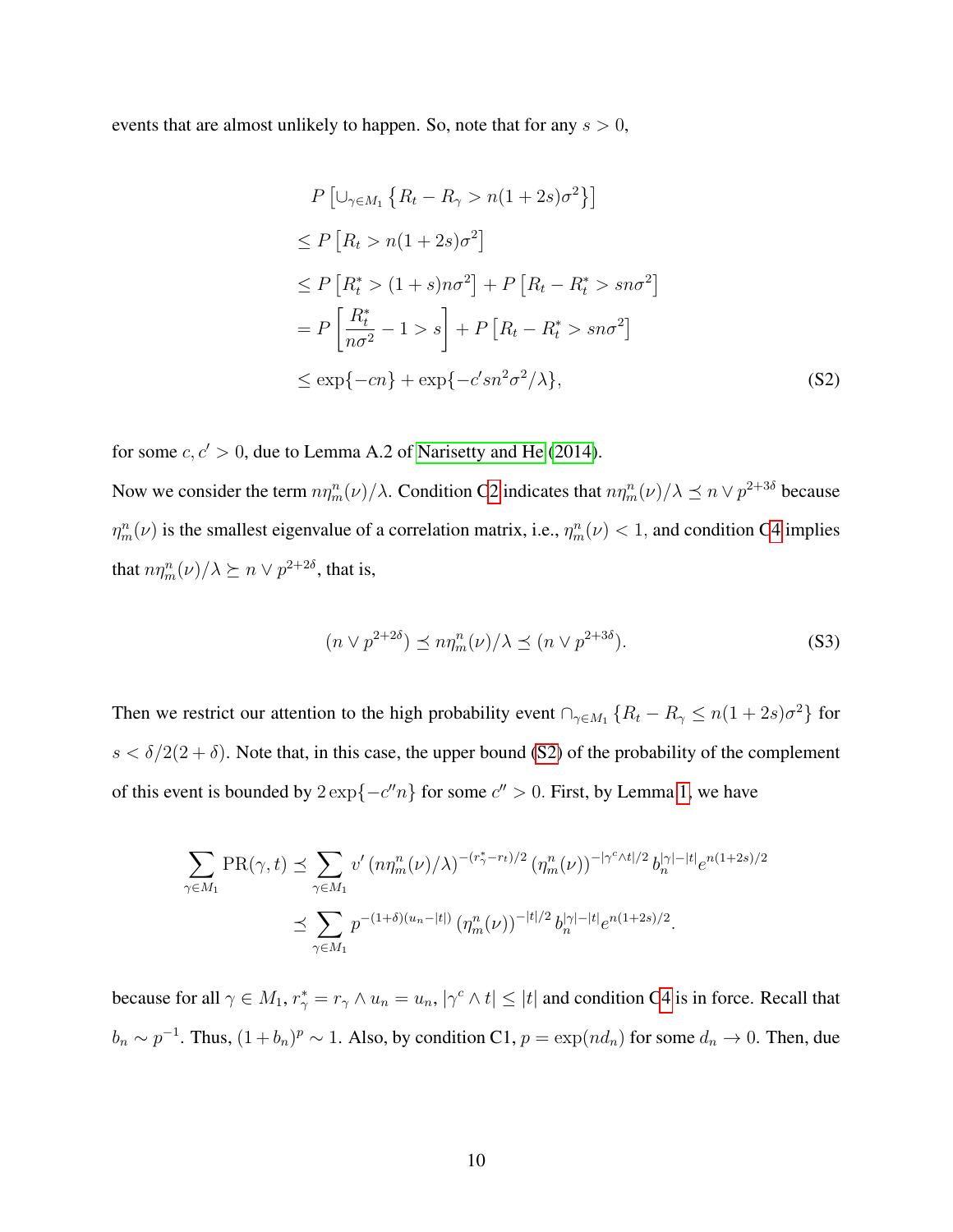to condition [C4](#page-8-2)  $u_n = n/\log p^{2+\nu} \ge n/\log p^{2+\delta}$  since  $\nu < \delta$ , we have

$$
\sum_{\gamma \in M_1} \text{PR}(\gamma, t) \preceq \sum_{\gamma \in M_1} e^{-(1+\delta)(u_n - |t|) \log p} b_n^{|\gamma| - |t|} (\eta_m^n(\nu))^{-|t|/2} e^{n(1+2s)/2}
$$
\n
$$
\preceq \sum_{\gamma \in M_1} e^{-(1+\delta)\frac{n}{(2+\delta)\log p} \log p} e^{n(1+2s)/2} p^{\kappa |t|/2} b_n^{|\gamma| - |t|}
$$
\n
$$
\preceq e^{-n(1+\delta)/(2+\delta)} e^{n(1+2s)/2} p^{\kappa |t|/2} \sum_{\gamma \in M_1} b_n^{(|\gamma| - |t|)}
$$
\n
$$
\preceq e^{-n(1+\delta)/(2+\delta)} e^{n(1+2s)/2} p^{(1+\kappa/2)|t|} \sum_{|\gamma| = u_n}^{p} \binom{p}{|\gamma|} b_n^{|\gamma|}
$$
\n
$$
\preceq e^{-n(1+\delta)/(2+\delta)} e^{n(1+2s)/2} e^{n(1+\kappa/2)|t|d_n} (1+b_n)^p
$$
\n
$$
\preceq e^{-v'n} \longrightarrow 0,
$$

as  $n \to \infty$  for some  $v' > 0$ , if s satisfies  $1 + 2s < 2(1 + \delta)/(2 + \delta)$ , i.e.,  $s < \delta/2(2 + \delta)$ . Therefore, we have

<span id="page-45-0"></span>
$$
\sum_{\gamma \in M_1} \text{PR}(\gamma, t) \xrightarrow{P} 0. \tag{S4}
$$

# S4.2 Over-fitted models

Models in  $M_2$  include all important variables plus one or more unimportant variables. For  $\gamma \in M_2,$ 

$$
R_t^* - R_\gamma^* = Y^\top (I - P_t) Y - Y^\top (I - P_\gamma) Y = || (P_\gamma - P_t) (X_t \beta_t + X_{t^c} \beta_{t^c} + \epsilon) ||^2
$$
  
= 
$$
(|| (P_\gamma - P_t) X_{t^c} \beta_{t^c} || + || (P_\gamma - P_t) \epsilon ||^2 \leq \left( || X_{t^c} \beta_{t^c} || + \sqrt{\epsilon^\top (P_\gamma - P_t) \epsilon} \right)^2.
$$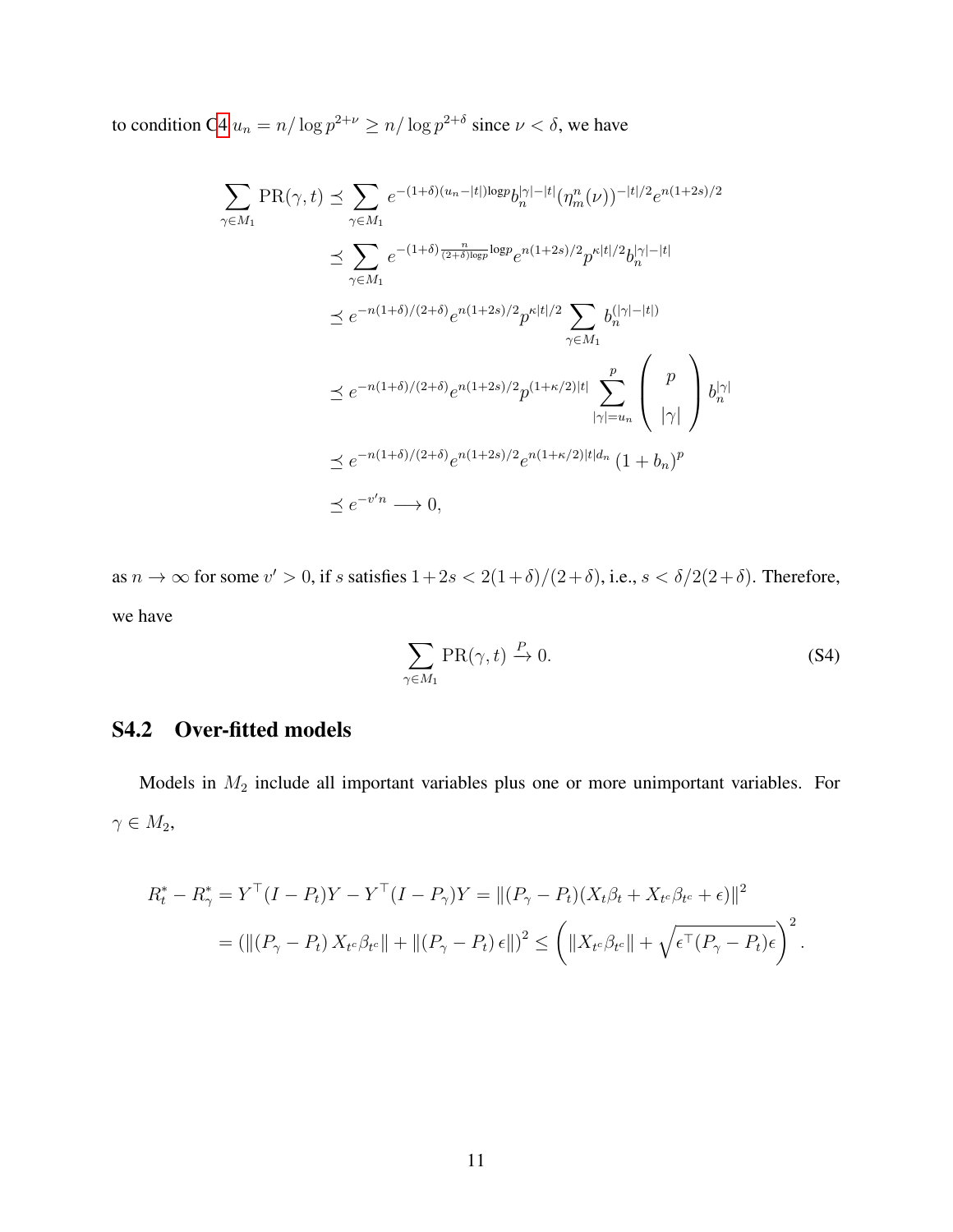Due to Lemma 1 of [Laurent and Massart](#page-33-17) [\(2000\)](#page-33-17) and the fact that  $\epsilon^T (P_\gamma - P_t) \epsilon / \sigma^2 \sim \chi^2_{r_\gamma - r_t}$ , for any  $x > 0$  and for some  $\sqrt{2/3} < v < 1$ , we have for all sufficiently large n,

<span id="page-46-0"></span>
$$
P\left[R_{t}^{*} - R_{\gamma}^{*} > \sigma^{2}(2+3x) (r_{\gamma} - r_{t}) \log p\right]
$$
\n
$$
\leq P\left[\left(\|X_{t^{c}}\beta_{t^{c}}\| + \sqrt{\epsilon^{T}(P_{\gamma} - P_{t})\epsilon}\right)^{2} > \sigma^{2}(2+3x) (r_{\gamma} - r_{t}) \log p\right]
$$
\n
$$
= P\left[\frac{\epsilon^{T}(P_{\gamma} - P_{t})\epsilon}{\sigma^{2}(2+3x) (r_{\gamma} - r_{t}) \log p} > 1 - \frac{2\|X_{t^{c}}\beta_{t^{c}}\| \sqrt{\sigma^{2}(2+3x) (r_{\gamma} - r_{t}) \log p} - \|X_{t^{c}}\beta_{t^{c}}\|^{2}}{\sigma^{2}(2+3x) (r_{\gamma} - r_{t}) \log p}\right]
$$
\n
$$
\leq P\left[\epsilon^{T}(P_{\gamma} - P_{t})\epsilon > \frac{1}{2}\sigma^{2}(2+3vx) (r_{\gamma} - r_{t}) \log p\right]
$$
\n
$$
\leq P\left[\chi_{r_{\gamma} - r_{t}}^{2} - (r_{\gamma} - r_{t}) > \frac{1}{2}\{(2+3vx) \log p - 1\} (r_{\gamma} - r_{t})\right]
$$
\n
$$
\leq P\left[\chi_{r_{\gamma} - r_{t}}^{2} - (r_{\gamma} - r_{t}) > \frac{1}{2}(2+3v^{2}x) (r_{\gamma} - r_{t}) \log p\right]
$$
\n
$$
\leq P\left\{\chi_{r_{\gamma} - r_{t}}^{2} - (r_{\gamma} - r_{t}) > \sqrt{(r_{\gamma} - r_{t})[(r_{\gamma} - r_{t})(1+x) \log p + a] + [(r_{\gamma} - r_{t})(1+x) \log p + a]}\right\}
$$
\n
$$
\leq \exp\left\{-(r_{\gamma} - r_{t})(1+x) \log p + a\right\}
$$
\n
$$
\leq c_{1} \exp\left\{-(1+x) (r_{\gamma} - r_{t}) \log p\right\} = c_{1}p^{-(1+x)(r_{\gamma} - r_{t})}, \tag{S5}
$$

where  $c_1 = \exp(a) > 0$  and a is a constant such that

$$
\sqrt{(r_{\gamma}-r_t)[(r_{\gamma}-r_t)(1+x)\log p + a]} + [(r_{\gamma}-r_t)(1+x)\log p + a] < (2+3v^2x)(r_{\gamma}-r_t)\log p.
$$

Now, consider  $0 < s < \delta/8$  and define the event

$$
E_1(\gamma) := \left\{ R_t - R_{\gamma} > 2\sigma^2 (1 + 4s)(r_{\gamma} - r_t) \log p \right\} \subset \left\{ R_t - R_{\gamma} > 2\sigma^2 (1 + 2s)(r_{\gamma} - r_t) \log p \right\}.
$$

Then, for a fixed dimension  $d > r_t$ , consider the event  $U(d) := \bigcup_{\{\gamma: r_\gamma = d\}} E_1(\gamma)$ . Since  $R_\gamma \ge R_\gamma^*$ , we have

$$
P[U(d)] \le P \left[ \bigcup_{\{\gamma: r_{\gamma} = d\}} \left\{ R_t - R_{\gamma} > 2\sigma^2 (1 + 2s) \left( r_{\gamma} - r_t \right) \log p \right\} \right]
$$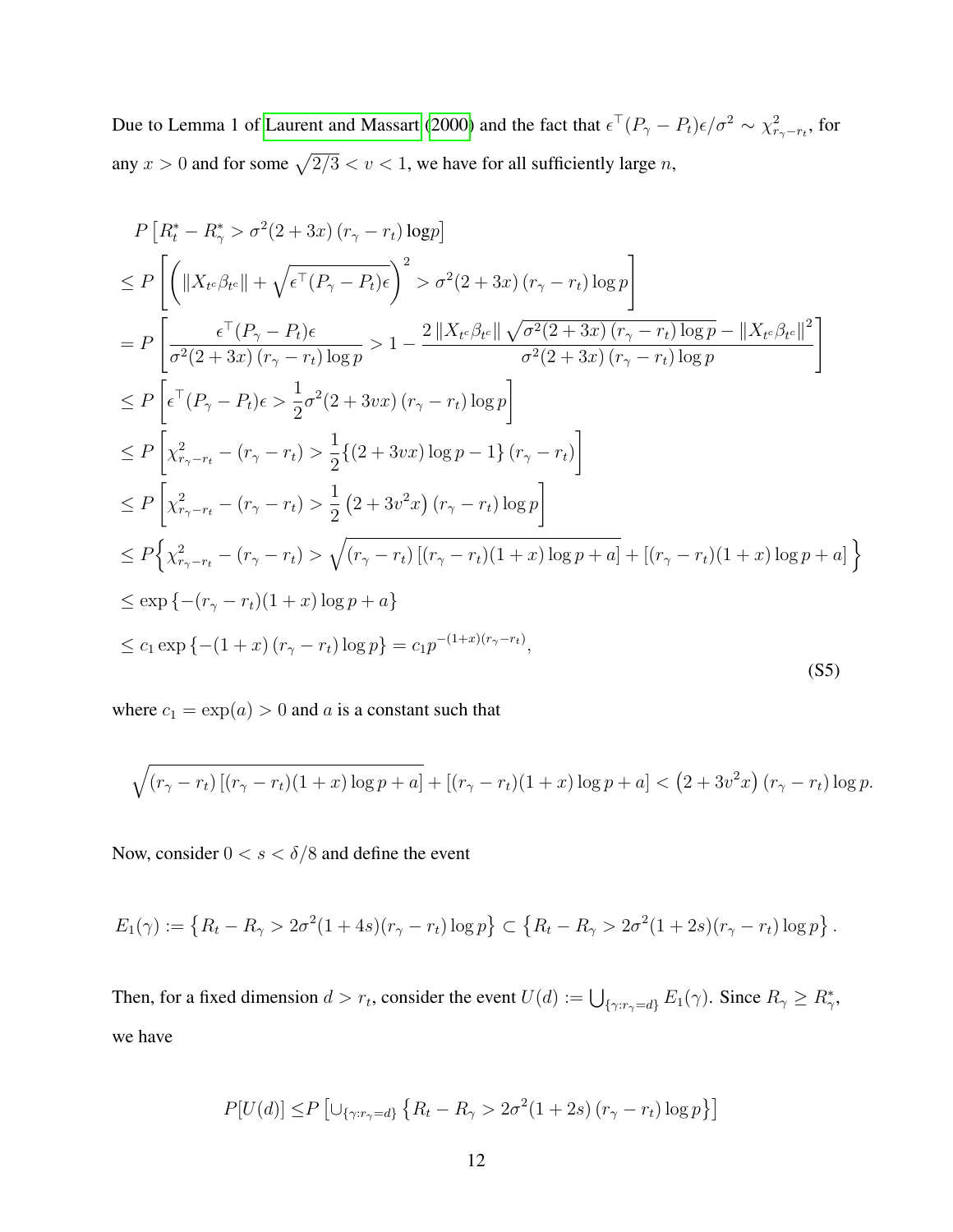$$
\leq P \left[ \bigcup_{\{\gamma: r_{\gamma}=d\}} \left\{ R_t - R_{\gamma}^* > 2\sigma^2 (1+2s) (r_{\gamma} - r_t) \log p \right\} \right]
$$
  
\n
$$
\leq P \left[ \bigcup_{\{\gamma: r_{\gamma}=d\}} \left\{ R_t^* - R_{\gamma}^* > \sigma^2 (2+3s) (d-r_t) \log p \right\} \right]
$$
  
\n
$$
+ P \left[ R_t - R_t^* > s\sigma^2 (d-r_t) \log p \right]
$$
  
\n
$$
\leq \sum_{\gamma: r_{\gamma}=d} P \left[ R_t^* - R_{\gamma}^* > \sigma^2 (2+3s) (d-r_t) \log p \right]
$$
  
\n
$$
+ P \left[ R_t - R_t^* > s\sigma^2 (d-r_t) \log p \right]
$$
  
\n
$$
\leq \sum_{\gamma: r_{\gamma}=d} c_1 p^{-(1+s)(d-r_t)} + \exp \left\{ -c' n s\sigma^2 (d-r_t) (\log p) / \lambda \right\}
$$
  
\n
$$
\leq c_1 p^{-(1+s)(d-r_t)} p^{d-r_t} + \exp \left\{ -c' s(d-r_t) \log p \right\}
$$
  
\n
$$
= c_1 p^{-s(d-r_t)} + p^{-c's(d-r_t)}
$$
  
\n
$$
\leq c_3 p^{-c_4 s(d-r_t)},
$$

for some  $c_3, c_4 > 0$ , where the fifth and the sixth inequality hold due to [\(S5\)](#page-46-0), Lemma [2,](#page-40-0) condition C2, and the fact that the event  $\{R_t^* - R_{\gamma}^* > \sigma^2(2+3s) (d-r_t) \log p\}$  depends only on the projection matrix  $P_{\gamma \wedge t^c}$ , so we can write the union  $\cup_{\{\gamma : r_\gamma = d\}}$  as a smaller set of events indexed by  $P_{\gamma \wedge t^c}$ . Note that since there exists at most  $p^k$  subspaces of rank k, the cardinality of such projections is at most  $p^{d-r_t}$ . Next, we consider the union of all such events  $U(d)$ , that is,

$$
P\left[\cup_{\{d>r_t\}} U(d)\right] \le \sum_{\{d>r_t\}} P[U(d)] \le c_3 \sum_{d>r_t} p^{-c_4 s(d-r_t)}
$$
  

$$
\le c_3 \sum_{d-r_t=1}^{\infty} p^{-c_4 s(d-r_t)} \le c_3 \frac{p^{-c_4 s}}{1 - p^{-c_4 s}}
$$
  

$$
= \frac{c_3}{p^{c_4 s} - 1} \longrightarrow 0 \text{ as } n \longrightarrow \infty
$$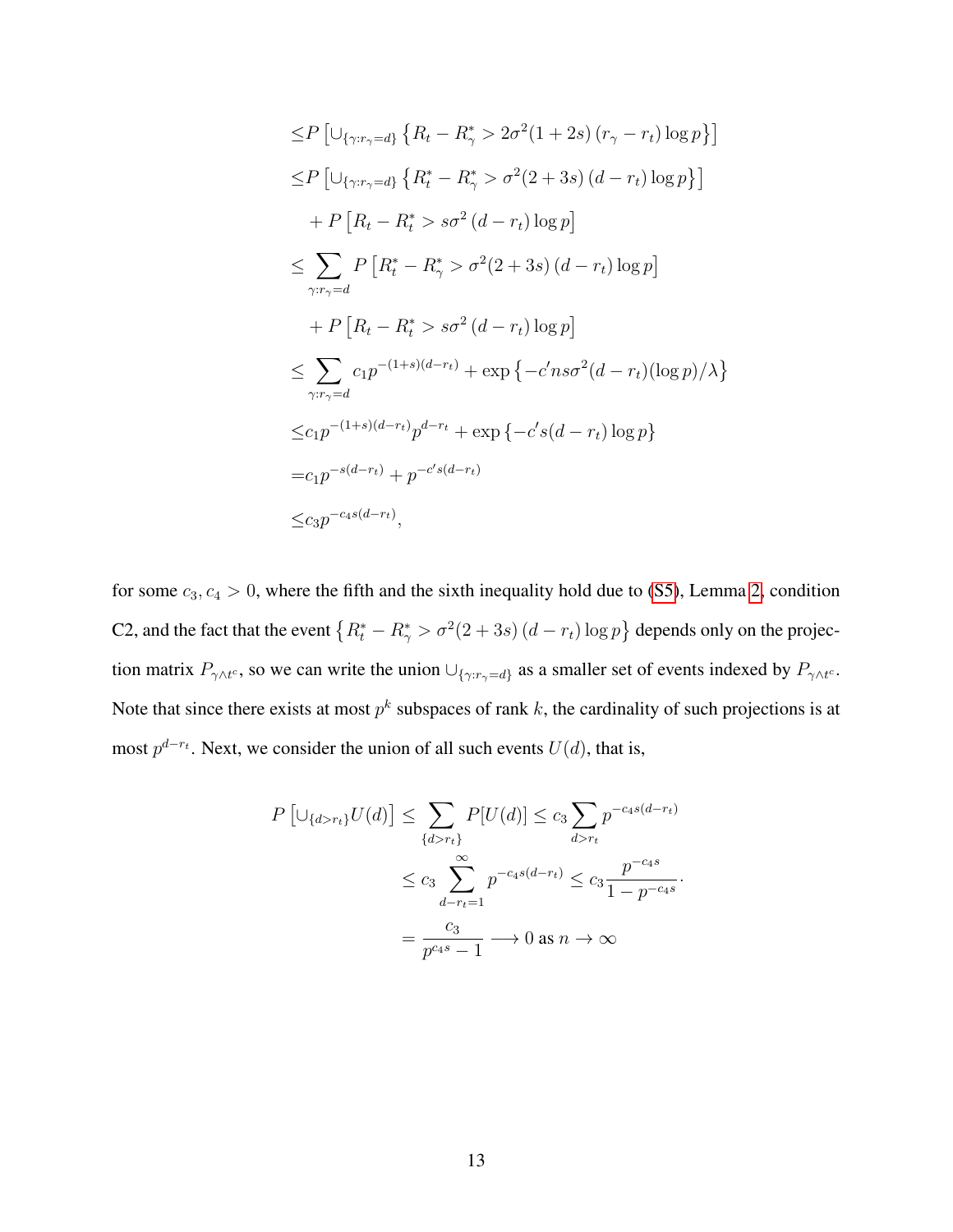Note that,  $r^*_{\gamma} = r_{\gamma}$  as  $r_{\gamma} < u_n$  for  $\gamma \in M_2$ . Then again restricting to the high probability event  $\bigcap_{\{d > r_t\}} U(d)^c$ , by Lemma [1,](#page-37-1) [\(S3\)](#page-44-1) and the fact that  $\gamma^c \wedge t$  is empty, we have

$$
\sum_{\gamma \in M_2} \text{PR}(\gamma, t) \leq \sum_{\gamma \in M_2} (n\eta_n^n(\nu)/\lambda)^{-(r_{\gamma}^* - r_t)/2} b_n^{(|\gamma| - |t|)} (\eta_n^n(\nu))^{-|\gamma^c \wedge t|/2}
$$
\n
$$
\times \exp \left\{ -\frac{1}{2\sigma^2} (R_{\gamma} - R_t) \right\}
$$
\n
$$
\leq \sum_{\gamma \in M_2} (p^{-(2+2\delta)} \wedge n^{-1})^{(r_{\gamma} - r_t)/2} b_n^{(|\gamma| - |t|)} p^{(1+4s)(r_{\gamma} - r_t)}
$$
\n
$$
\leq \sum_{\gamma \in M_2} (p^{1+\delta} \vee \sqrt{n})^{-(r_{\gamma} - r_t)} b_n^{(|\gamma| - |t|)} p^{(1+4s)(r_{\gamma} - r_t)}
$$
\n
$$
\leq \sum_{\gamma \in M_2} (p^{1+\delta-1-4s} \vee \sqrt{n} p^{-1-4s})^{-(r_{\gamma} - r_t)} b_n^{(|\gamma| - |t|)}
$$
\n
$$
\leq \sum_{\gamma \in M_2} \left( p^{-\delta/2} \wedge \frac{p^{1+\delta/2}}{\sqrt{n}} \right) \sum_{|\gamma| = |t|+1}^{(r_{\gamma} - r_t)} b_n^{(|\gamma| - |t|)}
$$
\n
$$
\leq \left( p^{-\delta/2} \wedge \frac{p^{1+\delta/2}}{\sqrt{n}} \right) \sum_{|\gamma| = |t|+1}^{p} \left( \frac{p}{|\gamma| - |t|} \right) b_n^{(|\gamma| - |t|)}
$$
\n
$$
\sim \rho_n \longrightarrow 0,
$$

as  $n \to \infty$ , where  $\rho_n = \left( p^{-\delta/2} \wedge \frac{p^{1+\delta/2}}{\sqrt{n}} \right)$ . In the above, we used the fact that  $\rho_n \leq 1$  and  $r_{\gamma}-r_t \geq 1$ . Note that,  $\delta - 4s \geq \frac{\delta}{2}$  $\frac{\delta}{2}$  since  $0 < s < \delta/8$ . Hence, we have

<span id="page-48-0"></span>
$$
\sum_{\gamma \in M_2} \text{PR}(\gamma, t) \xrightarrow{P} 0. \tag{S6}
$$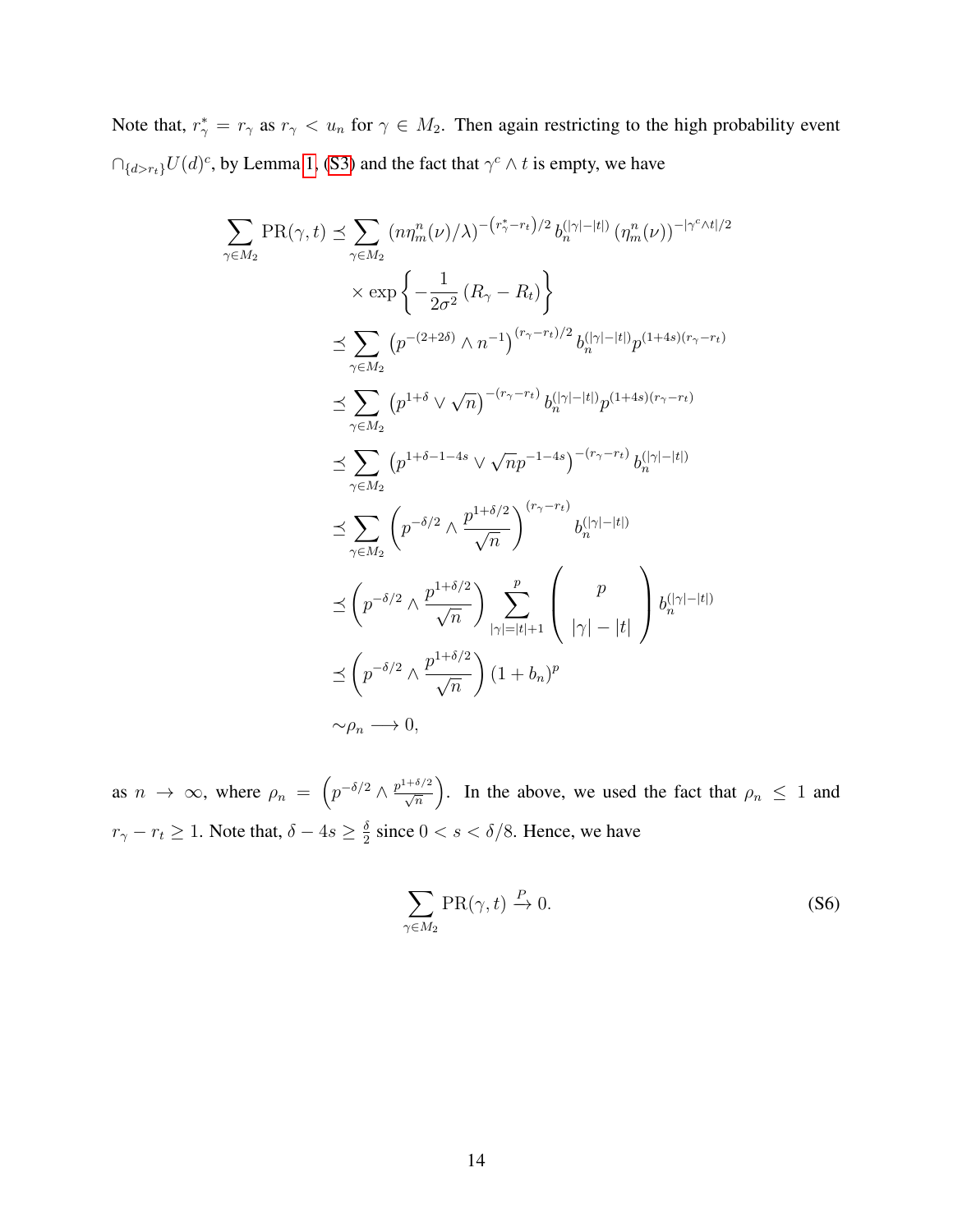# <span id="page-49-0"></span>S4.3 Large Models

For models in  $M_3$  where the rank is at least  $J|t|$  and one or more important variables are not inclued, similar to what we've shown in Section [S4.2,](#page-25-0) for  $0 < s < \delta/d$  we use the event

$$
E_1(\gamma) \subset \left\{ R_t - R_{\gamma \vee t} > 2\sigma^2 (1 + 2s)(r_\gamma - r_t) \log p \right\}.
$$

Then we consider the union of such events  $U(d) = \bigcup_{\{\gamma: r_{\gamma} = d\}} E_1(\gamma)$ , for  $d > J|t|$ , and  $s = \delta/8$ . Using [\(S5\)](#page-46-0) with the fact that  $r_{\gamma \lor t} \ge r_{\gamma}$  and Lemma [2](#page-40-0) we have

$$
P[U(d)] \le P \left[\cup_{\{\gamma: r_{\gamma}=d\}} \left\{ R_t - R_{\gamma \vee t} > 2\sigma^2 (1+2s) (r_{\gamma} - r_t) \log p \right\} \right]
$$
  
\n
$$
\le P \left[\cup_{\{\gamma: r_{\gamma}=d\}} \left\{ R_t - R_{\gamma \vee t}^* > 2\sigma^2 (1+2s) (r_{\gamma} - r_t) \log p \right\} \right]
$$
  
\n
$$
\le \sum_{\{\gamma: r_{\gamma}=d\}} P \left[ R_t^* - R_{\gamma \vee t}^* > \sigma^2 (2+3s) (d-r_t) \log p \right]
$$
  
\n
$$
+ P[R_t - R_t^* > s\sigma^2 (d-r_t) \log p]
$$
  
\n
$$
\le c_1 p^{-(1+s)(d-r_t)} p^d + e^{-c' n s \sigma^2 (d-r_t) (\log p)/\lambda}
$$
  
\n
$$
\le c_5 p^{-c_6 d},
$$

for some  $c_5, c_6 > 0$ .

Then,

$$
P[\cup_{\{d>J|t|\}} U(d)] \le \sum_{d>J|t|} P[U(d)] \le \sum_{d>J|t|} c_5 p^{-c_6 d} \longrightarrow 0 \text{ as } n \to \infty.
$$

Now, we restrict our attention to the high probability event  $\bigcap_{\{d > r_t\}} U(d)^c$ , we have

$$
\sum_{\gamma \in M_3} \text{PR}(\gamma, t) \preceq \sum_{\gamma \in M_3} \left( n \eta_m^n(\nu) / \lambda \right)^{-(r_{\gamma}^* - r_t)/2} \left( \eta_m^n(\nu) \right)^{-|\gamma^c \wedge t|/2} b_n^{(|\gamma| - |t|)} \times \exp \left\{ -\frac{1}{2\sigma^2} \left( R_\gamma - R_t \right) \right\}
$$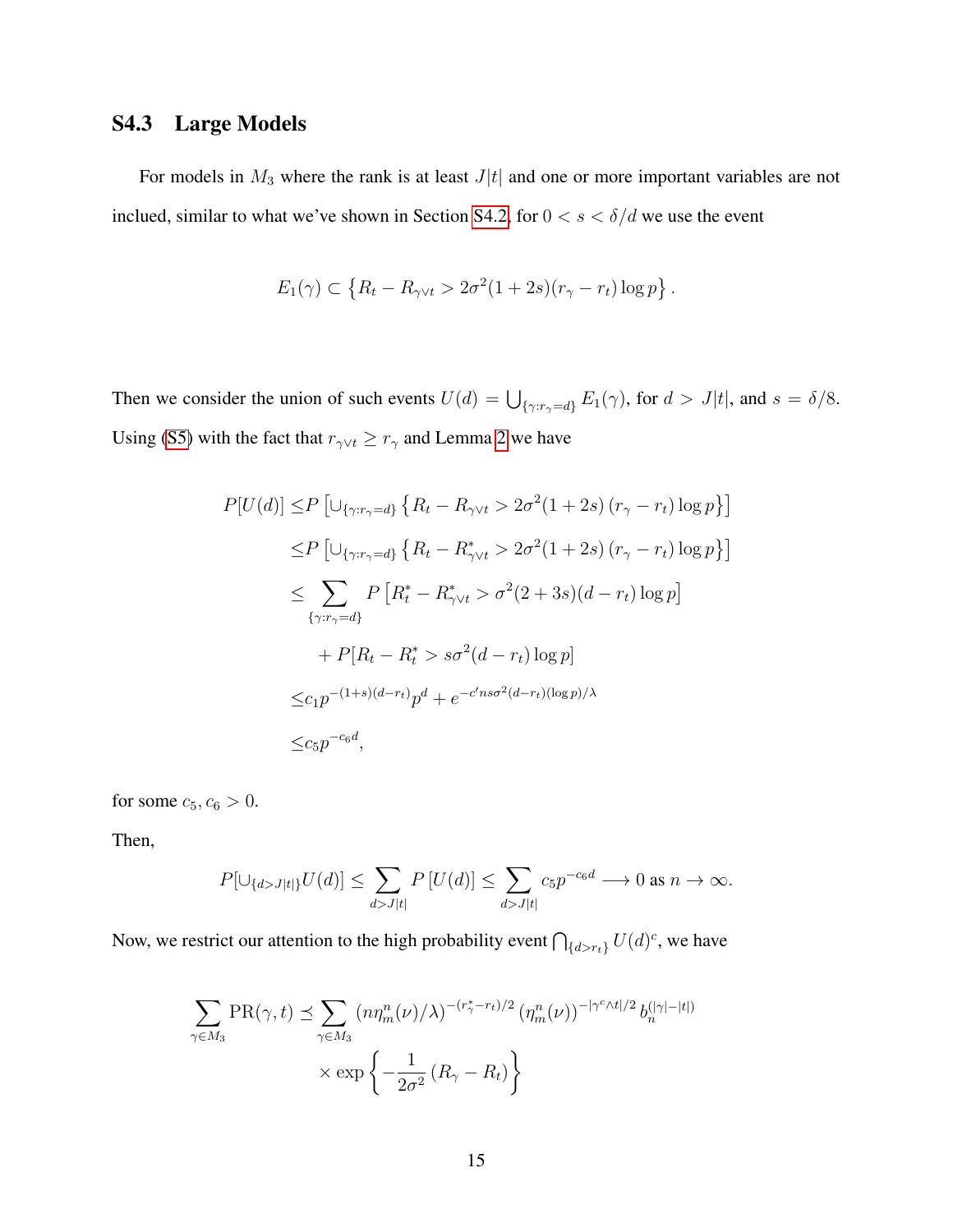$$
\leq \sum_{\gamma \in M_3} (p^{1+\delta} \vee \sqrt{n})^{-(r_{\gamma} - r_t)} (\eta_n^n(\nu))^{-|t|/2} b_n^{(|\gamma| - |t|)} p^{(1+4s)(r_{\gamma} - r_t)} \n\leq \sum_{\gamma \in M_3} (p^{1+\delta-1-4s} \vee \sqrt{n} p^{-1-4s})^{-(r_{\gamma} - r_t)} p^{\kappa |t|/2} b_n^{(|\gamma| - |t|)} \n\leq \sum_{\gamma \in M_3} \left( p^{-\delta/2} \wedge \frac{p^{1+\delta/2}}{\sqrt{n}} \right)^{r_{\gamma} - r_t} p^{\kappa |t|/2} b_n^{(|\gamma| - |t|)} \n\leq \left( p^{-\delta/2} \wedge \frac{p^{1+\delta/2}}{\sqrt{n}} \right)^{(J-1)r_t+1} p^{\delta(J-1)|t|/4} \sum_{\gamma \in M_3} b_n^{(|\gamma| - |t|)} \n\leq \rho_n^{(J-1)r_t+1} p^{\delta(J-1)|t|/4} (1 + b_n)^p \n(\sim \rho_n^{(J-1)|t|/2}) \longrightarrow 0
$$

as  $n \to \infty$ . In the above, we used the fact that  $\kappa < (J - 1)\delta/2$  by condition C4. Note that  $\rho_n^{r_\gamma - r_t} \leq \rho_n^{(J-1)r_t+1}$  because  $r_\gamma > J|t| = Jr_t$  and  $\rho_n \leq 1$ .

Thus, we have

<span id="page-50-0"></span>
$$
\sum_{\gamma \in M_3} \text{PR}(\gamma, t) \xrightarrow{P} 0. \tag{S7}
$$

# S4.4 Under-fitted Models

First, we will prove that for  $c \in (0, 1)$ ,

$$
P\left[\cup_{\gamma\in M_4}\left\{R_{\gamma}-R_t<\Delta_n(1-c)\right\}\right]\longrightarrow 0,
$$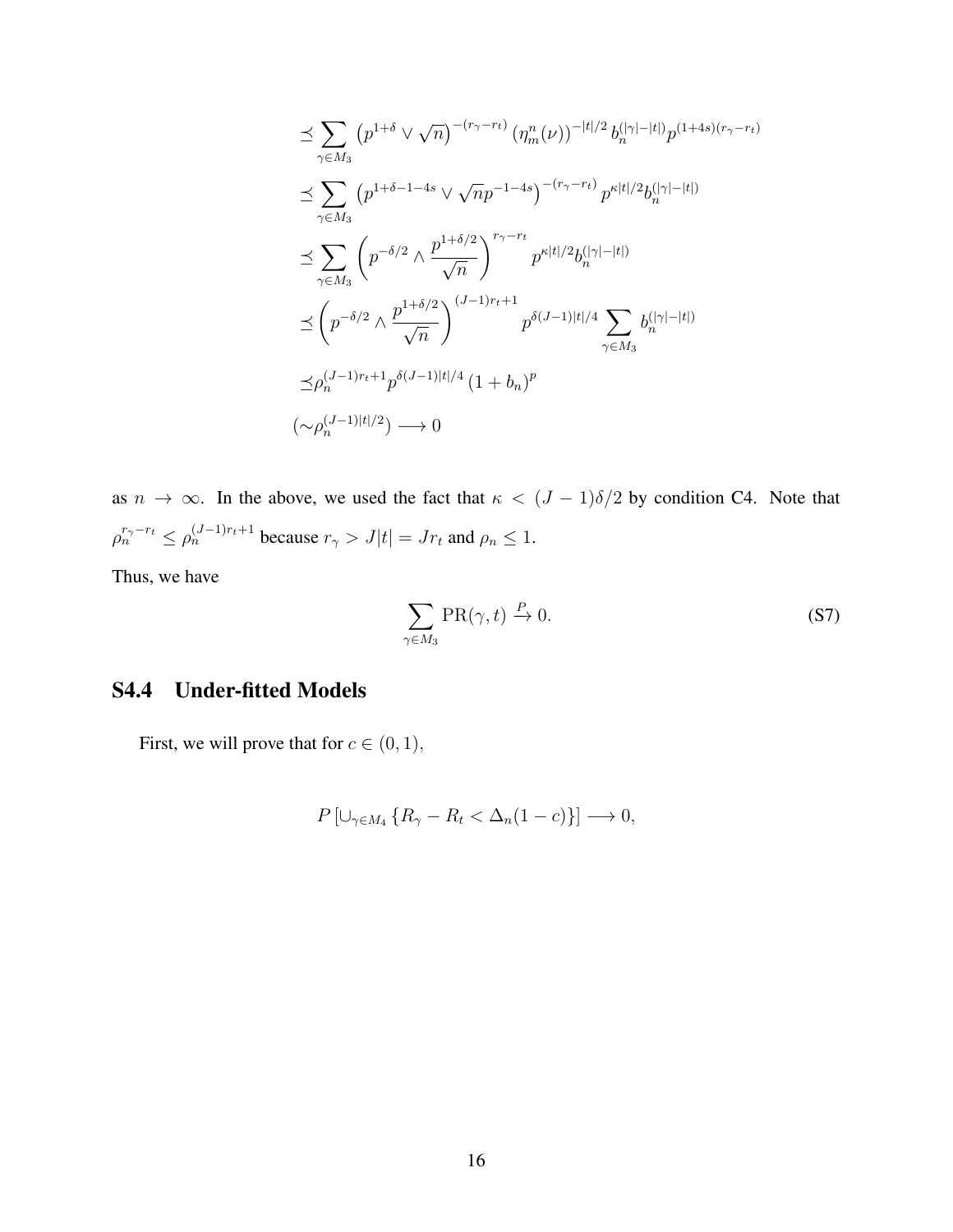where  $\Delta_n \equiv \Delta_n(J)$  is defined in Condition [C4.](#page-8-2) Since  $1_n^{\top} X = 0$ , by conditions C3 and C4 we have

$$
R_{\gamma}^{*} - R_{\gamma \vee t}^{*} = || (P_{\gamma \vee t} - P_{\gamma}) Y ||^{2}
$$
  
\n
$$
= || (P_{\gamma \vee t} - P_{\gamma}) X_{t} \beta_{t} + (P_{\gamma \vee t} - P_{\gamma}) X_{t} e_{t} \beta_{t} + (P_{\gamma \vee t} - P_{\gamma}) \epsilon ||^{2}
$$
  
\n
$$
= || (P_{\gamma \vee t} - P_{\gamma}) X_{t} \beta_{t} + (P_{\gamma \vee t} - P_{\gamma}) \epsilon ||^{2}
$$
  
\n
$$
\geq ( || (P_{\gamma \vee t} - P_{\gamma}) X_{t} \beta_{t} || - || (P_{\gamma \vee t} - P_{\gamma}) \epsilon || )^{2}
$$
  
\n
$$
= ( || (I - P_{\gamma}) X_{t} \beta_{t} || - || (P_{\gamma \vee t} - P_{\gamma}) \epsilon || )^{2}
$$
  
\n
$$
\geq (\sqrt{\Delta_{n}} - || (P_{\gamma \vee t} - P_{\gamma}) \epsilon || )^{2},
$$

for all large *n*. Since  $||P_t \epsilon||^2 / \sigma^2 \sim \chi^2_{r_t}$ , for any  $v' \in (0, 1)$ , we have

$$
P\left[\cup_{\gamma\in M_4}\left\{R_{\gamma}^* - R_{\gamma\vee t}^* < (1 - v')^2 \Delta_n\right\}\right]
$$
\n
$$
\leq P\left[\cup_{\gamma\in M_4}\left\{\left(\sqrt{\Delta_n} - \|(P_{\gamma\vee t} - P_{\gamma})\,\epsilon\|\right)^2 < (1 - v')^2 \Delta_n\right\}\right]
$$
\n
$$
\leq P\left[\cup_{\gamma\in M_4}\left\{\|(P_{\gamma\vee t} - P_{\gamma})\,\epsilon\| > v'\sqrt{\Delta_n}\right\}\right]
$$
\n
$$
\leq P\left[\|P_t\epsilon\|^2 > v'^2 \Delta_n\right]
$$
\n
$$
\leq e^{-c_7 \Delta_n},
$$
\n(S8)

for some constant  $c_7 > 0$ . We also have for any  $v' \in (0, 1)$ ,

<span id="page-51-0"></span>
$$
P\left[\cup_{\gamma\in M_4}\left\{R_{\gamma\vee t}^*-R_{\gamma\vee t}<-\Delta_n v'/2\right\}\right]
$$

for some constant  $c_8 > 0$ . To see this, let  $X_{\gamma \vee t} = U_{n \times r} \Lambda_{r \times r} V_{r \times |\gamma \vee t|}^{\top}$  be the SVD of  $X_{\gamma \vee t}$ , where  $r = \text{rank}(X_{\gamma \lor t})$ . Then,  $P_{\gamma \lor t} = U U^{\top}$  is the projection matrix onto the column space of  $X_{\gamma \lor t}$  and thus, using  $1_n^{\top} X = 0$  and equation (4) in the main paper, we have

$$
R^*_{\gamma \vee t} - R_{\gamma \vee t} = Y^{\top} (I - UU^{\top}) Y - Y^{\top} (I + \lambda^{-1} U \Lambda^2 U^{\top})^{-1} Y
$$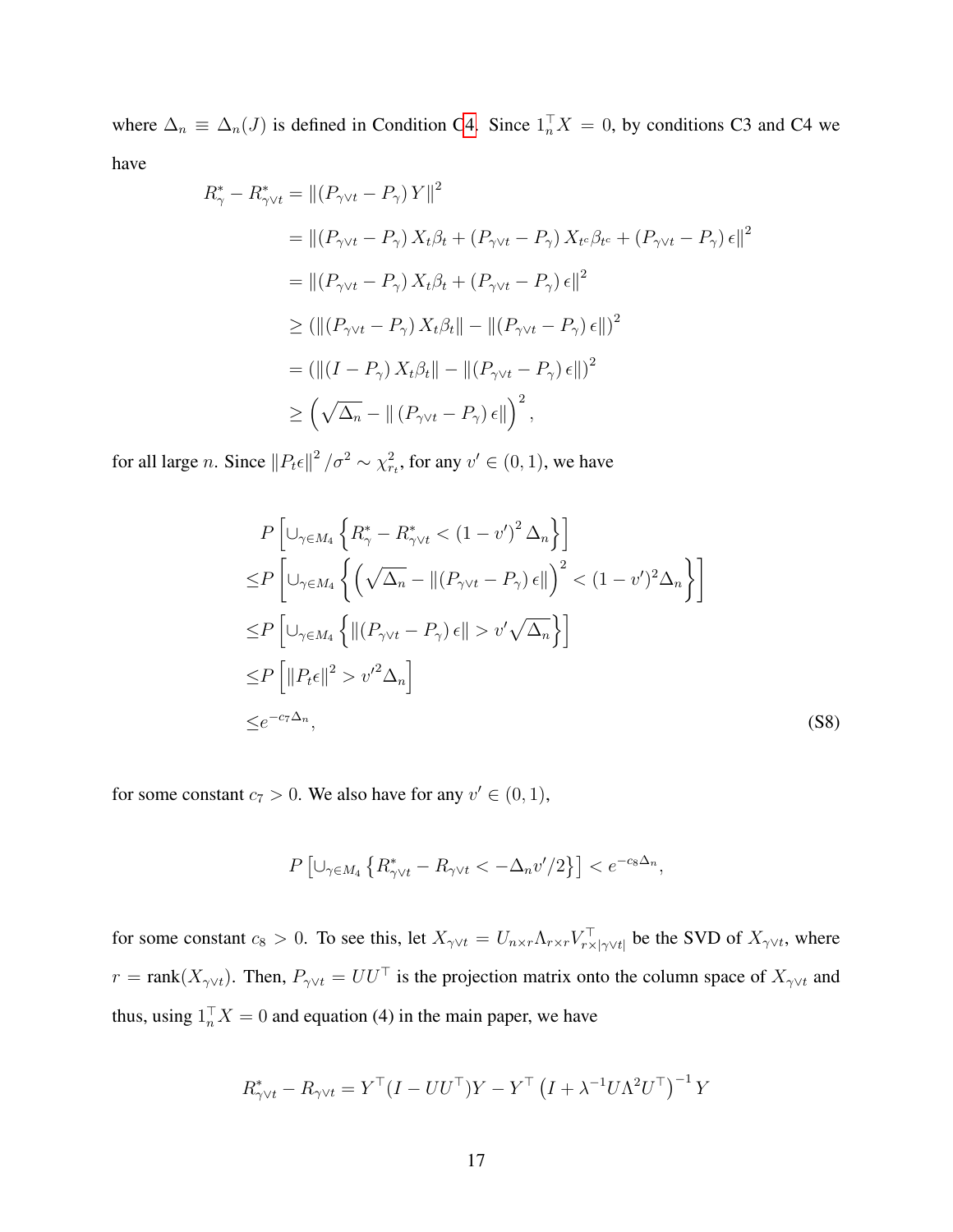<span id="page-52-0"></span>
$$
= Y^{\top} U \left( \Lambda^2 (\lambda I + \Lambda^2)^{-1} - I \right) U^{\top} Y
$$
  

$$
= \lambda Y^{\top} U (\lambda I + \Lambda^2)^{-1} U^{\top} Y
$$
  

$$
\leq (n \eta_m^n(\nu) / \lambda)^{-1} Y^{\top} U U^{\top} Y,
$$
 (S9)

where the last inequality holds because  $\lambda I + \Lambda^2 \ge \Lambda^2 \ge n \eta_m^n(\nu)I$ .

Since the rank of U is at most  $(J + 1)|t|$ , by [\(S9\)](#page-52-0) and [\(S3\)](#page-44-1) we have

$$
P\left[\cup_{\gamma\in M_4}\left\{R_{\gamma\vee t}^* - R_{\gamma\vee t} < -\Delta_n \frac{v'}{2}\right\}\right]
$$
  
\n
$$
\leq P\left[\cup_{\gamma\in M_4}\left\{(n\lambda^{-1}\eta_m^n(\nu))^{-1}Y^\top UU^\top Y < -\Delta_n \frac{v'}{2}\right\}\right]
$$
  
\n
$$
\leq \exp\left\{-v'n\lambda^{-1}\eta_m^n(\nu)\Delta_n\right\}p^{(J+1)|t|}
$$
  
\n
$$
\leq \exp\left\{-p^{2+2\delta}\Delta_n + (J+1)|t|\log p\right\}
$$
  
\n
$$
\leq e^{-c_8\Delta_n}
$$
 (S10)

The last inequality above holds because by condition C4

<span id="page-52-1"></span>
$$
\frac{(J+1)|t|\log p}{\Delta_n} \longrightarrow 0 \text{ as } n \to \infty
$$

Then with  $R_{\gamma} \ge R_{\gamma}^*$ , from [\(S8\)](#page-51-0) and [\(S10\)](#page-52-1), we have for any  $v \in (0, 1)$ ,

<span id="page-52-2"></span>
$$
P\left[\cup_{\gamma \in M_4} \{R_{\gamma} - R_{\gamma \vee t} < \Delta_n(1 - v)\}\right]
$$
\n
$$
\leq P\left[\cup_{\gamma \in M_4} \{R_{\gamma}^* - R_{\gamma \vee t}^* < \Delta_n(1 - v/2)\right]
$$
\n
$$
+ P\left[\cup_{\gamma \in M_4} \{R_{\gamma \vee t}^* - R_{\gamma \vee t} < -\Delta_n v/2\}\right]
$$
\n
$$
\leq 2e^{-c_9\Delta_n} \longrightarrow 0,
$$
\n(S11)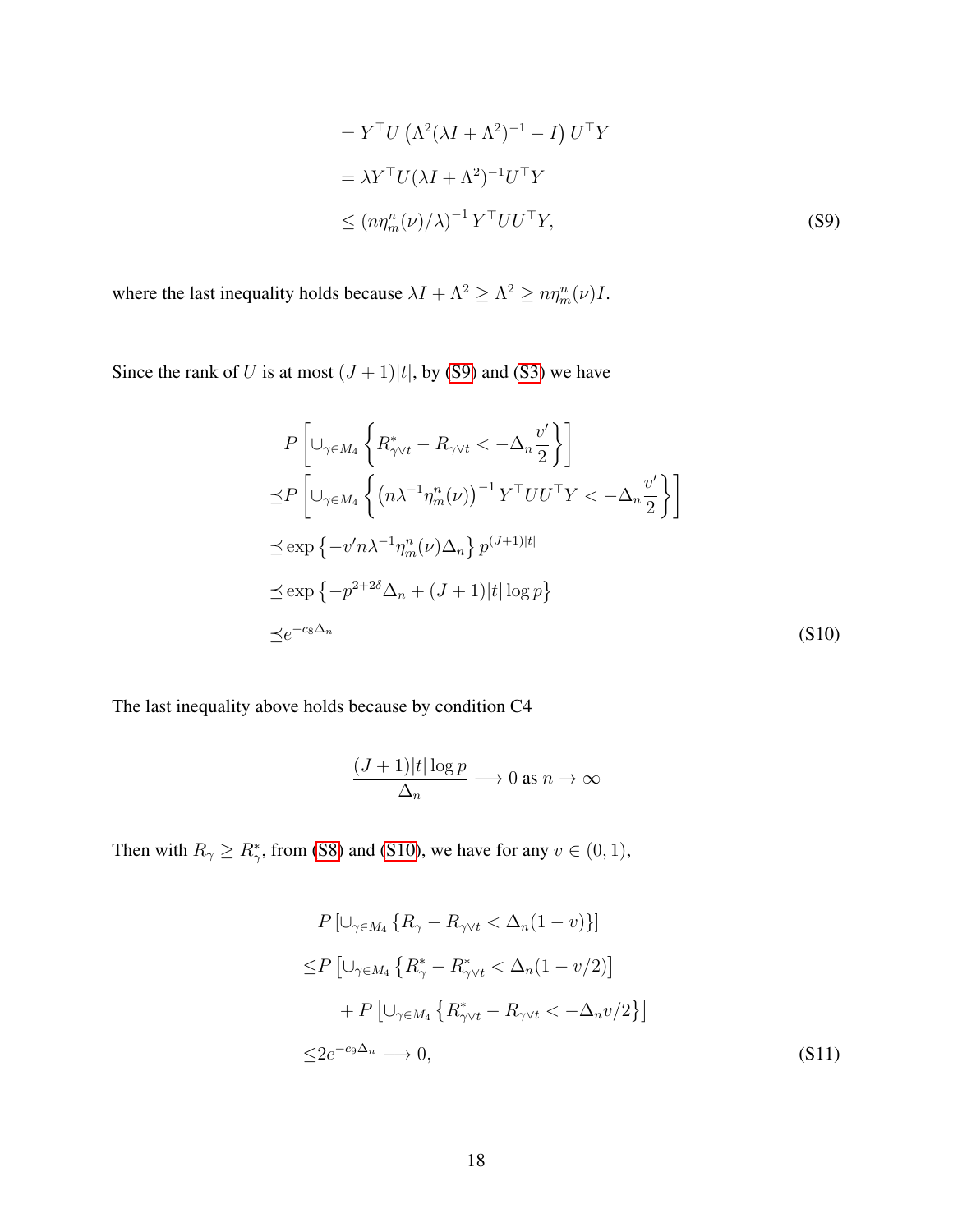for some constant  $c_9 > 0$ . Due to [\(S11\)](#page-52-2) and Lemma [2](#page-40-0) with condition C2, for  $0 < c = 3v < 1$ , we have

$$
P\left[\bigcup_{\gamma\in M_4} \{R_{\gamma} - R_t < \Delta_n(1-c)\}\right]
$$
\n
$$
\leq P\left[\bigcup_{\gamma\in M_4} \{R_{\gamma} - R_{\gamma\vee t} < \Delta_n(1-2v)\}\right] + P\left[\bigcup_{\gamma\in M_4} \{R_{\gamma\vee t} - R_t < -\Delta_n v\}\right]
$$
\n
$$
\leq P\left[\bigcup_{\gamma\in M_4} \{R_{\gamma} - R_{\gamma\vee t} < \Delta_n(1-2v)\}\right] + P\left[\bigcup_{\gamma\in M_4} \{R_t - R_{\gamma\vee t} > \Delta_n v^2\}\right]
$$
\n
$$
\leq \exp\left\{-c_9\Delta_n\right\} + P\left[R_t - R_t^* > \Delta_n v^2/2\right] + P\left[\bigcup_{\gamma\in M_4} \{R_t^* - R_{\gamma\vee t}^*\} > \Delta_n v^2/2\right]
$$
\n
$$
\leq \exp\left\{-c_9\Delta_n\right\} + \exp\left\{-c'\Delta_n\right\} + P\left[\chi_{J|t|}^2 > \Delta_n v^2/2\right]
$$
\n
$$
\leq 3 \exp\left\{-c_{10}\Delta_n\right\} \to 0,
$$

for some constant  $c_{10} > 0$ . Therefore, restricting to the high probability event

<span id="page-53-0"></span>
$$
\{R_{\gamma} - R_t \ge \Delta_n (1 - c), \forall \gamma \in M_4\}
$$

, by corollary [1](#page-39-0) and [\(S3\)](#page-44-1) we get

$$
\sum_{\gamma \in M_4} PR(\gamma, t) \preceq \sum_{\gamma \in M_4} \left( n \eta_m^n(\nu) / \lambda \right)^{-(r_\gamma^* - r_t)/2} \left( \eta_m^n(\nu) \right)^{-|\gamma^c \wedge t|/2} b_n^{(|\gamma| - |t|)} \exp \left\{ - \frac{1}{2\sigma^2} \left( R_\gamma - R_t \right) \right\}
$$

$$
\preceq \sum_{\gamma \in M_4} \left( p^{2+3\delta} \vee n \right)^{|t|/2} p^{\delta|t|/2} b_n^{|\gamma| - |t|} \exp \left\{ - \Delta_n (1 - c) / 2\sigma^2 \right\}, \tag{S12}
$$

because  $r_t - r_\gamma^* < r_t = |t|$  and  $\eta_m^n(\nu) = \frac{((n\eta_m^n(\nu)/\lambda)}{n\lambda} \geq \frac{(p^{2+2\delta} \vee n)}{(p^{2+3\delta} \vee n)} = p^{-\delta}$  due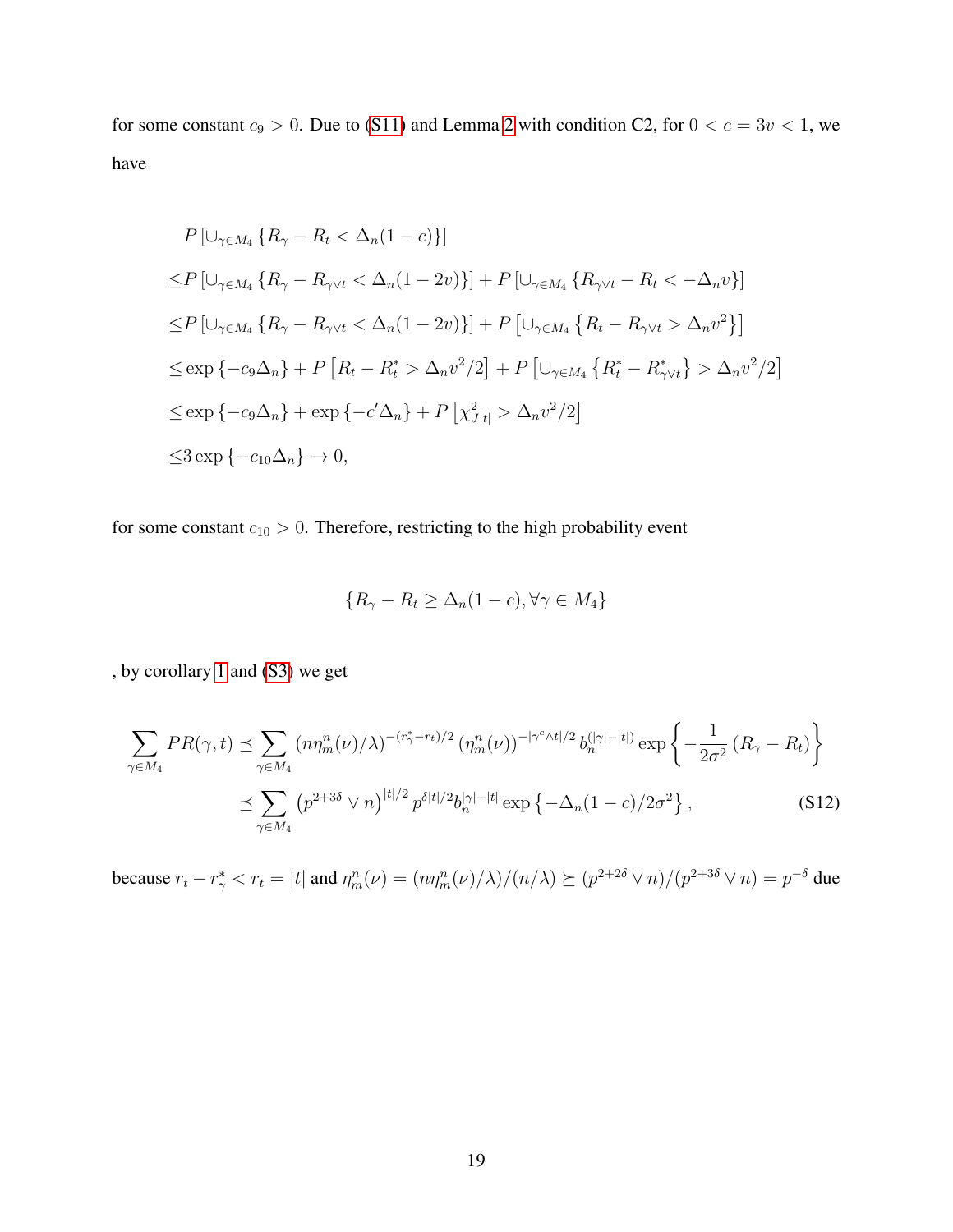to condition [C2](#page-8-0) and condition [C4.](#page-8-2) Then by [\(S12\)](#page-53-0) we have

<span id="page-54-0"></span>
$$
\sum_{\gamma \in M_4} PR(\gamma, t) \preceq \exp\left\{-\frac{1}{2\sigma^2} \left(\Delta_n(1-c) - \sigma^2 |t| \log \left(p^{2+3\delta} \vee n\right) - \sigma^2(2+\delta)|t| \log p\right)\right\} \sum_{\gamma \in M_4} b_n^{|\gamma|}
$$
  

$$
\preceq \exp\left\{-\frac{1}{2\sigma^2} \left[\Delta_n(1-c) - \sigma^2 |t| (\log(p^{4+4\delta} \vee np^{2+\delta}))\right]\right\} (1+b_n)^p
$$
  

$$
\preceq \exp\left\{-\frac{1}{2\sigma^2} \left(\Delta_n(1-c) - c_{11}\tau_n\right)\right\}
$$
  

$$
\longrightarrow 0 \text{ as } n \longrightarrow 0,
$$
 (S13)

where  $c_{11} > 0$  and  $\tau_n = 5(1 + \delta) \log(\sqrt{n} \vee p)$ . To see the last inequality, we consider two cases. First, if  $\sqrt{n}$   $\lt p, \tau_n = \log(p^{5+5\delta})$  and  $np^{2+\delta}$   $\lt p^{4+\delta}$   $\lt p^{4+4\delta}$ , and thus  $\log(p^{4+4\delta} \vee np^{2+\delta})$  =  $\log(p^{4+4\delta}) \, < \, \log(p^{5+5\delta}) \, = \, \tau_n.$  Then, if  $\sqrt{n} \, > \, p, \, \tau_n \, = \, \log(n^{5(1+\delta)/2})$ . Then,  $p^{4+4\delta} \, < \, p^{5+5\delta} \, < \, 0$  $n^{5(1+\delta)/2}$  and  $np^{2+\delta} < n^{2+\delta/2} < n^{5(1+\delta)/2}$ . Therefore,  $\log(p^{4+4\delta} \vee np^{2+\delta}) < \log(n^{5(1+\delta)/2}) = \tau_n$ . Also, the last line of [\(S13\)](#page-54-0) holds because by condition [C4,](#page-8-2)  $\Delta_n \succ \log(\sqrt{n} \vee p)$ , that is,  $\Delta_n > \tau_n$ . Hence, we have

<span id="page-54-1"></span>
$$
\sum_{\gamma \in M_4} \text{PR}(\gamma, t) \xrightarrow{P} 0. \tag{S14}
$$

Now, combining [\(S4\)](#page-45-0), [\(S6\)](#page-48-0), [\(S7\)](#page-50-0) and [\(S14\)](#page-54-1) we get  $\sum_{\gamma \neq t} \text{PR}(\gamma, t) \xrightarrow{P} 0$ , which proves Theorem [1.](#page-9-1)

# S5 Proof of Theorem [2](#page-10-0)

Next, we will show that with a prior on  $\sigma^2$  in [\(2c\)](#page-5-0), the model selection consistency holds under the assumption that  $P(\gamma \in \overline{M}) = 0$ . Note that since  $\log p = o(n)$  and  $\nu' > \nu$ , we have  $M_1 \subset \widetilde{M}$  eventually. Thus  $P(\gamma \in M_1) = 0$  for all large n. Therefore, we shall show that  $\sum_{\gamma \in \widetilde{M}_k} \widetilde{\text{PR}}(\gamma, t) \stackrel{P}{\to} 0$  for  $k = 2, 3, 4$  where  $\widetilde{M}_k = M_k \cap \widetilde{M}$  and  $\widetilde{\text{PR}}(\gamma, t) \equiv P(\gamma | Y) / P(t | Y)$ . By (2d) and (3) of the main paper, we have

$$
f(\gamma|Y) = c_{n,p} Q_{\gamma} b_n^{|\gamma|} (1 - w)^p R_{\gamma}^{-(n-1)/2}.
$$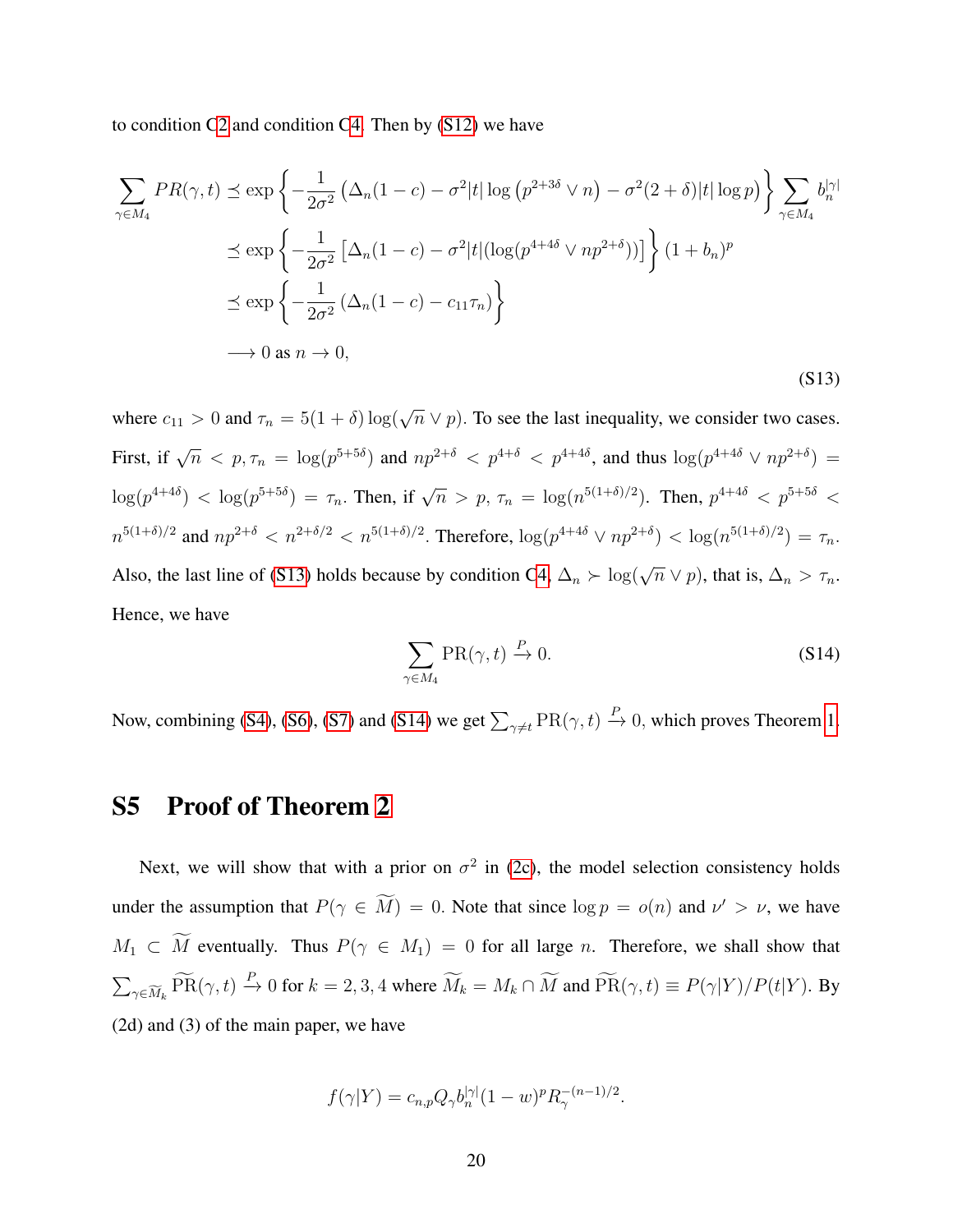By condition C2 and Lemma [1,](#page-37-1) we then get

<span id="page-55-0"></span>
$$
\widetilde{\text{PR}}(\gamma, t) \preceq (n\eta_m^n(\nu)/\lambda)^{-(r_\gamma^*-r_t)/2} \left(\eta_m^n(\nu)\right)^{-|t\wedge\gamma^c|/2} b_n^{(|\gamma|-|t|)} (R_\gamma/R_t)^{-(n-1)/2}.
$$
 (S15)

Define

<span id="page-55-1"></span>
$$
\zeta_n := \frac{R_t}{n\sigma^2} - 1.
$$

Due to our Lemma [2](#page-40-0) and Lemma A.2(ii) of [Narisetty and He](#page-33-6) [\(2014\)](#page-33-6), for  $\phi > 0$ , we have

$$
P(|\zeta_n| > 2\phi) = P\left(\left|\frac{R_t^*}{n\sigma^2} - 1 + \frac{R_t - R_t^*}{n\sigma^2}\right| > 2\phi\right)
$$
  
\n
$$
\leq P\left(\left|\frac{R_t^*}{n\sigma^2} - 1\right| > \phi\right) + P\left(R_t - R_t^* \geq \phi n\sigma^2\right)
$$
  
\n
$$
\leq 2 \exp(-c_{12}n),
$$
\n(S16)

for some positive quantity  $c_{12}$  depending on  $\phi$ . From [\(S15\)](#page-55-0) we have

$$
\widetilde{\text{PR}}(\gamma, t) \preceq (n\eta_m^n(\nu)/\lambda)^{-(r_\gamma^*-r_t)/2} \left(\eta_m^n(\nu)\right)^{-|t\wedge\gamma^c|/2} b_n^{(|\gamma|-|t|)} \left(1 + \frac{R_\gamma - R_t}{n\sigma^2(1+\zeta_n)}\right)^{-\frac{n-1}{2}}. \tag{S17}
$$

Define  $z_n := (r_\gamma - r_t) \log p/n$ . Note that for models in  $M_2, r_\gamma > r_t$ . Since condition C6 is in force, we have  $z_n < 1/(2+\nu')$ , and choose  $s > 0$  and  $\tilde{\phi} > 0$  such that  $2(1+4s)/\{(1-\tilde{\phi})(2+\nu')\} < 1$ and

$$
1 < \frac{(1+4s)}{(1-\tilde{\phi})/\left\{1-2(1+4s)/[(1-\tilde{\phi})(2+\nu')] \right\}} < (\delta+1)/2,
$$

which is possible since  $\nu' \delta > 2$ . Consequently,

<span id="page-55-2"></span>
$$
x_n := -\log\left(1 - 2\frac{1+4s}{1-\tilde{\phi}}\,z_n\right) < \frac{2(1+4s)z_n}{(1-\tilde{\phi})\{1-2(1+4s)z_n/(1-\tilde{\phi})\}} < 2(\delta/2+1)z_n. \tag{S18}
$$

where the first inequality follows from the fact that  $-\log(1-x) < x/(1-x)$  for  $0 < x < 1$ . Using the similar way as in Section [S4.2,](#page-25-0) we only consider the high probability event  $\{\bigcap_{\{d>r_t\}}U(d)^c\}\cap$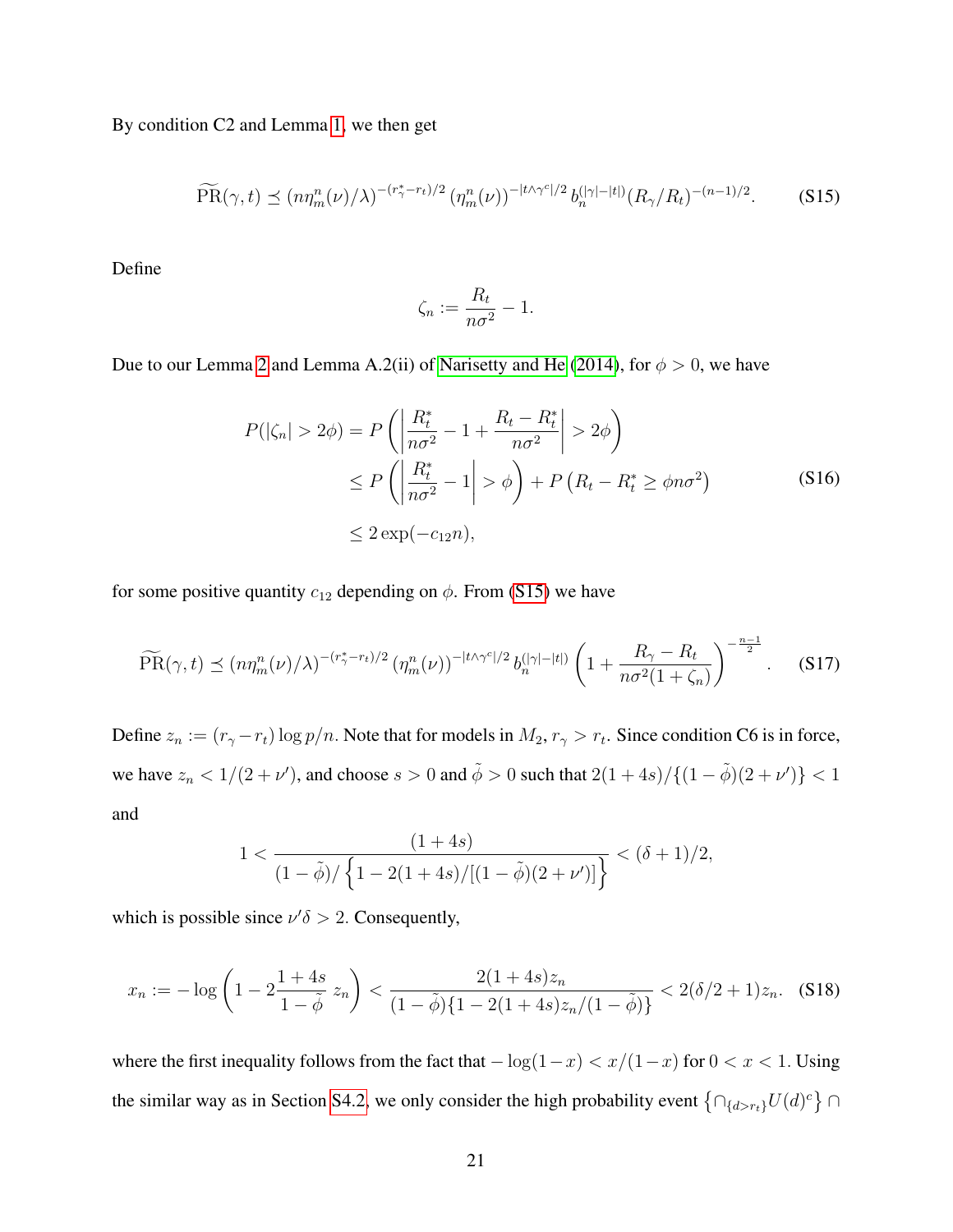$\{|\zeta_n| < \tilde{\phi}\}\,$ , where  $U(d)$  is defined the same as in Section [S4.2.](#page-25-0) Note that on  $U(d)^c$ ,  $1 + (R_\gamma - R_\gamma)$  $R_t/((n\sigma^2) > 1 - 2(1+4s)z_n$ . Note that on  $M_2$ ,  $\gamma^c \wedge t$  is empty. Then, due to [\(S17\)](#page-55-1), [\(S18\)](#page-55-2), and [\(S3\)](#page-44-1) we obtain

$$
\sum_{\gamma \in M_2} \widetilde{\text{PR}}(\gamma, t) \preceq \sum_{\gamma \in M_2} (n\eta_m^n(\nu)/\lambda)^{-(r_{\gamma}^* - r_t)/2} b_n^{(|\gamma| - |t|)} \exp\left\{ \left( \frac{n-1}{2} \right) x_n \right\}
$$
  

$$
\preceq \sum_{\gamma \in M_2} \left( p^{1+\delta} \vee \sqrt{n} \right)^{-(r_{\gamma} - r_t)} b_n^{(|\gamma| - |t|)} \exp\left\{ \left( \frac{n}{2} \right) x_n \right\}
$$
  

$$
\preceq \sum_{\gamma \in M_2} \left( p^{1+\delta} \vee \sqrt{n} \right)^{-(r_{\gamma} - r_t)} b_n^{(|\gamma| - |t|)} p^{(\delta/2 + 1)(r_{\gamma} - r_t)}
$$
  

$$
\sim \rho_n \to 0, \text{ as } n \to \infty,
$$

where  $\rho_n$  is defined in Section [S4.2.](#page-25-0) Also, following from the proof for large models in Section [S4.3,](#page-49-0) we can show that

$$
\sum_{\gamma \in M_2 \cup M_3} \widetilde{\text{PR}}(\gamma, t) \stackrel{\text{P}}{\longrightarrow} 0.
$$

For under-fitted models in  $M_4$ , if  $\Delta_n = o(n)$ , similar to [\(S12\)](#page-53-0) and [\(S13\)](#page-54-0) restricting to the high probability event  $\{R_{\gamma} - R_t \geq \Delta_n(1-c)\} \cap \left\{ |\zeta_n| < \tilde{\phi} \right\}$ , we get

$$
\sum_{\gamma \in M_4} \widetilde{\text{PR}}(\gamma, t) \preceq \sum_{\gamma \in M_4} (n\eta_m^n / \lambda)^{|t|/2} (\eta_m^n(\nu))^{-|\gamma^c \wedge t|/2} b_n^{|\gamma| - |t|} \left( 1 + \frac{R_\gamma - R_t}{n\sigma^2 (1 + \zeta_n)} \right)^{-\frac{n}{2}}
$$
  

$$
\preceq \sum_{\gamma \in M_4} (p^{2+3\delta} \vee n)^{|t|/2} p^{\delta|t|/2} b_n^{(|\gamma| - |t|)} \exp \left\{ -\frac{\Delta_n (1 - c)}{2\sigma^2 (1 + \tilde{\phi})} \right\}
$$
  

$$
\preceq \exp \left\{ -\frac{1}{2\sigma^2} \left( \Delta_n (1 - c)/(1 + \tilde{\phi}) - \sigma^2 |t| \log (p^{2+3\delta} \vee n) - \sigma^2 |t| (2 + \delta) \log p \right) \right\}
$$
  

$$
\preceq \exp \left\{ -\frac{1}{2\sigma^2} (\Delta_n (1 - c') - \tau_n) \right\}
$$
  

$$
\to 0, \text{ as } n \to \infty.
$$